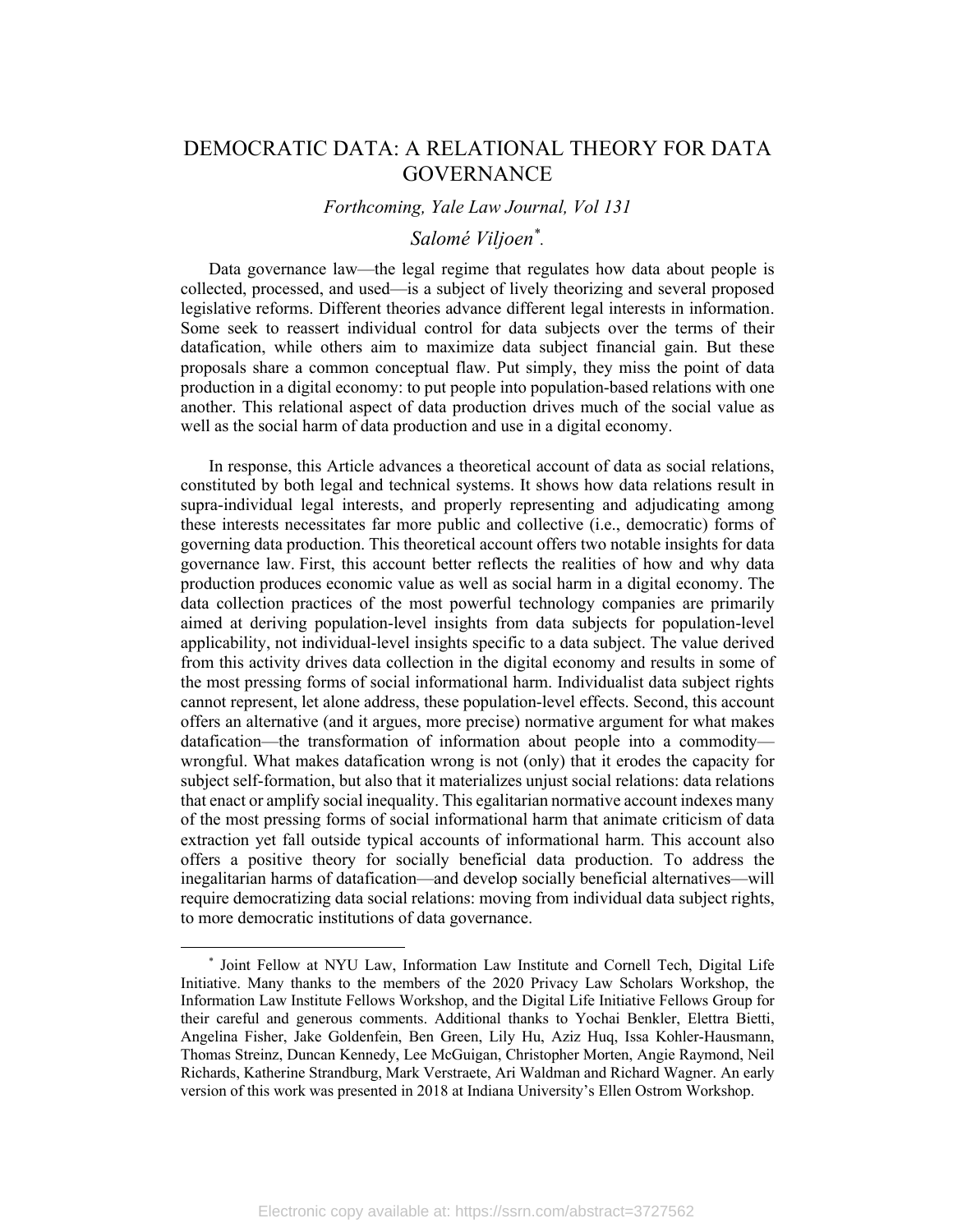# **Table of Contents**

| A. Informational Capitalism and the Expanded Task of Data Governance 5   |  |
|--------------------------------------------------------------------------|--|
|                                                                          |  |
| 1.                                                                       |  |
| 2.                                                                       |  |
|                                                                          |  |
|                                                                          |  |
|                                                                          |  |
|                                                                          |  |
|                                                                          |  |
| 1.                                                                       |  |
| 2.                                                                       |  |
|                                                                          |  |
| 1.                                                                       |  |
| 2.                                                                       |  |
| 3.                                                                       |  |
|                                                                          |  |
|                                                                          |  |
| $1_{-}$                                                                  |  |
| B. Mapping data social relations along vertical and horizontal axes 26   |  |
| 1.                                                                       |  |
| 2.                                                                       |  |
| $3_{-}$                                                                  |  |
| C. The importance of horizontal data relations in the digital economy 28 |  |
| Two implications of data relationality's economic significance 30<br>1.  |  |
| D. The absence of horizontal data relations in data governance law32     |  |
| 1.                                                                       |  |
|                                                                          |  |
|                                                                          |  |
|                                                                          |  |
|                                                                          |  |
| 1.                                                                       |  |
| 2.                                                                       |  |
| 3.                                                                       |  |
| 4.                                                                       |  |
|                                                                          |  |
|                                                                          |  |
|                                                                          |  |
| 1.                                                                       |  |
| 2.                                                                       |  |
|                                                                          |  |
| 2.                                                                       |  |
|                                                                          |  |
| 1.                                                                       |  |
| 2.<br>3.                                                                 |  |
|                                                                          |  |
|                                                                          |  |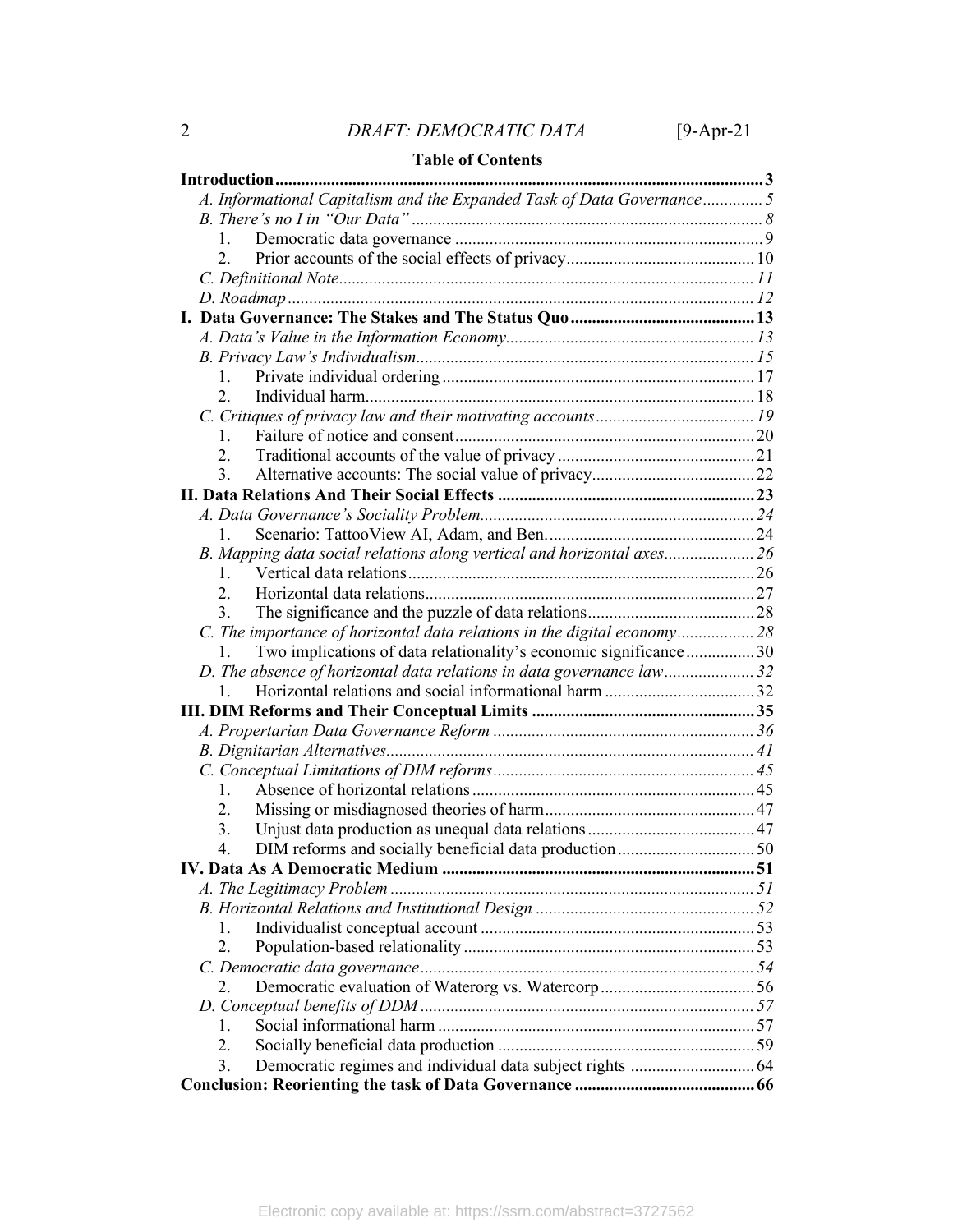#### **INTRODUCTION**

In recent years the technology industry has been the focus of increased public distrust, civil and worker activism, and regulatory scrutiny.<sup>1</sup> Concerns over datafication—the transformation of information or knowledge about people into a commodity—play a central role in this widespread front of curdled goodwill, popularly referred to as the "techlash."2

As these firms mediate more of life and grow more economically dominant, the centrality they place on data collection in turn raises the stakes of data governance law—the legal regime that governs how data about people is collected, processed, and used. There is broad consensus that current data governance law has failed to discipline against the harms of data extraction, in part because it cannot account for the large and growing gap between data's *de jure* status as the subject of consumer rights and its *de facto* status as quasicapital.3 Data governance reform is the subject of much debate and lively theorizing, with many proposals being surfaced to address the status quo's inadequacy.4

This Article evaluates the legal conceptualizations behind these proposals in other words, how proposed reforms conceive of what makes datafication worth regulating and whose interests in information ought to gain legal recognition. How datafication is conceptualized shapes and constrains how the law responds to datafication's effects. If data governance law is inattentive to

<sup>1</sup> Facebook's Cambridge Analytica scandal marked a turning point in the press coverage and popular sentiment towards technology companies. For more on Cambridge Analytica, see e.g. New York Times Editorial Board, *Mark Zuckerberg Testimony: Senators Question Facebook's Commitment to Privacy,* N. Y. TIMES April 10, 2018; Zeynep Tufecki, *Facebook's Surveillance Machine*, N. Y. TIMES, May 19, 2018. From 2015 to 2019, the number of Americans who held a positive view of technology fell by 21 percentage points. See Carol Doherty and Jocelyn Kiley, *Americans have become much less positive about tech companies' impact on the U.S, Pew Research, July 29, 2019. Worker activism at tech companies has* increased sharply since 2016, particularly in response to contracts between technology companies and the Department of Defense and Immigration Customs Enforcement (ICE). See #NoTechforICE, at https://notechforice.com/; the Tech Workers Coalition, at https://techworkerscoalition.org/; Jimmy Wu, *Optimize What?* COMMUNE, March 15, 2019; Drew Harwell, *Google to drop Pentagon AI contract after employee objections to 'business of war'*, WASH. POST, June 1, 2018.<br><sup>2</sup> The origin of the term "techlash" is commonly attributed to its use in the *Economist* in

<sup>2013.</sup> In 2018, both Oxford Dictionaries and the Financial Times deemed "techlash" to be a word of the year. See Oxford Languages. 2018. Word of the Year 2018: Shortlist. *Oxford Languages*. https://languages.oup.com/word-of-the-year/2018-shortlist/. Foroohar, Rana. 2018. Year in a Word: Techlash. *Financial Times*, available at https://www.ft.com/content/76578fbafca1-11e8-ac00-57a2a826423e.

<sup>&</sup>lt;sup>3</sup> JULIE E. COHEN, BETWEEN TRUTH AND POWER: THE LEGAL CONSTRUCTIONS OF INFORMATIONAL CAPITALISM (2019).

<sup>4</sup> See infra. Parts I and III for extended discussion.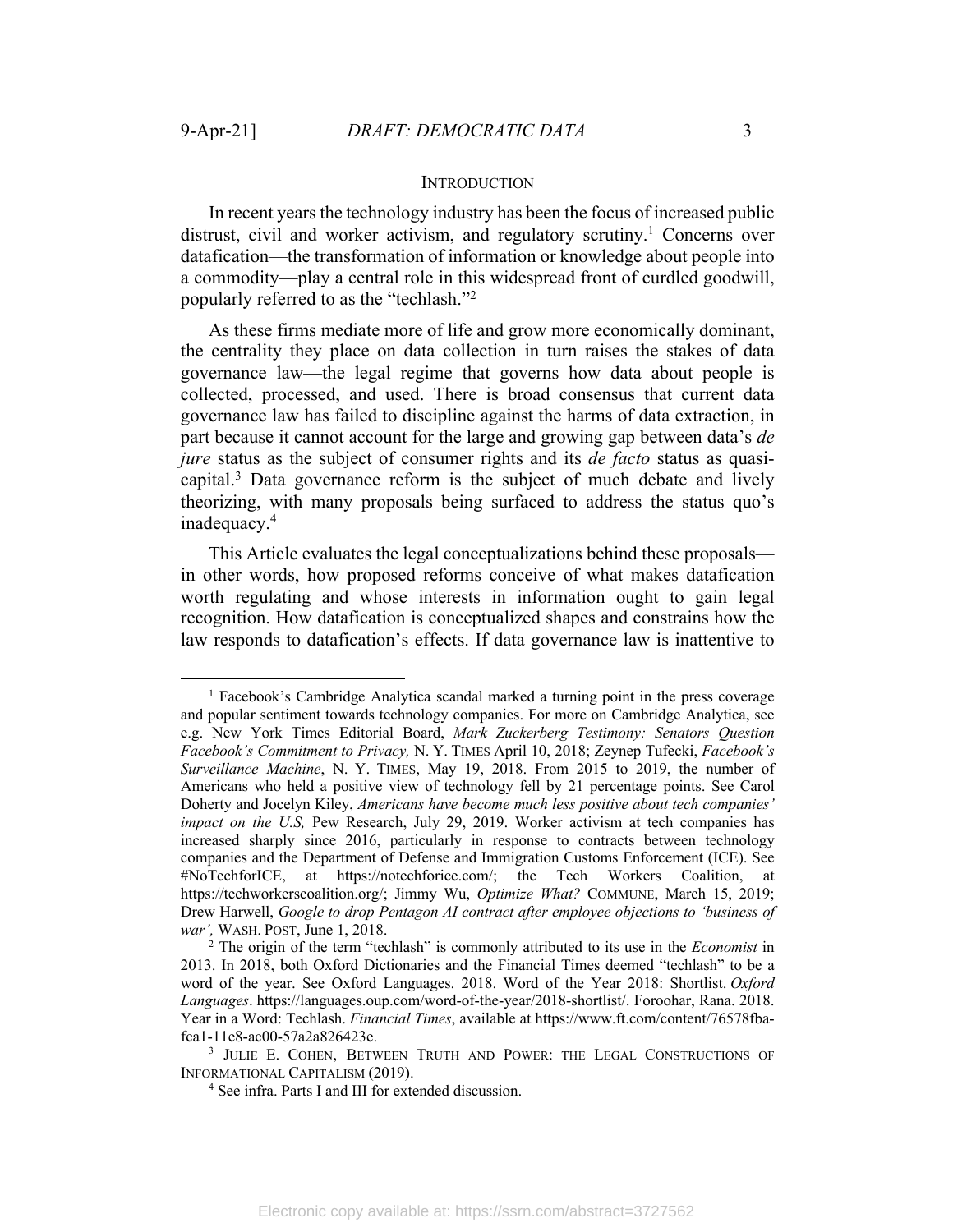how data production creates social benefits and risk, it will be poorly equipped to foster the benefits and mitigate the risks of data's creation and use. Missing or misdiagnosing the effects of datafication can lead to reforms that, once achieved, fail to address the harms that motivated reform.

The Article's core argument is that the data collection practices of the most powerful technology companies are aimed primarily at deriving (and producing) population-level insights, not individual insights specific to the data subject. These insights can then be applied to all individuals (not just the data subject) that share these population features. This population-level economic motivation matters conceptually for the legal regimes that regulate the activity of data collection and use – it requires revisiting long-held notions of why individuals have a legal interest in information about them, and where such interests obtain.

The status quo of data governance law, as well as prominent proposals for its reform, approach these population-level effects as a byproduct or an externality, to the extent they conceive of these effects at all. As a result, both the status quo and reform proposals suffer from a common conceptual flaw: they attempt to reduce legal interests in information to individualist claims subject to individualist remedies, which are structurally incapable of representing the interests and effects of data production's population-level aims. This in turn allows significant forms of social informational harm to go unrepresented, and as a result, unaddressed in how the law governs data collection, processing and use.

Properly representing the population-level interests that result from data production in the digital economy will require far more collective, democratic modes of ordering this productive activity.<sup>5</sup> The relevant task of data governance is not to reassert individual control over the terms of one's own datafication (even if this were possible) or to maximize personal gain, as leading legal approaches to data governance seek to do. Instead, the task is to develop the institutional responses necessary to represent (and adjudicate among) the relevant population-level interests at stake in data production.

<sup>5</sup> The Article will refer variously to the "data political economy" the "data economy" and the "digital economy." While there are distinctions between these concepts in their own right, here these all refer to set of actors, products, business practices, and imperatives that depend on the ability to produce economic value (and political effects) through processes of data capture, transfer, and analysis. See MARK ANDREJEVIC, INFOGLUT: HOW TOO MUCH INFORMATION IS CHANGING THE WAY WE THINK AND KNOW (2013); Matthew Crain, *Financial Markets and Online Advertising: Reevaluating the dotcom investment bubble*, Information, Communication and Society 17(3), 371-384 (2014); OSCAR H. GANDY, THE PANOPTIC SORT: A POLITICAL ECONOMY OF PERSONAL INFORMATION(1993), Lee McGuigan and Vincent Manzerolle, *All the world's a shopping cart: Theorizing the political economy of ubiquitous media and markets,* New Media and Society, 17(11): 1830-48 (2015); Joseph Turow and Nick Couldry, *Media as Data Extraction: Towards a New Map of a Transformed Communications Field*, Journal of Communication, Vol. 68, Issue 2: 415-23 (April 2018).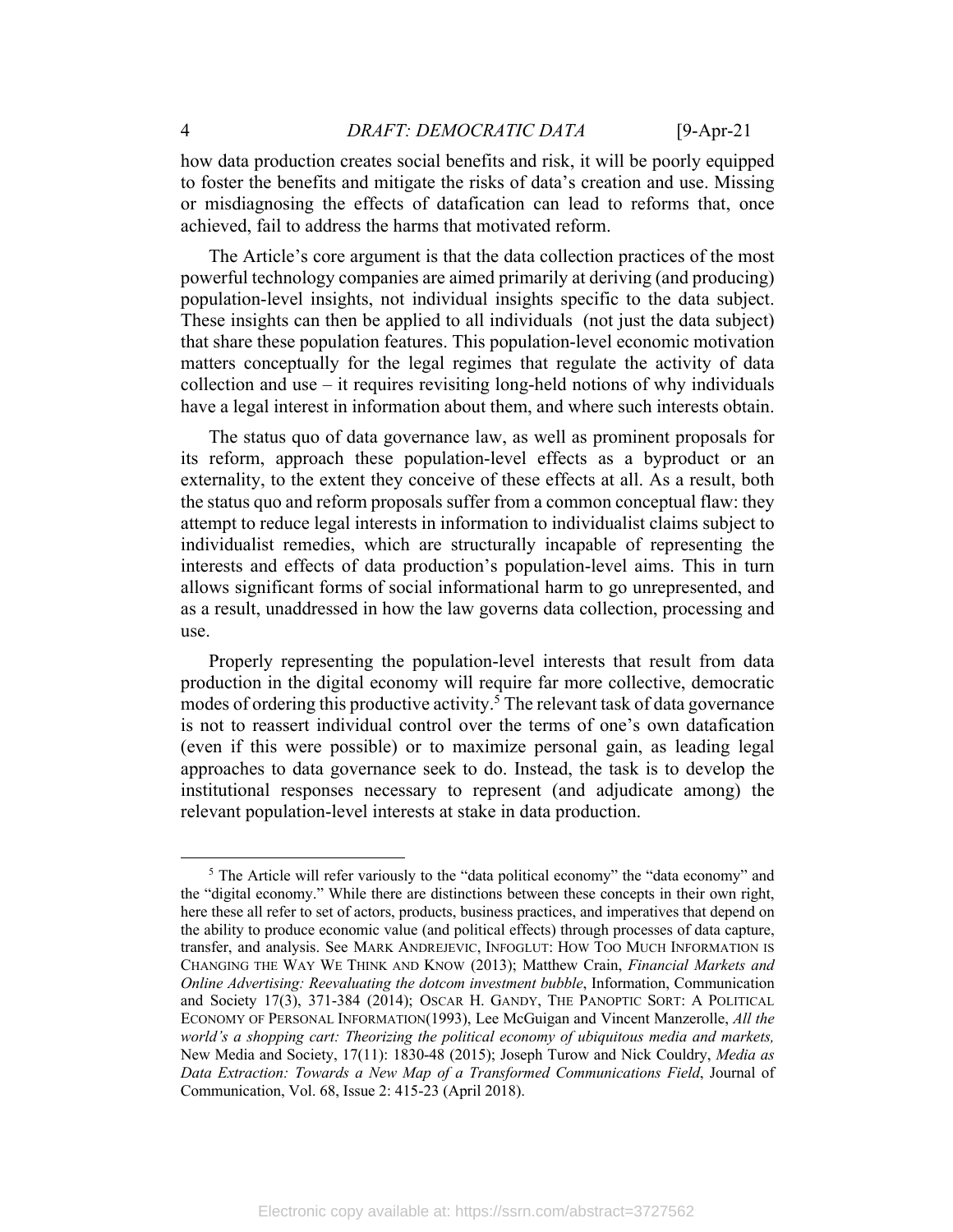Recognizing the significance of these population-level interests in information shifts the proper aim of legal reform. Current efforts aim to provide data subjects expanded opportunities for exit, payment, or recourse. Instead, data governance reform should aim to secure recognition and standing to shape the purposes and conditions of data production for those with material interests at stake in such choices. In other words, responding effectively to the economic imperatives and social effects of data production will require moving past proposals for individualist data subject *rights* and towards theorizing the collective *institutional forms* required for responsible data governance.

# *A. Informational Capitalism and the Expanded Task of Data Governance*

Data plays a central role in both descriptive and critical accounts that characterize the contemporary digital political economy as informational capitalism.6 Among competing technology companies, greater access to highquality data is a key competitive advantage that allows them to build better algorithmic products, gain better insights into their customers (or the audiences their customers want to reach), and more advantageously price goods, services, or bids.7

<sup>6</sup> Informational capitalism, also called surveillance capitalism and data capitalism, refers to a mode of production *centrally oriented* around extracting and processing information in order to extract and amass wealth. This transforms information—particularly information in the machine-legible form of data—into a key productive resource. Manuel Castells defines informational capitalism as the alignment of capitalism as a mode of production with informationalism as a mode of development. See JULIE E. COHEN, BETWEEN TRUTH AND POWER: THE LEGAL CONSTRUCTIONS OF INFORMATIONAL CAPITALISM (2019) at 6 ("In a regime of informational capitalism, market actors use knowledge, culture, and networked information technologies as means of extracting and appropriating surplus value, including consumer surplus"). See also MANUEL CASTELLS, THE INFORMATION AGE, VOL. 1: THE RISE OF THE NETWORK SOCIETY (1996) 14-16; DAN SCHILLER, HOW TO THINK ABOUT INFORMATION (2007). For an early discussion of these concepts, see VINCENT MOSCO AND JANET WASKO, ED., THE POLITICAL ECONOMY OF INFORMATION (1988), particularly "Cybernetic Capitalism," which provides a prescient analysis of what today is called surveillance capitalism.

<sup>7</sup> ERIC POSNER AND GLEN WEYL, RADICAL MARKETS: UPROOTING CAPITALISM AND DEMOCRACY FOR A JUST SOCIETY (2018). Business-facing publications emphasize the importance of data for maintaining and achieving competitive advantage. See e.g., Andrai Hagiu and Julian Wright, *When Data Creates Competitive Advantage,* Harvard Business Review, Jan-Feb 2020; Nitin Seth, *Analytics Are a Source of Competitive Advantage, If Used Properly*, Forbes, July 18, 2018; Antitrust scholars are paying increasing attention to the competitive effects of mass data collection and the locked-in advantages greater data offers incumbent computing technologies. See e.g., ALLEN P. GRUNES AND MAURICE E. STUCKE, BIG DATA AND COMPETITION POLICY, (2016); Dina Srinivasan, *Why Google Dominates Advertising Markets,* 24 Stan.L. Rev (2020). The near-monopolistic control of data flows by certain entities, and the competitive advantage this creates, has attracted growing regulatory attention in the EU. See Europen Commission, "Antitrust: Commission launches sector inquiry into the consumer Internet of Things (IoT)" European Commission, July 1, 2020 available at https://ec.europa.eu/commission/presscorner/detail/en/IP\_20\_1326.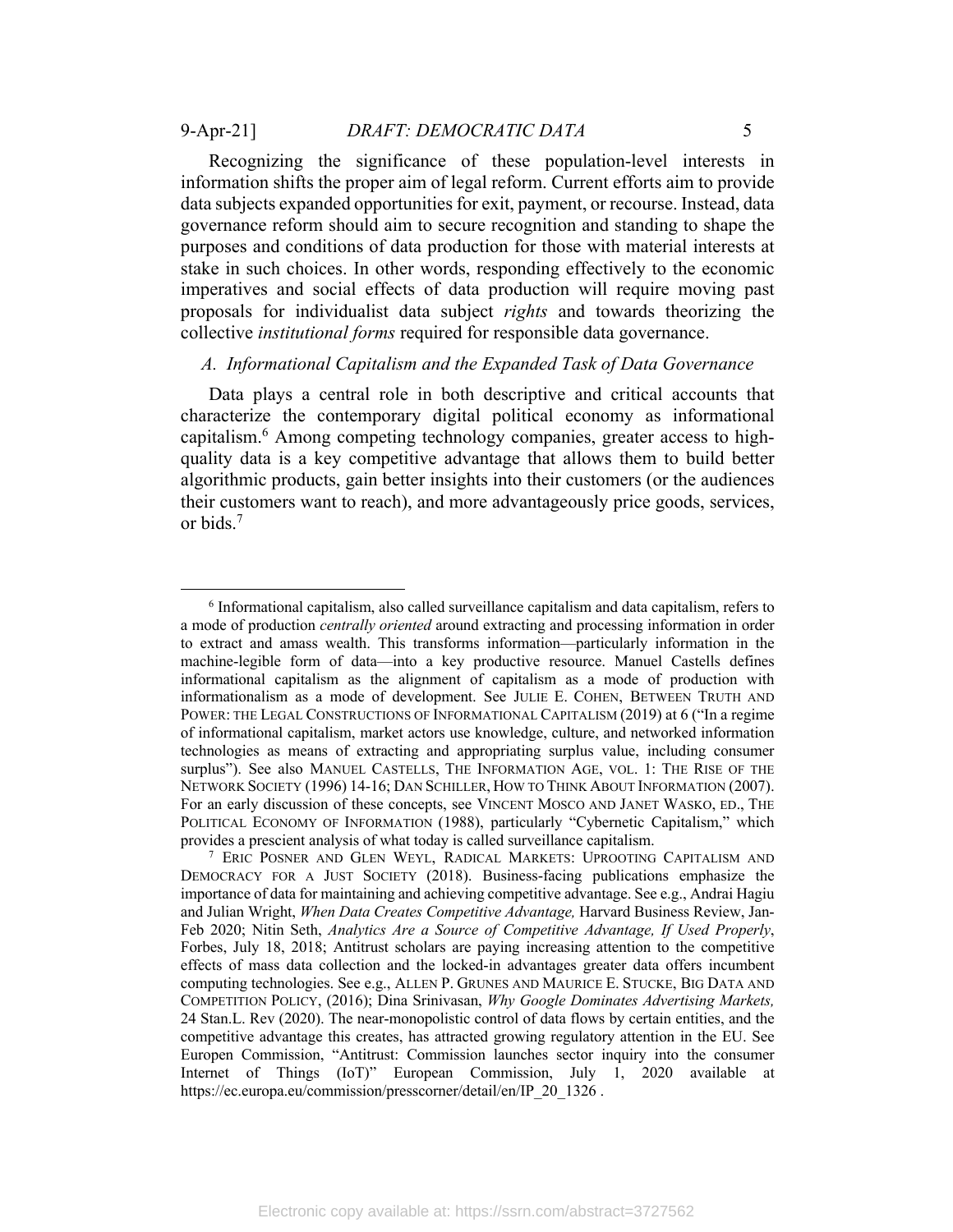# 6 *DRAFT: DEMOCRATIC DATA* [9-Apr-21

Critics similarly note data production's significance for the digital economy. Jathan Sadowski identifies data as a distinct form of capital, linking the imperative to collect data to the perpetual cycle of capital accumulation.8 Julie Cohen traces how platform companies like Amazon and Facebook secure "quasi-ownership" through their enclosure of data and identifies the processing of information in "data refineries" as a "centrally important means of economic production."9 In Polanyian tradition, Cohen argues that data about people represents a "fourth factor of production" that sets apart informational forms of capitalism.10 Shoshanna Zuboff compares data production to conquest-based forms of wealth accumulation, likening people's inner lives to a pre-Colonial continent, invaded and strip-mined for profit by technology companies.<sup>11</sup> These accounts locate in datafication a particular economic process of value creation that demarcates informational capitalism from its predecessors.<sup>12</sup>

Datafication raises new legal challenges. Privacy and data governance law have traditionally governed forms of private interpersonal exchange in order to secure the benefits of data subject *dignity* or *autonomy*. Yet as data collection and use become key productive activities, new kinds of information-based harm arise. Data production structures processes that may marginalize social groups, amplify differences in wealth and power, and create social, political, and economic winners and losers. There is growing evidence of the role digital technology plays in facilitating social and economic inequality.13 Digital

FUTURE AT THE NEW FRONTIER OF POWER (2019). See also, Shoshanna Zuboff, *Big other: surveillance capitalism and the prospects of an information civilization*, Journal of Information Technology 30.1 (2015): 75-89. Others more explicitly engage the comparison between data extraction and colonialism. See e.g. NICK COULDRY AND ULISES MEJIAS, THE COSTS OF CONNECTION: HOW DATA IS COLONIZING HUMAN LIFE AND APPROPRIATING IT FOR CAPITALISM (2019);

 $12$  This Article will repeatedly refer to the terms "datafication" and "data extraction." Consistent with the definition above, it defines "datafication" as the transformation of information or knowledge into a commodity. It defines "data extraction" as the seamless and near-continual flow of such datafied knowledge from data subjects to data collectors (often platforms).<br><sup>13</sup> See e.g., VIRGINA EUBANKS, AUTOMATING INEQUALITY: HOW HIGH-TECH TOOLS

PROFILE, POLICE, AND PUNISH THE POOR (2018); BEN GREEN, THE SMART ENOUGH CITY: PUTTING TECHNOLOGY IN ITS PLACE TO RECLAIM OUR URBAN FUTURE (2019); Ben Green and Salomé Viljoen, *Algorithmic Realism: Expanding the Boundaries of Algorithmic Thought,* 

<sup>8</sup> Jathan Sadowski, *When data is capital: Datafication, accumulation, and extraction*, Big Data & Society (2019).

<sup>&</sup>lt;sup>9</sup> JULIE E. COHEN, BETWEEN TRUTH AND POWER: THE LEGAL CONSTRUCTIONS OF INFORMATIONAL CAPITALISM (2019), at 67.<br><sup>10</sup> Cohen 2019 at 67. Cohen develops her account of data's role as a factor of production in

informational capitalism from the three inputs Karl Polanyi identified as basic factors of production in a capitalist political economy: land, labor, and money. The movement to industrial capitalism transformed these three inputs into commodities. Cohen argues that the movement to informational capitalism reconstitutes them again, into new datafied inputs for profit extraction. At the same time, data flows about people become a vital, fourth factor of production.<br><sup>11</sup> SHOSHANA ZUBOFF, AGE OF SURVEILLANCE CAPITALISM: THE FIGHT FOR A HUMAN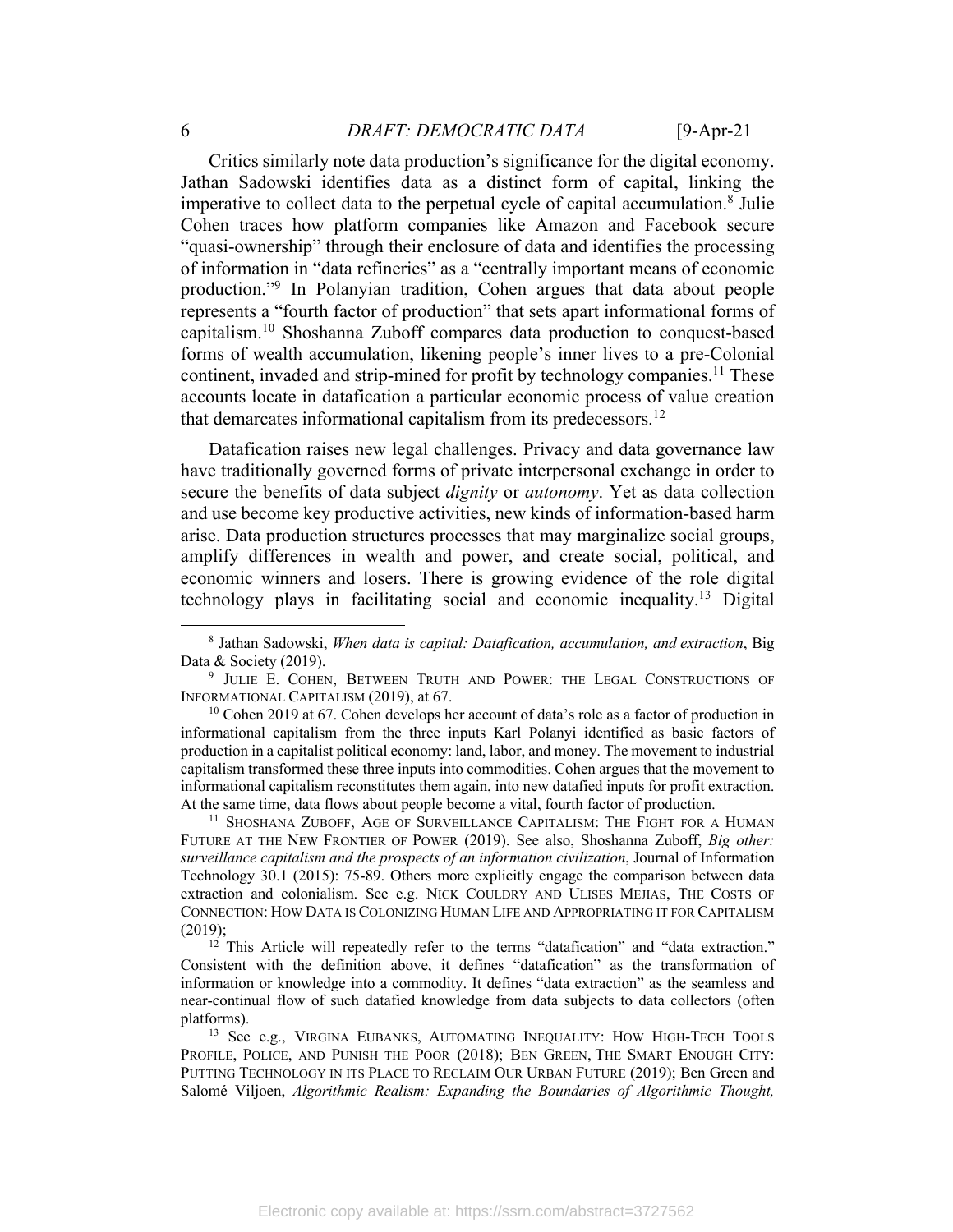surveillance technologies used to enhance user experience for the rich simultaneously provide methods of discipline and punishment for the poor. Algorithmic systems may reproduce or amplify sex and race discrimination.<sup>14</sup> Seemingly innocuous data collection may be used in service of domination and oppression.15 The pursuit for user attention and uninterrupted access to data flows amplify forms of identitarian polarization, aggression, and even violence.16

Such evidence suggests that social processes of datafication not only produce violations of personal dignity or autonomy, but also enact or amplify *social inequality*. Data production may facilitate social inequality in various ways. First, it may result in maldistribution of the material value from information production and use, such that data production facilitates or exacerbates economic inequality. Second, it may distribute the risks of information production unevenly by materializing forms of group-based injustice. Third, it may result in the underproduction of certain forms of socially valuable yet unprofitable data production that would equalize other spheres of life.

*Proceedings* of the ACM Conference on Fairness, Accountability, and Transparency (FAT\*)(2020); Frank Pasquale, *Two Narratives of Platform Capitalism,* 35 Yale Law & Pol. Rev. 309 (2016); Miriam Pawel, *You call it the gig economy. California calls it 'feudalsim,* N.Y. TIMES Sept 12, 2019; Neil Irwin, *To understand rising inequality, consider the janitors at two top companies, then and now,* N. Y. TIMES, Sept 3, 2017. Other arguments highlight how the negative effects of surveillance are apportioned along lines of privilege. Frank Pasquale, *Paradoxes of Privacy in an Era of Asymmetrical Social Control*, in Big Data, Crime and Social Control 31 (Aleš Zavrašnik ed., 2018). Paul Blest, *ICE is Using Location Data form Games and Apps to Track and Arrest Immigrants, Report Says*, VICE NEWS, Feb 7, 2020; Solon Barocas and Andrew Selbst, *Big Data's Disparate Impact,* Cal. L. Rev., Vol. 671 (2016). 14 See e.g., Joy Buolamwini and Timnit Gebru, *Gender Shades: Intersectional Accuracy* 

*Disparities in Commercial Gender Classification.* In: Sorelle AF and Christo W (eds) *Proceedings of the 1st Conference on Fairness, Accountability and Transparency* Proceedings of Machine Learning Research: PMLR, (2018) 77—91; Safiya Noble, *Google search: Hypervisibility as a means of rendering black women and girls invisible*, InVisible Culture (2013*)*; Ben Green, *The False Promise of Risk Assessments: Epistemic Reform and the Limits of Fairness,* Proceedings of the ACM Conference on Fairness, Accountability, and Transparency (FAT\*) 2020.

<sup>15</sup> See Paul Blest, *ICE is Using Location Data form Games and Apps to Track and Arrest Immigrants, Report Says*, VICE NEWS, Feb 7, 2020; Joseph Cox, "How the U.S. Military Buys Location Data from Ordinary Apps" Vice, Nov 16, 2020 (detailing how the U.S military buys location data from many sources, including a Muslim prayer app with over 98 million

<sup>&</sup>lt;sup>16</sup> See e.g., THE MEDIA MANIPULATION CASEBOOK, ed. Joan Donovan, available at https://mediamanipulation.org/about-us; *Weaponizing the Digital Influence Machine,* Data & Society, October 2018; Ronan Farrow, *A Pennsylvania Mother's Path to Insurrection*, NEW YORKER, Feb 2, 2021; Chinmayi Arun, *On WhatsApp, Rumours, Lynchings, and the Indian Government*, Economic & Political Weekly vol. lIV no. 6, (2019).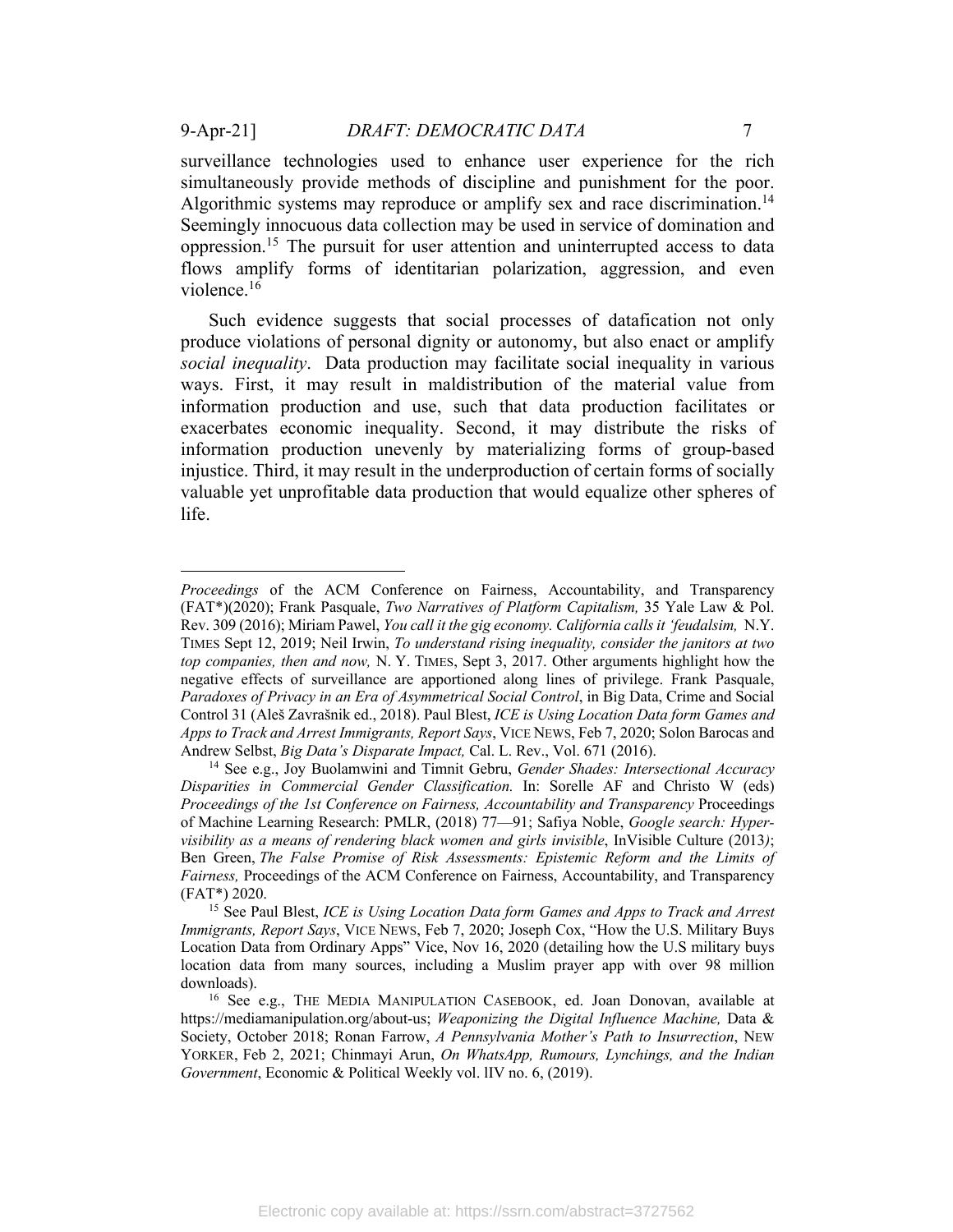# 8 *DRAFT: DEMOCRATIC DATA* [9-Apr-21]

Contending with the economic realities of data production requires reconceptualizing the task of data governance as one of managing populationlevel effects. This expands the task of data governance and the set of legal challenges facing data governance: from disciplining against forms of interpersonal violation to also structuring the rules of economic production (and social reproduction) in the information economy. How can (or should) data governance law respond to this shifting role of data collection and use and the heightened stakes of data production?

# *B. There's no I in "Our Data"*

Properly answering this question requires attentiveness to the new role data plays in the digital economy, and how this role creates new forms of social value and social harm. Data production in the digital economy is fundamentally relational: a basic purpose of data production is to relate people to one another on the basis of relevant shared population features. This relational purpose of data production produces both considerable social value as well as many of the pressing forms of social risk that plague the digital economy. As the Article will explore further below, data's relationality results in widespread population-level interests in data collection and use that are irreducible to individual legal interests within a given data exchange.

However, the central economic and social role of data's relationality is largely absent in both current and proposed data governance law. Proposals for reform locate data at different points on the continuum from "person-like" to "object-like."17 On one end of this spectrum, propertarian reforms conceive of data as "object-like". These reforms call for formalizing an alienable right to data as labor or property, to be bought and sold in a market for goods or labor. On the other end, dignitarian reforms conceive of data as "person-like;" an extension of data subject selfhood. These reforms call for stronger protections for data under human or civil rights law and encode a form of civic data relations. Yet despite their differences, both propertarian and dignitarian reforms—like the

<sup>17</sup> Luke Stark & Anna Lauren Hoffman, *Data is the New What? Popular Metaphors and Professional Ethics,* Journal of Cultural Analytics, May 2019. See also, Rob Kitchin, Big Data, *New Epistemologies and Paradigm Shifts,* Big Data & Society 1, no. 1 (April 2014); Rowan Wilken, *An Exploratory Comparative Analysis of the Use of Metaphors in Writing on the Internet and Mobile Phones,* Social Semiotics 23, no. 5, 632-47 (Nov. 2013); Dawn Nafus, *Stuck Data, Dead Data, and Disloyal Data: The stops and Starts in Making Numbers Into Social Practices,* Distinktion: Journal of Social Theory 15, no. 2, 208-22 (June 2014); Cornelius Puschmann and Jean Burgess, *Big Data, Big Questions: Metaphors of Big Data,* International Journal of Communication 8 (2014); Deborah Lupton, *Swimming or Drowning the Data Ocean? Thoughts on the Metaphors of Big Data,* The Sociological Life*,* October 29, 2013; Sara Watson, *Metaphors of Big Data,* DIS Magazine, May 28, 2016; Kailash Awati and Simon Buckinham Sham, *Big Data Metaphors We Live by*, Towards Data Science, May 14, 2015; Cory Doctorow, *Why Personal Data is Like Nuclear Waste,* THE GURADIAN,January 15, 2008; Lilly Irani, *Justice for 'Data Janitors',* Public Books, January 15, 2015.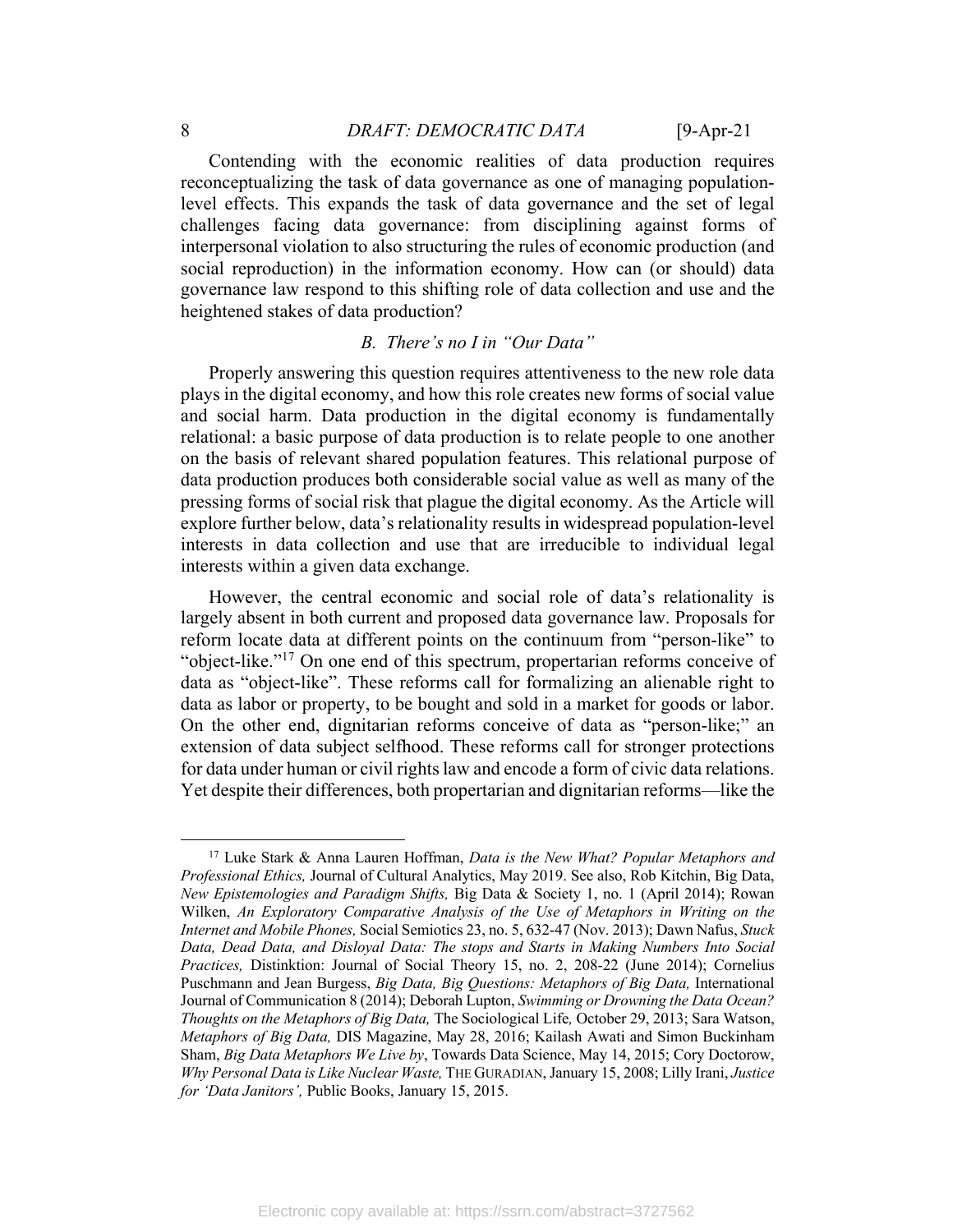status quo regimes their proponents seek to replace—persist in individualizing legal interests and remedies over data collection and use.

This poses two problems. The first problem is conceptual: a central economic imperative that drives data production goes unrepresented in both existing and proposed laws governing datafication. These laws consider data's individual-level, but not its population-level, effects. As a practical matter, this leaves the law out of step with many of the ways that information creates social value, allowing material forms of social informational harm to persist unaddressed. This presents U.S. data governance law with the *sociality problem*: how can data governance law account for data production's social effects?

The second problem is a matter of institutional design. Individualist theories of informational interests result in legal proposals that advance a range of new rights and duties with respect to information, but practically fall back on individuals to adjudicate between legitimate and illegitimate information production. This not only leaves certain social informational harms unrepresented (let alone addressed) but also risks foreclosing socially beneficial information production. This presents U.S. data governance law with the *legitimacy problem*: how can the legal regimes governing data production distinguish legitimate from illegitimate data use without relying on individual notice and choice?

The sociality problem demonstrates the need in data governance law for an expanded account of the interests at stake in information production, while the legitimacy problem points to the need for data governance to expand the remit of data governance. Addressing the second problem follows from addressing the first: once one identifies what interests the law ought to recognize and how such interests arise, one may develop an appropriate legal approach to address them.

#### 1. Democratic data governance

This Article's two primary contributions offer a response to these problems. Conceptually, it offers an account of the sociality problem that recognizes the ubiquity and the relevance of the population-level interests that result from data production. From such recognition follows the Article's account of the legitimacy problem, which argues for governing many types of data as a collective resource that necessitates far more democratic, as opposed to personal, forms of institutional governance.

This in turn leads to a different line of inquiry regarding the legal challenges facing data governance law. Current debates center on how to secure greater data subject control, more robust protections for data subject dignity, or better legal expressions of data subject autonomy. An account of data social relations focuses future inquiry on how to balance the overlapping and at times competing interests that comprise the population-level effects of data production. This line of inquiry raises core questions of *democratic governance*: how to grant people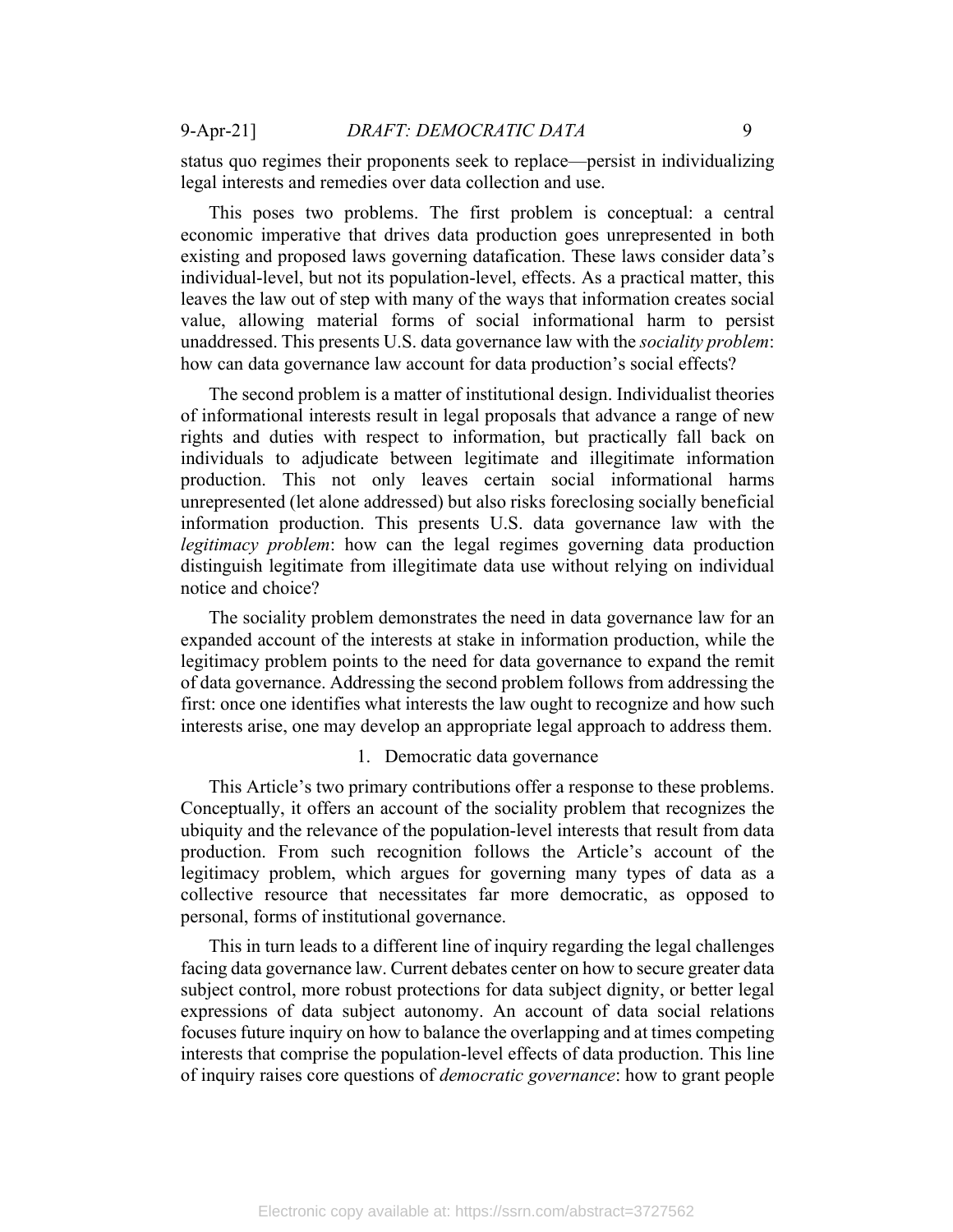a say in the social processes of their mutual formation; how to balance fair recognition with special concern for certain minority interests; what level of civic life achieves the appropriate level of pooled interest; how to recognize that data production produces winners and losers and develop fair institutional responses to these effects.

In short, reckoning with data's relationality in data governance law contends with data production as an economic activity and a social process. It focuses not only on relevant legal interests when a person is reduced to a data flow (a moment of potential personal violation), but also on the legal relevance of data production as a process of socio-economic production: data production creates social and economic winners and losers, defines who wins and who loses, and determines the stakes of winning and losing.

2. Prior accounts of the social effects of privacy

This Article builds on prior digital privacy and data governance scholarship that points out the importance of social causes and social effects of privacy erosion. <sup>18</sup> This Article takes up these insights to offer an account of *why* the social effects of privacy erosion should be considered of greater relevance indeed, central relevance—for data governance law. It argues for recognizing a greater set of legal interests in information in order to represent and address these social effects in our data governance law. In developing its theory of data relations, the Article also departs from prior accounts.

Prior accounts rightly identify the deep entanglement between the challenges of protecting autonomy in the digital economy and the realities of how data production operates as a social process: without securing better social conditions for data production for everyone, the personal benefits of robust privacy protection cannot be realized.<sup>19</sup> On this view, the supra-individual nature of digital privacy erosion matters because it raises additional complications for securing the benefits of robust digital privacy protection for individuals.

This Article departs from such accounts in that it places the inegalitarian effects of data extraction on equal theoretical footing with its autonomy-eroding effects. Privacy erosion's social effects *do* implicate the personal (and social)

<sup>&</sup>lt;sup>18</sup> See e.g., PRISCILLA M. REGAN, LEGISLATING PRIVACY: TECHNOLOGY, SOCIAL VALUES, AND PUBLIC POLICY (1995); HELEN NISSENBAUM, PRIVACY IN CONTEXT (2010); Julie E. Cohen, *What privacy is for,* Harv. L. Rev.*,* Vol 126 (2013). A more complete discussion of prior accounts will be explored in depth in Part I, infra.<br><sup>19</sup> For more on the extended discussion of the democratic values at issue in data production,

see Amy Kapczynski, *The Law of Informational Capitalism,* Yale L. J., Vol 129, No. 5, March 2020; Evgeny Morozov, *Digital Socialism?* NEW LEFT REVIEW 116/117, March/June 2019; Ben Tarnoff and Moira Weigel, *Why Silicon Valley can't fix itself,* THE GUARDIAN, May 3, 2018. PRISCILLA M. REGAN, LEGISLATING PRIVACY: TECHNOLOGY, SOCIAL VALUES, AND PUBLIC POLICY (1995); HELEN NISSENBAUM, PRIVACY IN CONTEXT (2010); Julie E. Cohen, *What privacy is For,* 126 Harv. L. Rev. 1904 (2013). Neil M. Richards, *Intellectual Privacy*, 87 Texas L. Rev. 387 (2008).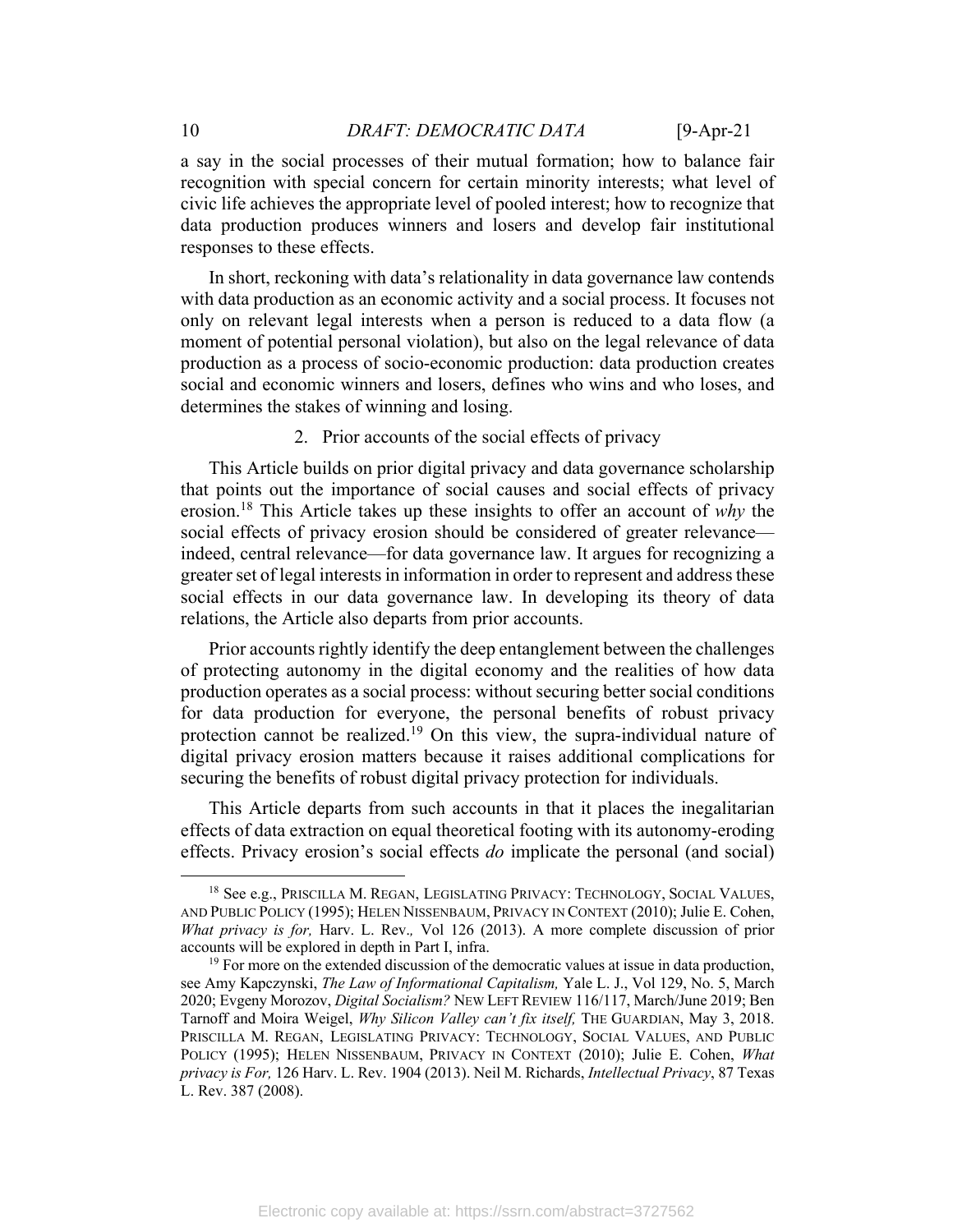9-Apr-21] *DRAFT: DEMOCRATIC DATA* 11

value of individual autonomy. But the inequality that results from data production should be considered relevant to the task of data governance for its own sake, and not only for the effects inequality has on data subjects' individual capacities for self-formation and self-enactment. Thus, the Article argues that, alongside traditional concerns over individual autonomy, the social inequalities that result from data production are *also* forms of informational harm.

# *C. Definitional Note*

Three definitional and stylistic notes regarding this Article's use of key terms.

*Data.* For the sake of brevity "data" refers to data about people unless otherwise noted. Data about people is the data collected as people "invest, work, operate businesses, socialize" and otherwise go about their lives.<sup>20</sup> This data is of greatest interest to competing digital technology companies, and of greatest interest to observers of the business models built from data collection. It is also deliberately more expansive than U.S. definitions of "personal data" which commonly refers only to data that identifies or relates to a particular individual. Furthermore, the Article will refer to "data" as a singular, not a plural noun. This stylistic choice is in line with the common—rather than the strictly correct usage.

*Data subject and data collector.* The Article will use the term "data subject" to refer to the individual from whom data is being collected—often also referred to in technology communities as the "user." "Data processor" is used synonymously with "data collector" to refer to the entity or set of entities that collect, analyze, process, and use data. The definitions of "data subject" and "data processor" are loosely derived from the European Union's General Data Protection Regulation (GDPR).<sup>21</sup> While the GDPR's definition of personal data offers some capacity for non-individualistic interpretation, any reference to "data subject' in this Article will refer to the individual from whom or about whom data is being collected.

*Informational Harm. Individual* informational harm refers to harm that a data subject may incur from how information about them is collected, processed, or used. In contrast, *social* informational harm refers to harms that third-party

<sup>&</sup>lt;sup>20</sup> JULIE E. COHEN, BETWEEN TRUTH AND POWER: THE LEGAL CONSTRUCTIONS OF INFORMATIONAL CAPITALISM (2019), at 38. 21 Article 4 offers the following definition: "'personal data' means any information relating

to an identified or identifiable natural person ('data subject'); an identifiable natural person is one who can be identified, directly or indirectly, in particular by reference to an identifier such as a name, an identification number, location data, an online identifier or to one or more factors specific to the physical, physiological, genetic, mental, economic, cultural or social identity of that natural person." General Data Protection Regulation, Art 4.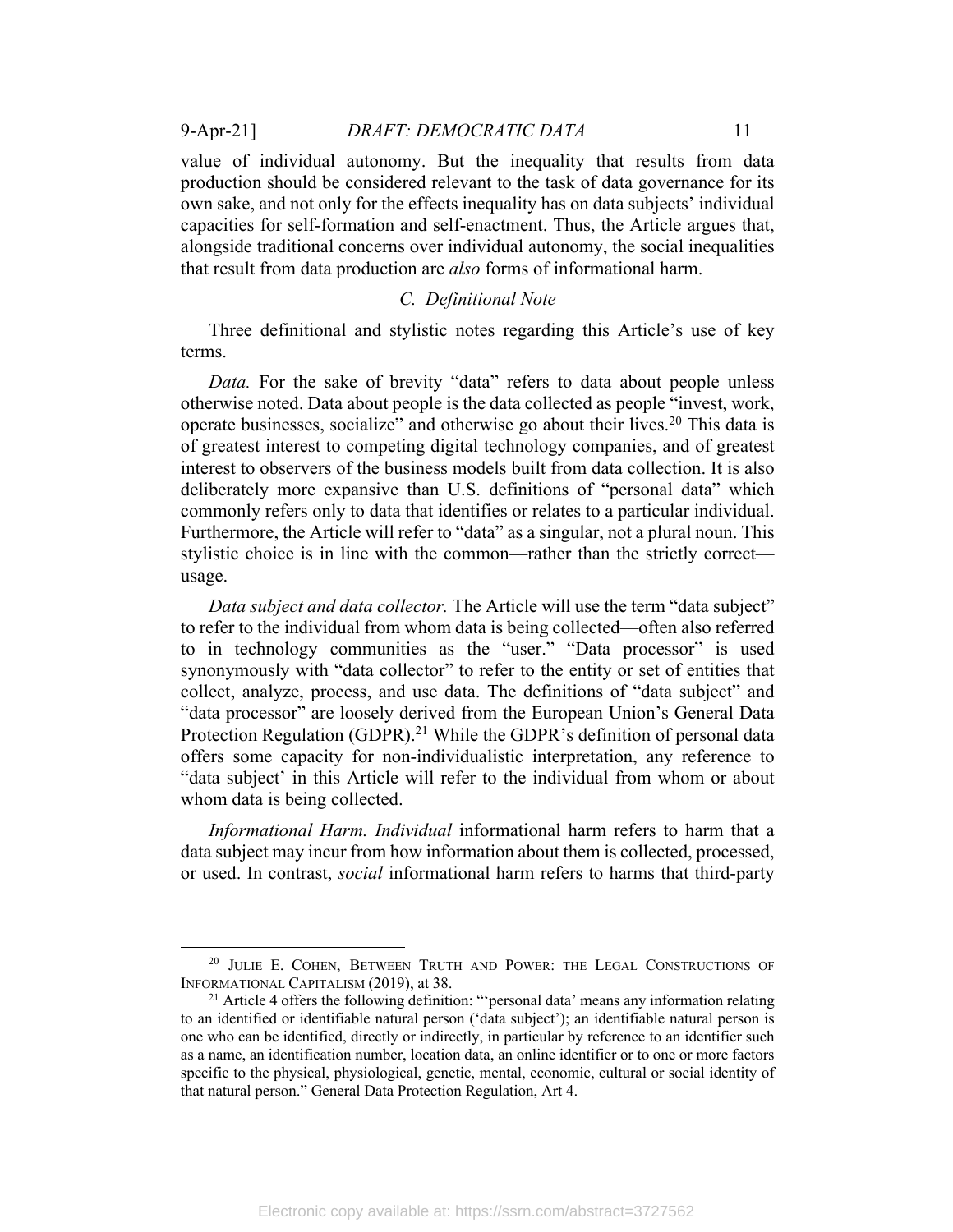individuals may incur from how information about a data subject is collected, processed, or used.

#### *D. Roadmap*

Part One describes the stakes and the status quo of data governance. It documents the significance of data processing for the digital economy. It then evaluates how the predominant legal regimes that govern data collection and use—contract and privacy law—code data as an individual medium. This conceptualization is referred to throughout the Article as "data as individual medium" (DIM). DIM regimes apprehend data's capacity to cause individual harm as the legally relevant feature of datafication; from this theory of harm follows the tendency of DIM regimes to subject data to private individual ordering.

Part Two presents the core argument of the Article, regarding the incentives and implications of data social relations within the data political economy. Data's capacity to transmit social and relational meaning renders data production especially capable of benefitting and harming others beyond the data subject from whom data is collected. It also results in population-level interests in data production that are not reducible to the individual interests that generally feature in data governance. Thus, data's relationality presents a conceptual challenge for data governance reform.

Part Three evaluates two prominent legal reform proposals that have emerged in response to concerns over datafication. Propertarian proposals respond to growing wealth inequality in the data economy by formalizing individual propertarian rights over data as a personal asset. Dignitarian reforms respond to how excessive data extraction can erode individual autonomy by granting fundamental rights protections to data as an extension of personal selfhood. While propertarian and dignitarian proposals differ on the theories of injustice underlying datafication and accordingly provide different solutions, both resolve to individualist claims and remedies that do not represent, let alone address, the relational nature of data collection and use.

Part Four proposes an alternative approach: data as a democratic medium (DDM). This alternative conceptual approach apprehends data's capacity to cause social harm as a fundamentally relevant feature of datafication. This leads to a commitment to collective institutional forms of ordering. Conceiving of data as a collective resource subject to democratic ordering accounts for the importance of population-based relationality in the digital economy. This recognizes a greater number of relevant interests in data production. DDM responds not only to salient forms of injustice identified by other data governance reforms, but also to significant forms of injustice missed by individualist accounts. In doing so, DDM also provides a theory of data governance from which to defend forms of socially beneficial data production that individualist accounts may foreclose. Part Four concludes by outlining some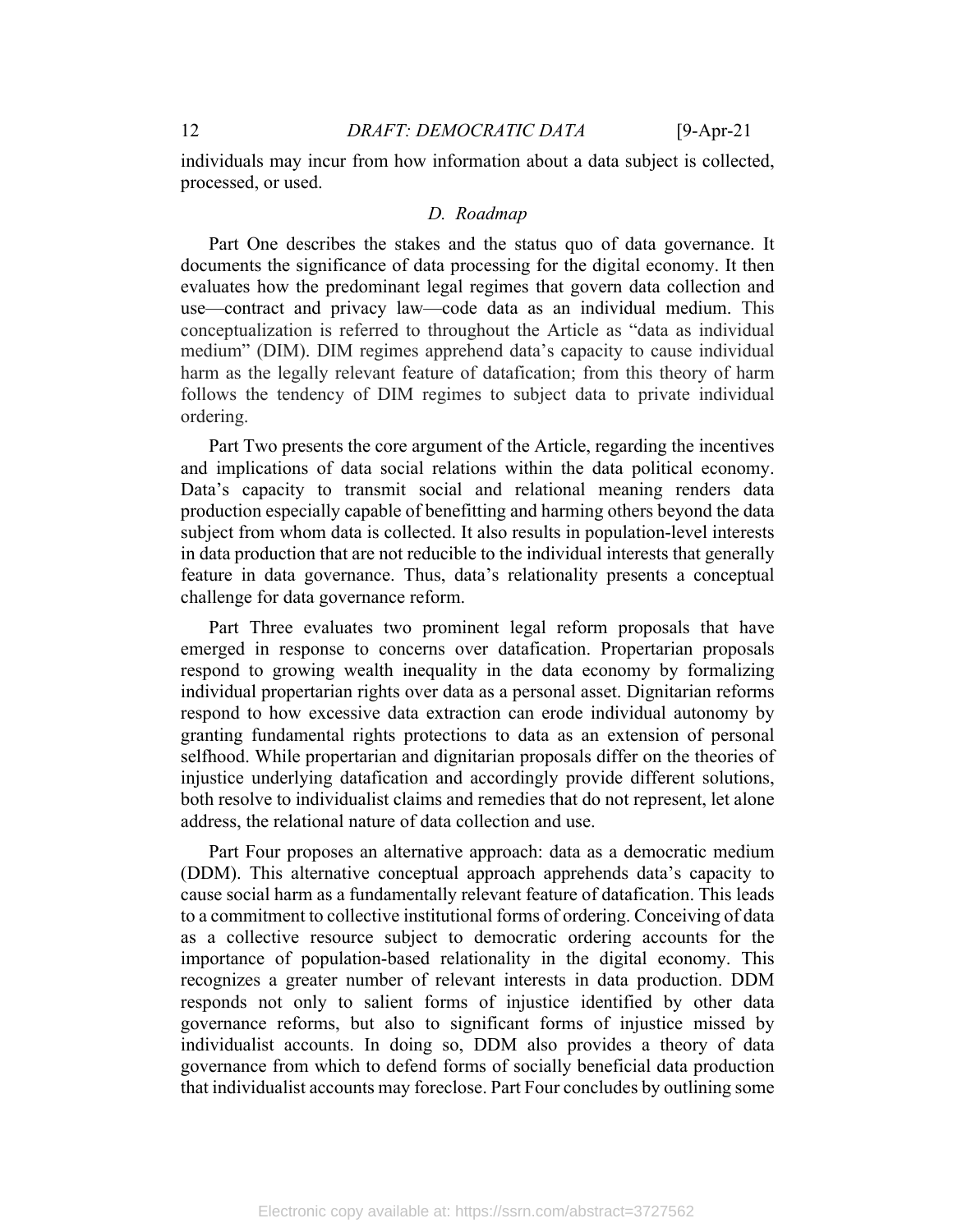examples of what regimes that conceive of data as democratic could look like in practice.

### I. DATA GOVERNANCE: THE STAKES AND THE STATUS QUO

# *A. Data's Value in the Information Economy*

Data about people produces revenue in three ways: companies can sell it directly, use it to improve services, or use it to predict, change or modify behavior.22 Of these three, behavioral use represents by far the biggest source of revenue for technology companies.<sup>23</sup> Based on available evidence, the vast majority of this revenue comes from the ad tech industry—the business of buying and selling user attention.<sup>24</sup> In 2019, Google reported 134.81 billion U.S. dollars in advertising revenue out of  $160.74$  U.S. dollars in total revenue.<sup>25</sup> In the first quarter of 2020, Facebook's total advertising revenue amounted to 17.44

<sup>25</sup> Alphabet, Advertising revenue of Google from 2001 to 2019 (in billion U.S. dollars) Statista, https://www-statista-com.proxy.library.nyu.edu/statistics/266249/advertising-revenueof-google/ (last visited July 16, 2020)

<sup>&</sup>lt;sup>22</sup> The author wishes to thank and credit David Stein for this excellent and succinct description of how data is transformed into money in the digital economy.

<sup>&</sup>lt;sup>23</sup> Some evidence pegs the global data brokerage industry at about \$200 billion annually. However, a significant amount of the data being bought and sold via data brokers is not data about people. See David Lazarus, *Column: Shadowy Data Brokers make the most of their invisiblity cloak*, L. A. TIMES, November 5, 2019. Increasingly, data value comes not from direct sales of that data but its use to gain insights over consumers. High-quality objective and publicly available estimates of the value of global data flows are difficult to obtain and standardizing such measures is a subject of ongoing effort. See OECD, *A Roadmap toward a Common Framework for Measuring the Digital Economy*, Report for the G20 Digital Economy Task Force, 2020; Economic Statistics Centre of Excellence, "Measurement Issues in the Digital Economy," available at: https://www.escoe.ac.uk/projects/measurement-issues-in-the-digitaleconomy/; David Nguyen and Marta Paczos, *Measuring the economic value of data and crossborder data flows: A business perspective,* OECD Digital Economy Papers, No. 297, OECD Publishing, 2020; Diane Coyl and David Nguyen, *Cloud Computing, Cross-Border Data Flows and New Challenges for Measurement in Economics*, 249 National Institute Economic Review, Issue 1, 2019.

<sup>&</sup>lt;sup>24</sup> The use of behavioral data to improve pricing and bidding strategies in online stores or advertising auction exchanges, with the aim of capturing a greater proportion of surplus value, is a lively topic of research among the data science and algorithmic mechanism design research communities and in the industry of programmatic advertising. See e.g., Hal R Varian, "Computer mediated transactions" *American Economic Review* 100(2): 1-10. 2010; Liran Einav and Jonathan D. Levin, "Economics in the age of big data. "*Science* 246(6210) (2014). Joseph Y Halpern and Rafael Pass, "Algorithmic rationality: Game theory with costly computation." *Journal of Economic Theory* 156: 246-26; (2015). Eric Sodomka ,"On how machine learning and auction theory power Facebook advertising." Simons Institute for the Theory of Computing, Berkeley, CA, November 17, 2015. Video, 54:21. https://simons.berkeley.edu/talks/ericsodomka-2015-11-17; Tuomas Sandholm, "Automated mechanism design: A new application area for search algorithms" *International Conference on Principles and Practice of Constraint Programming* (September 2003): 19-36. For a legal treatment, see Dina Srinivasan, 'Why Google Dominates Advertising Markets," 24 STAN. L. REV (2020).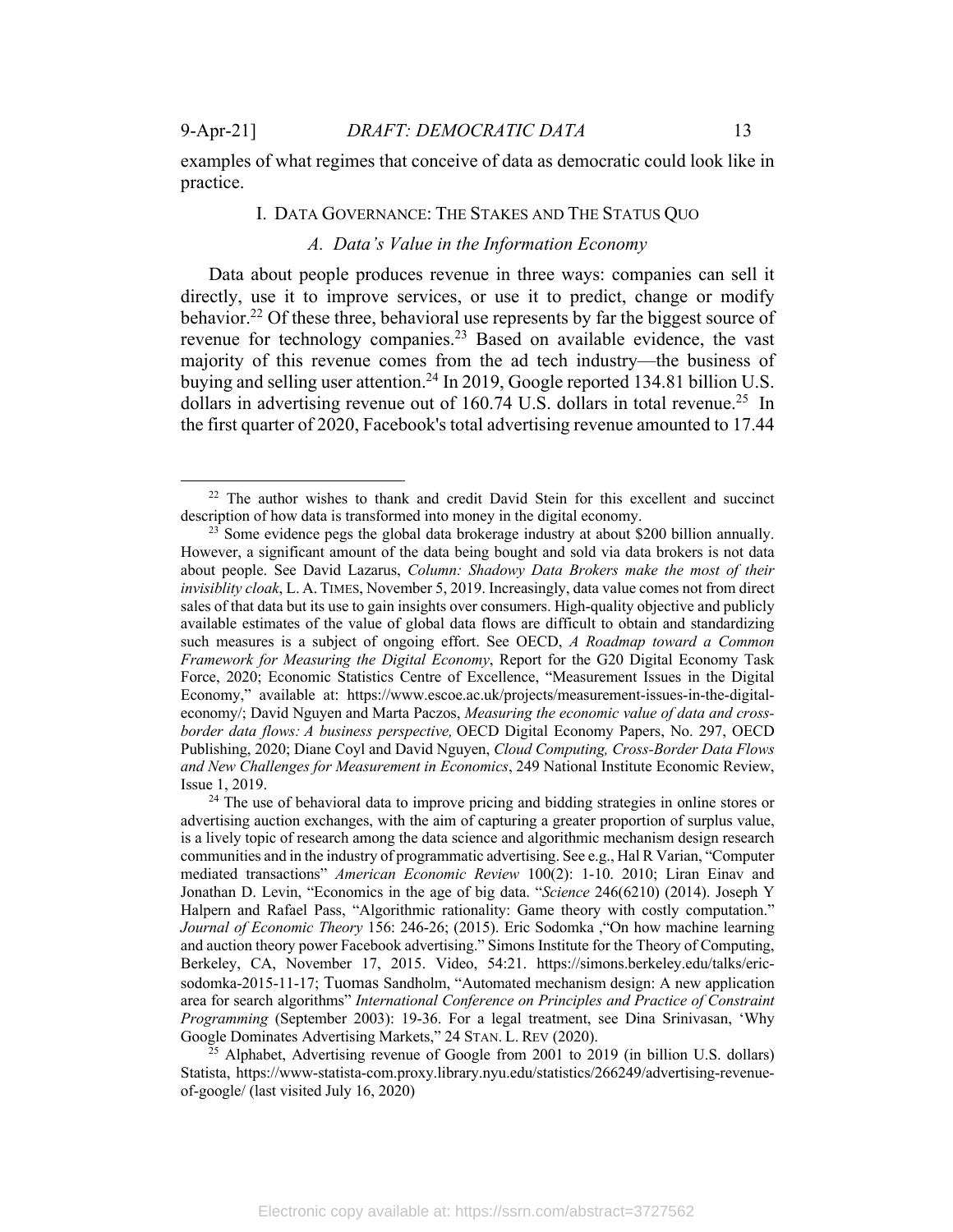billion U.S. dollars, compared to 297 million U.S. dollars in revenues from other streams.<sup>26</sup>

Yet advertising techniques developed to predict or to influence behavior are increasingly gaining purchase for other industries. The same capabilities that help digital companies know (or claim to know)<sup>27</sup> what attributes make someone likely to buy an advertised product, or that are leveraged to increase a desired behavior, can be used for other tasks. For instance, to identify potential voters likely to engage on an issue or with a candidate, to identify what behaviors are associated with risky or risk-averse financial or health behavior, or to predict how much different people are willing to pay for a product. These point towards new avenues of growth for the data economy: in political consulting services, health insurance, financial services, and hiring.<sup>28</sup> Overall, the digital economy represents anywhere from 1.35 trillion U.S. dollars to 2.1 trillion U.S. dollars, making it between the seventh and fourth largest industry in the U.S.<sup>29</sup>

Data's value drives consequential business decisions in the digital economy. Consider just two recent examples. First, the streaming service HBO Max (owned by WarnerMedia) launched in May 2020 but for months was not available on two of the largest streaming platforms, Roku and Amazon Fire TV, which together comprise 63 percent of viewing time in the US. WarnerMedia wanted greater access and control over user data and resulting advertising than either Roku or Amazon are willing to provide. In order to maintain their position regarding this data, all parties are willing to forego considerable mutual gains.<sup>30</sup>

<sup>&</sup>lt;sup>26</sup> Facebook, Facebook's global revenue as of 1st quarter 2020, by segment (in million U.S. dollars) Statista, https://www-statista-com.proxy.library.nyu.edu/statistics/277963/facebooksquarterly-global-revenue-by-segment/ (last visited July 16, 2020)

<sup>&</sup>lt;sup>27</sup> LEE MCGUIGAN, SELLING THE AMERICAN PEOPLE: DREAMS AND DESIGNS TO OPTIMIZE ADVERTISING, (forthcoming, copy of manuscript on file with author). 28 Many instances of core digital services providers branching into other sectors exist. See

e.g. John Hancock selecting Amazon's health wearable, Halo as the "featured, complimentary wearable" in their Vitality Program. John Hancock Insurance, "Amazon Halo Now Available for John Hancock Vitality Members," December 14, 2020, available https://www.johnhancock.com/about-us/news/john-hancock-insurance/2020/12/amazon-halonow-available-for-john-hancock-vitality-members.html; Verily Life Sciences, an Alphabetowned company focused on health, launched a new health-insurance subsidiary Coefficient. Jay Peters, "Verily, Google's health-focused sister company, is getting into insurance" The Verge, August 25, 2020.<br><sup>29</sup> In 2017, the Bureau of Economic Analysis estimated the digital economy's contribution

to overall GDP at \$1.3 trillion. In 2019, the Internet Association, an industry group that represents Facebook, Google, Twitter and many other technology firms, provided the \$2.1 trillion estimate.

<sup>30</sup> Julia Alexander, *Why Peacock and HBO Max aren't on the biggest streaming platforms,* The Verge, July 15, 2020. ("The roadblock, like so many debates in the tech and media space, comes down to money and data. Essentially, both NBCUniversal (owned by Comcast) and WarnerMedia (owned by AT&T) want more control over user data and advertising generated by their apps").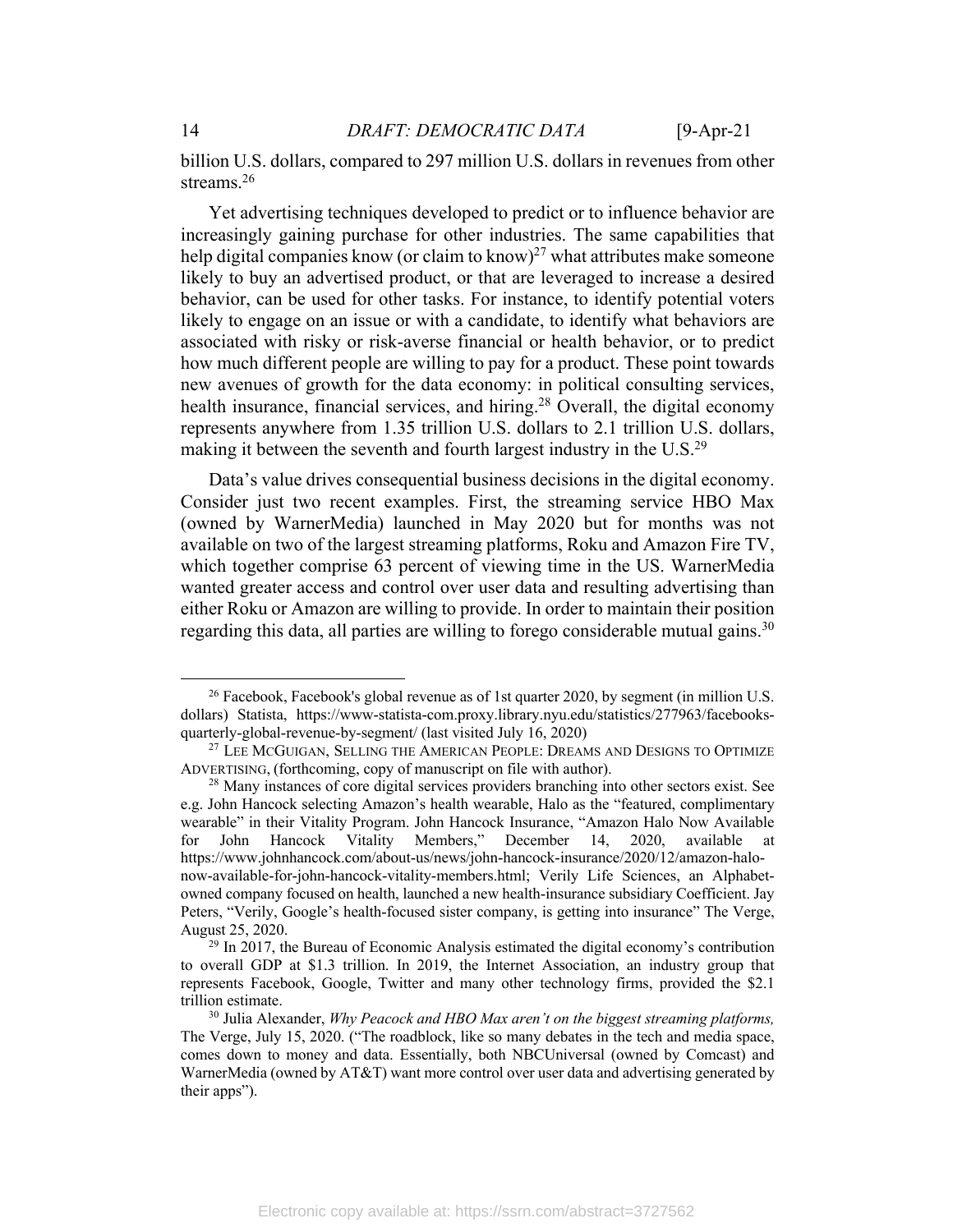Second, the decision of the Trump re-election campaign to partner with a small advertising software agency called Phunware to develop its 2020 reelection app was based on the company's ability to deliver valuable electoral data.31

"The Trump campaign is not paying Phunware four million dollars for an app […] They are paying for data. They are paying for targeted advertising services. Imagine if every time I open my phone I see a campaign message that Joe Biden's America means we're going to have war in the streets. That's the service the Trump campaign […] have bought from Phunware. An app is just part of the package."<sup>32</sup>

# *B. Privacy Law's Individualism*

The primary regime governing the collection of such data in the U.S. is digital privacy law, used here to encompass the suite of laws that together regulate how data about people is collected, processed, shared, and used.<sup>33</sup>

U.S. privacy law comprises federal and state contract law, consumer protection, privacy torts, and sector-specific consumer rights laws. Most data collected about people is governed by contractual terms of service, subject to laws of contract with FTC Section 5 and state consumer protection oversight.<sup>34</sup> A series of sector-specific privacy laws grant additional rights to consumers over particular kinds of data, such as consumer credit data, health and financial information, and educational information.<sup>35</sup> These include the Health Insurance Portability and Accountability Act (HIPAA), the Children's Online Privacy and Protection Act, the Family Educational Rights and Privacy Act (FERPA), the Gramm-Leach-Bliley Act (GLBA), and the Fair Credit Reporting Act (FCRA), alongside a few prominent state laws like Illinois' Biometric Information Privacy Act (BIPA), and California's Consumer Privacy Act (CCPA).<sup>36</sup>

<sup>&</sup>lt;sup>31</sup> Sue Halpern, *How the Trump Campaign's Mobile App is Collecting Huge Amounts of Voter Data* NEW YORKER, September 13, 2020. Available at: https://www.newyorker.com/news/campaign-chronicles/the-trump-campaigns-mobile-app-iscollecting-massive-amounts-of-voter-data

<sup>32</sup> Ibid.

<sup>33</sup> Woodrow Hartzog and Neil Richards, *A Duty of Loyalty in Privacy Law* at 18, draft on file with author. Intellectual property and trade secrecy also play a significant role in structuring current data processing.

<sup>&</sup>lt;sup>34</sup> See 15 U.S.C. § 45(a)(1)(2018)(prohibiting "unfair or deceptive acts or practices in or affecting commerce").<br><sup>35</sup> Health Insurance Portability and Accountability Act (HIPAA), P.L. no. 104-104, 110 Stat.

<sup>1938 (1996);</sup> Children's Online Privacy and Protection Act (COPPA), 15 U.S.C. § 6501 et seq (2000); Family Educational Rights and Privacy Act (FERPA), 20 U.S.C. § 1232g (1974); Gramm-Leach-Bliley Act (GLBA), 12 U.S.C. § 78, § 377; 15 U.S.C. §80 (1999); Fair Credit Reporting Act (FCRA), 15 U.S.C. § 1681 (1970); Biometric Information Privacy Act (BIPA), 740 ILCS/14, Pub. Act 095-994 (2008); California Consumer Privacy Act (CCPA), Cal. Civ. Code, Div. 3, Pt 4, Title 1.81.5 § 1798.100-199 (2018).<br><sup>36</sup> Health Insurance Portability and Accountability Act (HIPAA), P.L. no. 104-104, 110 Stat.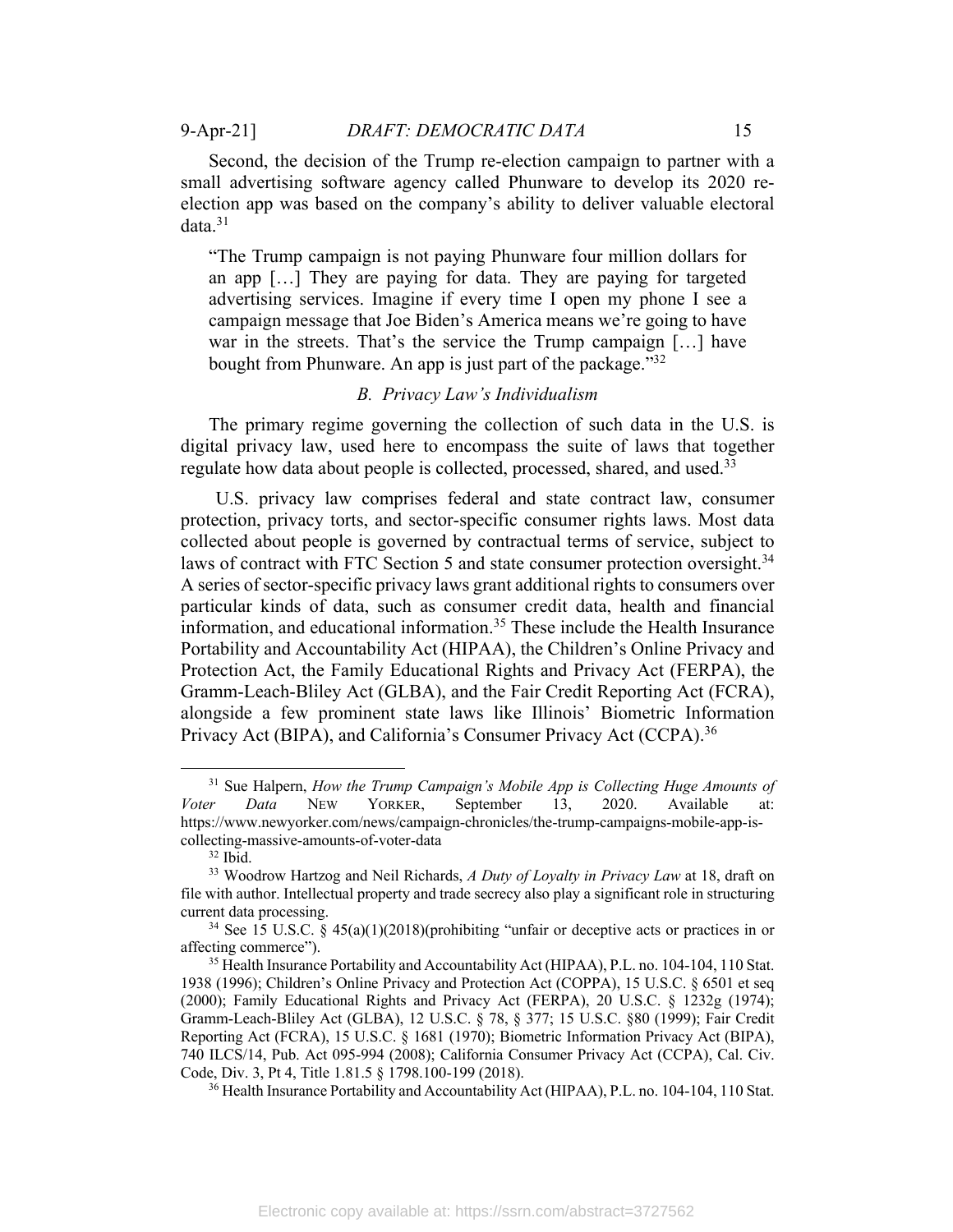Many of these sector-specific laws are based on the Fair Information Practice Principles (FIPPS). FIPPS is an influential set of guidelines and recommendations from the FTC regarding the standards that typify fair data processing, and serve as continued model from which new privacy protections are developed.37 FIPPS equates fair data processing with practices that grant individuals meaningful control over their data. This includes the ability to give informed consent to data being processed and being given notice regarding how data is being used. FIPPS is not enforceable by law but serves as an influential set of guidelines for how the FTC evaluates the self-regulation of privacy by industry and how it provides guidance for developing industry best practices. In lieu of enforcing the FIPPS, the FTC uses its authority under the FTC Act to enforce the promises companies make to data subjects. In practice, this results in the much-maligned privacy regime known as "notice and consent."38 Under this regulatory regime, the terms and conditions of digital services like search engines, social networks, mobile phone apps, and other digitally mediated services are presumptively valid as long as consumers are offered notice of the data being collected about them and consent to this collection.<sup>39</sup>

As will be discussed below, the resulting privacy law regime conceives of data as an individual medium—it focuses legal inquiry and accords legal relevance to data's potential to cause personal harm and as therefore appropriately subject to private, individual ordering. This conceptualization of 'data as an individual medium' (DIM) privileges data processing's capacity to

<sup>1938 (1996);</sup> Children's Online Privacy and Protection Act (COPPA), 15 U.S.C. § 6501 et seq (2000); Family Educational Rights and Privacy Act (FERPA), 20 U.S.C. § 1232g (1974); Gramm-Leach-Bliley Act (GLBA), 12 U.S.C. § 78, § 377; 15 U.S.C. §80 (1999); Fair Credit Reporting Act (FCRA), 15 U.S.C. § 1681 (1970); Biometric Information Privacy Act (BIPA), 740 ILCS/14, Pub. Act 095-994 (2008); California Consumer Privacy Act (CCPA), Cal. Civ. Code, Div. 3, Pt 4, Title 1.81.5 § 1798.100-199 (2018).<br><sup>37</sup> The FTC's Fair Information Practice Principles were originally named in an influential

report commissioned to explore the ways in which entities using computational automated methods to collect and use personal information. See the US Secretary's Advisory Committee on Automated Personal Data Systems, Records, Computers and the Rights of Citizens (1973).

<sup>38</sup> See, e.g., NANCY KIM, CONSENTABILITY: CONSENT AND ITS LIMITS (2019); Elizabeth Edenberg & Meg Leta Jones, *Analyzing the Legal Roots and Moral Core of Digital Consent*, 21 New Media & Soc'y 1804 (2019); Woodrow Hartzog & Neil Richards, *Privacy's Trust Gap*, 126 Yale L.J. 1180 (2017); NANCY KIM, WRAP CONTRACTS (2013); MARGARET RADIN, BOILERPLATE: THE FINE PRINT, VANISHING RIGHTS, AND THE RULE OF LAW (2012); Neil Richards & Woodrow Hartzog, *Taking Trust Seriously in Privacy Law*, 19 Stan. Tech. L. Rev 431 (2016); Daniel J. Solove, *Privacy Self-Management and the Consent Dilemma*, 126 Harv. L. Rev. 1880 (2013); Andrea M. Matwyshyn, *Technoconsen(t)sus,* 85 Wash. U. L. Rev. 529 (2007); Elettra Bietti, *Consent as a Free Pass: Platform Power and the Limits of the Informational Turn* (2020). 40 Pace L. Rev. 307 (2020).

<sup>&</sup>lt;sup>39</sup> See Fed. Trade Comm'n, Protecting Consumer Privacy in an Era of Rapid Change: A Proposed Framework for Businesses and Policymakers iii (2010); Woodrow Hartzog, *The New Price to Play: Are Passive Online Media Users Bound by Terms of Use?,* 15 Comm. L. & Pol'y 405 (2010).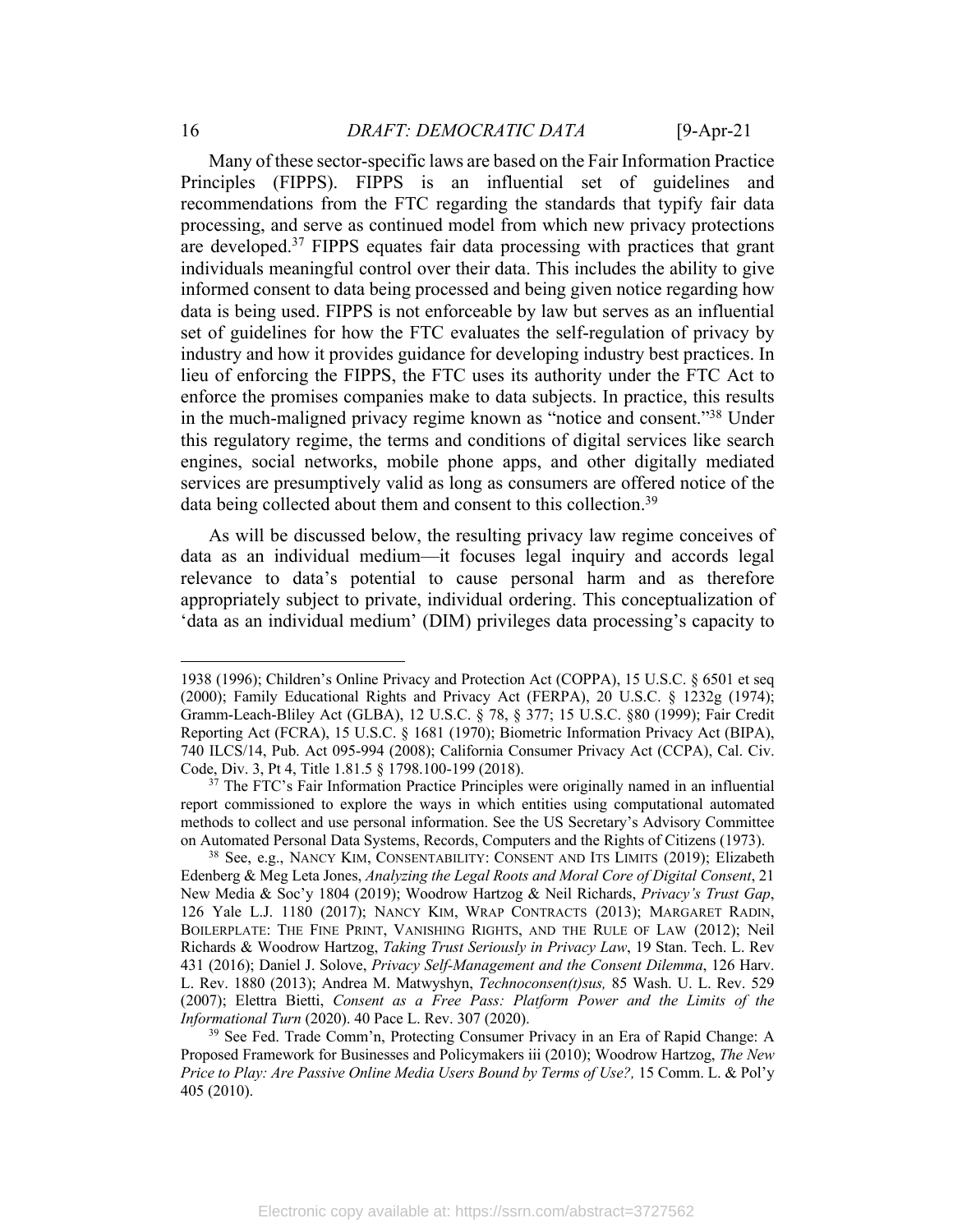transmit knowledge about the data subject over its capacity to transmit knowledge about others. Under DIM, this individualist knowledge transmission is the legally and normatively relevant feature of datafication.

# 1. Private individual ordering

Notice and consent structures the basic legal relationship between the individual consumer (the data subject) and the digital service provider (the data processor). Sectoral privacy laws affirmatively grant data subjects some additional rights and impose additional duties on data processors within this relationship, but most follow a notice and consent template. For instance, rights to greater detail regarding use of data and duties for companies to affirmatively get opt-in consent (as opposed to the more passive opt-out consent) are common features of such laws.<sup>40</sup> Other laws grant consumers rights that strengthen certain forms of individual choice and individual control. For example, the CCPA grants data subjects rights to request information about what data is being collected about them and whether any of their personal data is being sold or disclosed to third parties; it additionally grants data subjects the right to opt-out of the sale of their personal information.<sup>41</sup> FCRA grants data subjects the right to dispute the accuracy of information in their credit reports and to have inaccurate information be updated or deleted.42 HIPAA gives patients the right to access their health information, to receive notice regarding how their information may be used and shared, and to consent to certain uses of their health information.<sup>43</sup> These consumer rights provide additional scope for the terms private ordering, but (absent a few notable but narrow exceptions) the onus remains on data subjects to exercise these rights.<sup>44</sup>

<sup>40</sup> See e.g., Health Insurance Portability and Accountability Act (HIPAA), P.L. no. 104-104, 110 Stat., Fair Credit Reporting Act (FCRA), 15 U.S.C. § 1681c. Children's Online Privacy and Protection Act (COPPA), 15 U.S.C. § 6501 et seq (2000); Family Educational Rights and Privacy Act (FERPA), 20 U.S.C. § 1232g (1974); Gramm-Leach-Bliley Act (GLBA), 12 U.S.C.

California Consumer Privacy Act (CCPA), Cal. Civ. Code, Div. 3, Pt 4, Title 1.81.5 § 1798.100(a); 110(3); 135. See also, Salome Viljoen "The Promise and Pitfalls of California's Consumer Privacy Act," Critical Reflections, 2020. 42 Fair Credit Reporting Act (FCRA), 15 U.S.C. § 1681c.

<sup>&</sup>lt;sup>43</sup> Health Insurance Portability and Accountability Act (HIPAA), P.L. no. 104-104, 110 Stat. Like FCRA discussed below, HIPAA does also include a few affirmative data processing obligations and specify certain data uses that are not subject to individual consent. However, the majority of health data sharing do not rely on these exceptions, and instead use a combination of the law's anonymity rules and patient consent to share health data. See Paul Ohm, *Broken Promises of Privacy: Responding to the Surprising Failure of Anonymization,* 57 UCLA L. Rev. 1701 (2010).

<sup>&</sup>lt;sup>44</sup> Certain elements of FCRA are a notable exception. For example, alongside consumer rights, FCRA places affirmative limits on who may use consumer reports for which purposes. Fair Credit Reporting Act (FCRA), 15 U.S.C. § 1681 (1970). Other exceptions include uses of personally-identifiable information forbidden under HIPAA. Health Insurance Portability and Accountability Act (HIPAA), P.L. no. 104-104, 110 Stat.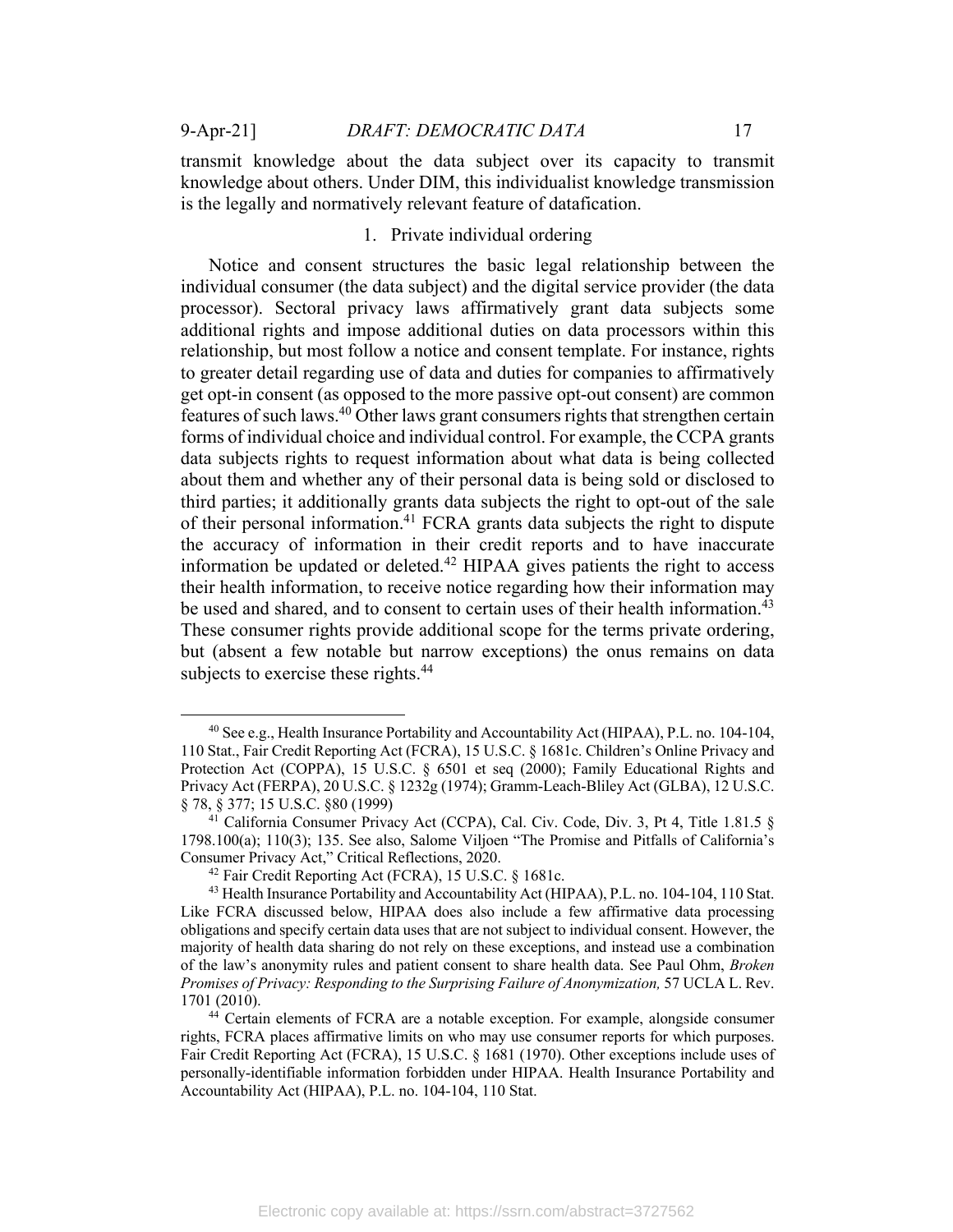### 2. Individual harm

Existing privacy laws generally contemplate *individual* informational harm of the following forms.

*Consentless collection*. Collecting data about someone absent their consent is the most basic and the most fundamental form of informational harm contemplated by privacy laws. Obtaining personal information without consent is considered a violation of that person's right to control how information about them is used. This violation harms data subject autonomy and dignity by denying the data subject's right to informational self-determination.<sup>45</sup>

*Sludgy consent.* Closely connected to collection absent consent are ways in which a corrupted architecture or design process may result in an appearance of consent that in fact violates or undermines true consent. These may include engineering consent through design features that make opting out difficult or almost impossible or using behavioral insights to heavily influence data subjects towards granting consent.46 Like consentless collection, sludgy consent undermines the true will of data subjects in ways that thwart their capacity for informational self-determination.

*Harms of access*. Harms of access may occur when people are denied access to information about themselves, violating notions of informational selfdetermination or when they are unable to limit or control access to information about themselves by others. $47$  Harms of excessive access may include chilling effects on self-expression and harassment.<sup>48</sup>

<sup>&</sup>lt;sup>45</sup> This concept of undermining informational self-determination is closely linked to articulations of privacy as control. Alan Westin, PRIVACY AND FREEDOM: LOCATING THE VALUE IN PRIVACY, New York: Atheneum (1967) at 7 (Defining privacy as "The right of the individual to decide what information about himself should be communicated to others and under what circumstances"). See Part I infra for further discussion of privacy as control. See also Julie E. Cohen, *What privacy is For,* 126 Harv. L. Rev. 1904 (2013), 1905 ("[Privacy] protects the situated practices of boundary management through which the capacity for self-determination develops").

<sup>46</sup> Daniel Susser, Beate Roessler, and Helen Nissenbaum, *Online Manipulation: Hidden Influences in a Digital World,* 4 Geo. L. Tech. Rev 1 (2019). These design features are frequently termed "dark patterns," see e.g. Harry Brignull, *Dark Patterns: Inside the interfaces designed to trick you,* The Verge, August 29, 2013; such designs frequently take advantage of behavioral insights from psychology and behavioral economics that are widely used to "nudge" individuals towards socially desirable outcomes, but deploy them for more socially dubious ends. See e.g., Richard H. Thaler, *Nudge, not sludge*, Science Magazine, Aug 2018. 47 In the copyright realm, Shyamkrishna Balganesh makes a similar and related claim

regarding a "disseminative harm," when creators' rights to determine whether and when their works are shared have been violated, which he identifies as "compelled authorship." *Private Copyright,* Vanderbilt L. Rev. 1 (2020). 48 Privacy scholars arguing for better protection against online harassment and gender-based

violence as privacy enhancing argue that harassment may have a chilling effect on the expressive freedoms of vulnerable groups. See e.g. Danielle Keats Citron, *Law's Expressive Value in*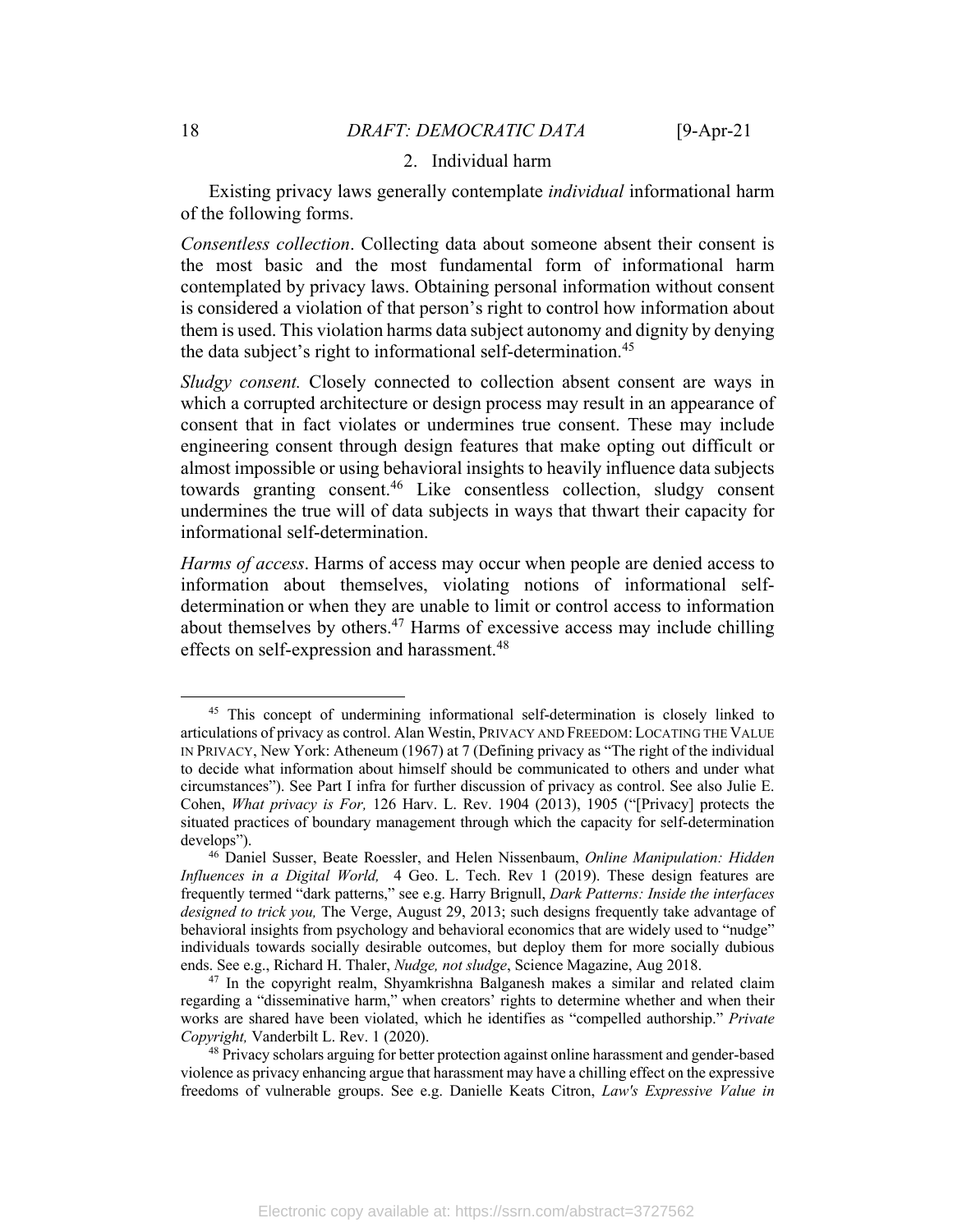*Reidentification*. Individuals may be harmed when their identifiable personal data is released, whether intentionally or as a result of a data breach or hack. In some cases, disclosure causes immediate harm, for example reputational harm. Harm may also result from various inappropriate uses, including identity theft or stalking. Many privacy statutes guard against reidentification harm by allowing freer processing and use of information that has been (at least nominally) stripped of identifiers that can be used to reidentify individuals.<sup>49</sup> Statutes also directly address data breaches and restrict or ban certain uses.

*Inaccuracy and discrimination.* Privacy laws also include a few thicker conceptions of individual informational harm that capture how certain forms of knowledge may cause people to unfairly lose out on important opportunities. For instance, FCRA includes a right to accurate information and the right to delete inaccurate information in credit reports. Ban the box initiatives similarly ban employers from asking about criminal convictions on employment applications, on the theory that this information may unjustly foreclose employment opportunities to deserving applicants.<sup>50</sup>

These forms of informational harm are individual; they identify how information flows may be produced or used in a way that may harm the data subject.

# *C. Critiques of privacy law and their motivating accounts*

While there is general scholarly agreement that data governance is in need of repair, critiques of the digital economy offer up different diagnoses of *why* the status quo is insufficient, *what* the stakes of failure are, and *on what grounds* data governance fails. These diagnoses rest on different underlying claims about

*Combating Cyber Gender Harassment*, Mich, Law Review, Vol. 108, (2009); Danielle Citron and Jon Penney, *When Law Frees Us to Speak*, Fordham L. Rev (forthcoming).; See also, SCOTT SKINNER-THOMPSON, PRIVACY AT THE MARGINS (2020), on how privacy offers a form of expressive resistance to surveillance regimes. 49 One prominent such example is the Health Insurance Portability and Accountability Act

<sup>(</sup>HIPAA), P.L. no. 104-104, 110 Stat. Premising free processing of information on anonymization is widespread, though increasingly vexed. See Paul Ohm, *Broken Promises of Privacy: Responding to the Surprising Failure of Anonymization,* 57 UCLA L. Rev. 1701 (2010). 50 Fair Credit Reporting Act (FCRA), 15 U.S.C. § 1681c. Currently thirteen states and the

District of Columbia have ban-the-box laws that apply to private employers. See *Ban the Box: U.S. Cities, Counties and States Adopt Fair Hiring Policies,* National Employment Law Project, available at https://www.nelp.org/publication/ban-the-box-fair-chance-hiring-state-and-localguide/ (last accessed Jan 31, 2021); however, research suggests that in jurisdictions that have passed ban the box laws, employers are more likely to discriminate against young Black applicants. See Osborne Jackson and Bo Zhao, *The Effect of Changing Employers' Access to Criminal Histories on Ex-Offenders' Labor Market Outcomes: Evidence from 2010-2012 Massachusetts CORI Reform,* Federal Reserve of Boston: Research Department Working Papers (2016); Amanda Agan and Sonja Starr, *Ban the Box, Criminal Records, and Racial Discrimination: A Field Experiment,* The Quarterly Journal of Economics, Vol. 133 Issue 1, pp 191-235 (Feb 2018)*.*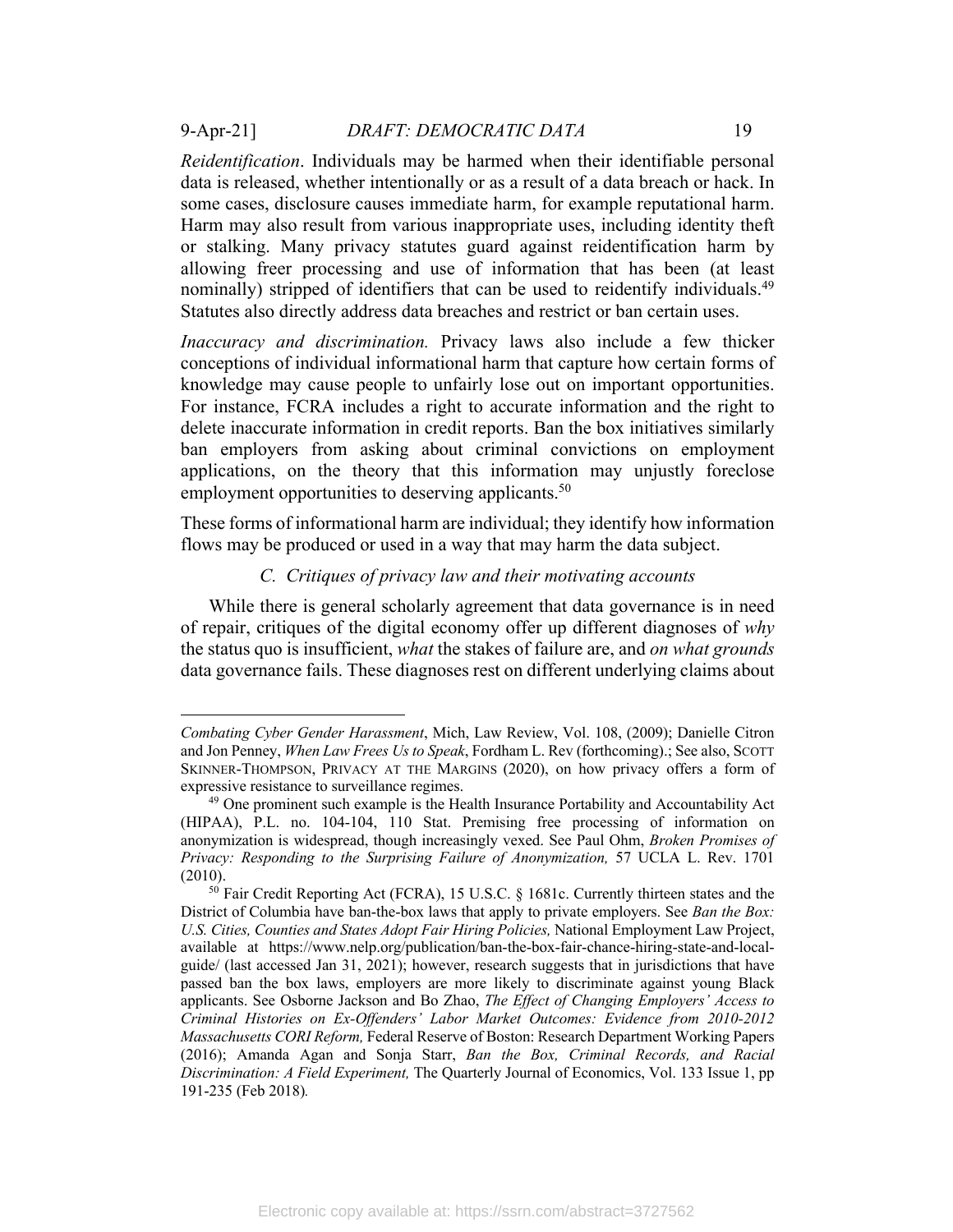how information may cause people harm, how information may benefit people, and what this implies for how legal reformers should approach the project of data governance.

# 1. Failure of notice and consent

Much ink has been spilled on how privacy law fails to secure data subject autonomy and thus prevents the individual and societal goods of privacy from being realized. Notice and consent's inability to protect privacy, to secure against informational harm and to limit flows of data extraction is well established. Like many "shrinkwrap" contracts of adhesion, privacy terms-ofservice operate from a legal fiction; individuals do not read the privacy policies to which they consent and have no real way to bargain over the terms they contain.51 Personal data is also non-rivalrous, non-extinguishable, and reusable, meaning that how it flows and how it is used can change as technologies and business models evolve. This makes data ill-suited to a regulatory approach premised on a one-time exercise of informed, individual choice.<sup>52</sup> Notice and consent's emphasis on personal control at the point of collection aligns poorly with contextually specific, fine-grained concerns over appropriate information flow.53 Consent is easily circumvented, particularly in digital settings designing for optimal data extraction.<sup>54</sup> Notice and consent does not address the regulatory gap between how privacy may be protected in law and how privacy may be facilitated or eroded in technical design.<sup>55</sup>

<sup>51</sup> Katherine J. Strandburg, *Free Fall: The Online Market's Consumer Preference Disconnect,* University of Chicago Legal Forum: Vol. 2013, Article 5; J. A. Obar, & A. Oeldorf-Hirsch, *The biggest lie on the internet: Ignoring the privacy policies and terms of service policies of social networking services*, Information, Communication & Society, *23*(1), 128-147. Privacy policies are often long and full of legalese. They are also pervasive. One study from 2008 found that it would take an average user 76 days to read all the privacy policies they encountered in one year alone, with a nationwide annual estimated opportunity cost of \$781 billion. See Aleecia McDonald and Lorrie Cranor, *The Cost of Reading Privacy Policies,* I/S: A Journal of Law and Policy for the Information Society, vol. 4, no. 3 (2008), 543-568.

<sup>&</sup>lt;sup>52</sup> This shortcoming has been given an exhaustive treatment by many privacy scholars. Neil M. Richards and Woodrow Hartzog provide a useful typology categorizing the different ways consent fails to secure privacy in the digital context. See *The Pathologies of Digital Consent*, 96 Washington Univ. Law Rev. 1461 (2019). Elettra Bietti provides a helpful exploration of the normative stakes of this failure. See *Consent as a Free Pass: Platform Power and the Limits of the Informational Turn,* 40 Pace L. Rev. 307 (2020).

<sup>53</sup> HELEN NISSENBAUM, PRIVACY IN CONTEXT (2010); see also Privacy as Commons: Case Evaluation Through the Governing Knowledge Commons Framework; https://www.jstor.org/stable/10.5325/jinfopoli.8.2018.0116#metadata\_info\_tab\_contents

<sup>54</sup> Solon Barocas and Helen Nissenbaum, *Big Data's End Run around Anonymity and Consent*, In J. Lane, V. Stodden, S. Bender, & H. Nissenbaum (Eds.), Privacy, Big Data, and the Public Good: Frameworks for Engagement, 44-75 (2014).

<sup>55</sup> Ari Ezra Waldman, *Privacy Law's False Promise*, 97 Wash.U. Law Review 3 (2019); WOODROW HARTZOG, PRIVACY'S BLUEPRINT (2018).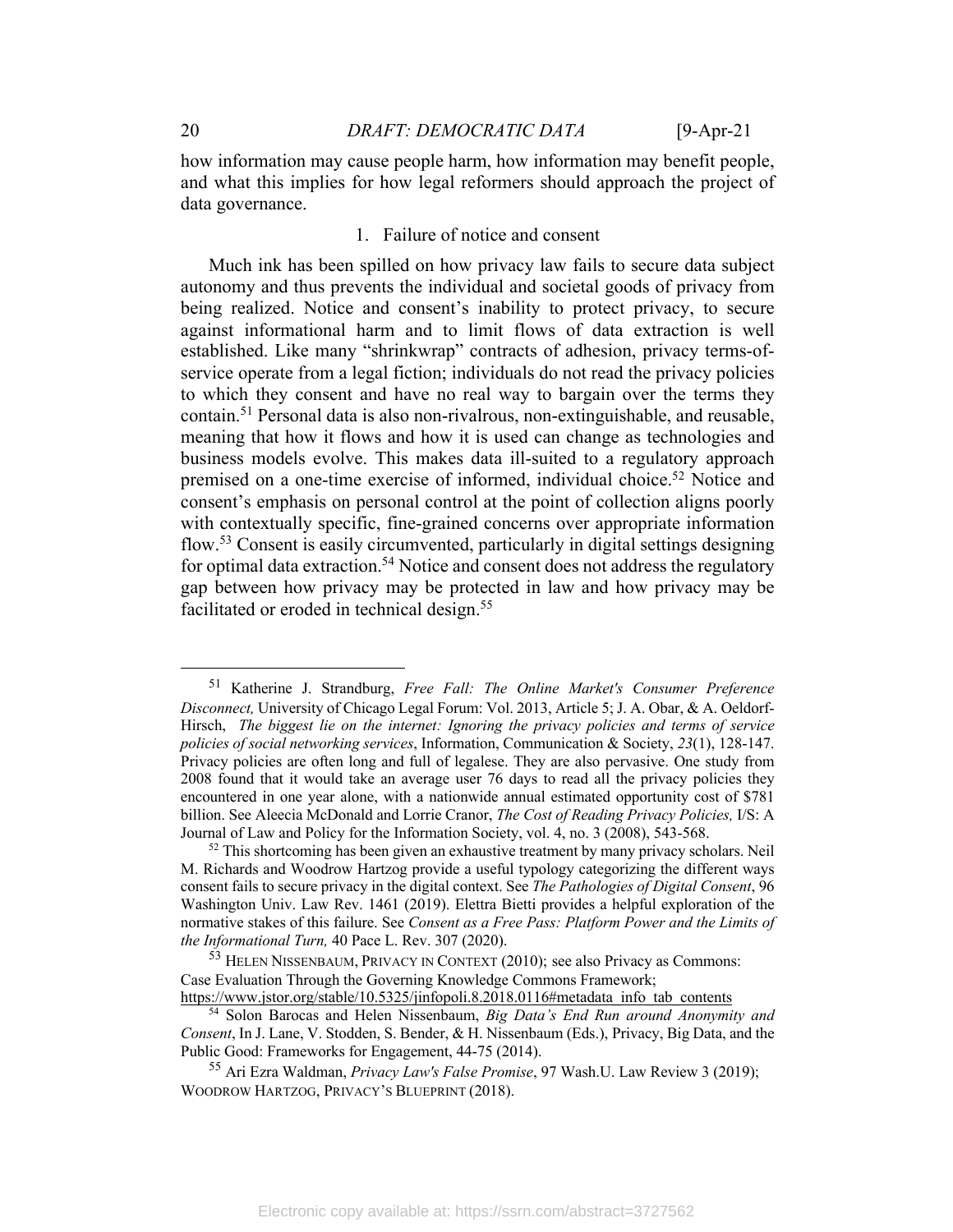### 2. Traditional accounts of the value of privacy

While critiques of privacy law have long focused on the failure of notice and choice to secure the benefits of privacy, there are competing accounts about what, exactly, those benefits are.  $56$  In general, legal and philosophical accounts consider privacy a predicate condition or instrumental right—part of what a just society offers by way of robust protection for individual autonomy or individual dignity.57 On this view, privacy erosion threatens the vital conditions that foster the individual's ability to think for herself, enjoy a privileged relationship to her inner desires, know her own mind and express it as she chooses, and be in charge of her own formation as a social, political and economic being.

The focus on individual selfhood guides how laws aim to secure privacy, expressed in the canonical purpose of data governance: informational selfdetermination.58 This purpose is consistent with classic legal views of privacy as control and privacy as access, both of which offer ways to secure and enact self-determination.

*Privacy as control.* Many early and influential legal theories of privacy adopted the view of privacy as control. Alan Westin's *Privacy and Freedom: Locating the Value in Privacy* defines privacy as "the claim of individuals, groups, or institutions to determine for themselves when, how, and to what extent information about them is communicated to others."59 Charles Fried defines privacy as "not simply an absence of information about us in the minds of others, rather  $[\ldots]$  the control we have over information about ourselves."<sup>60</sup> More recent scholarship has similarly adopted this view. Michael Froomkin defines privacy as "the ability to control the acquisition or release of information about oneself."61 Jerry Kang defines it as "an individual's control over the processing— i.e., the acquisition, disclosure, and use— of personal information."62

*Privacy as access.* A distinct yet related account views privacy as access. Ruth Gavison is a proponent of this view and traces this account in privacy laws that share a concern with intrusions of knowledge and information: under what conditions knowledge of one may be gained, what may be known by whom, how

<sup>&</sup>lt;sup>56</sup> DAN SOLOVE, UNDERSTANDING PRIVACY (2008) at 1.<br><sup>57</sup> Helen Nissenbaum, Privacy in Context (2010).

<sup>58</sup> Neil Richard and Woody Hartzog, "Duty of Loyalty in Privacy law"; Woodrow Hartzog and Neil Richards, Privacy's Constitutional Moment and the Limits of Data Protection, 61 B.C. L. Rev. (forthcoming 2020);<br><sup>59</sup> ALAN WESTIN, PRIVACY AND FREEDOM: LOCATING THE VALUE IN PRIVACY (1967) at 7.

<sup>60</sup> Charles Fried, "Privacy: A Moral Analysis" 77 Yale L. J. 1, 1968, at 482.

<sup>61</sup> Michael Froomkin, *The Death of Privacy*, 52 Stan. L. R. 1461, 1464 (2000).

<sup>62</sup> Jerry Kang, *Information Privacy in Cyberspace Transactions,* 50 Stan. L. R. 1193, 1203 (1998).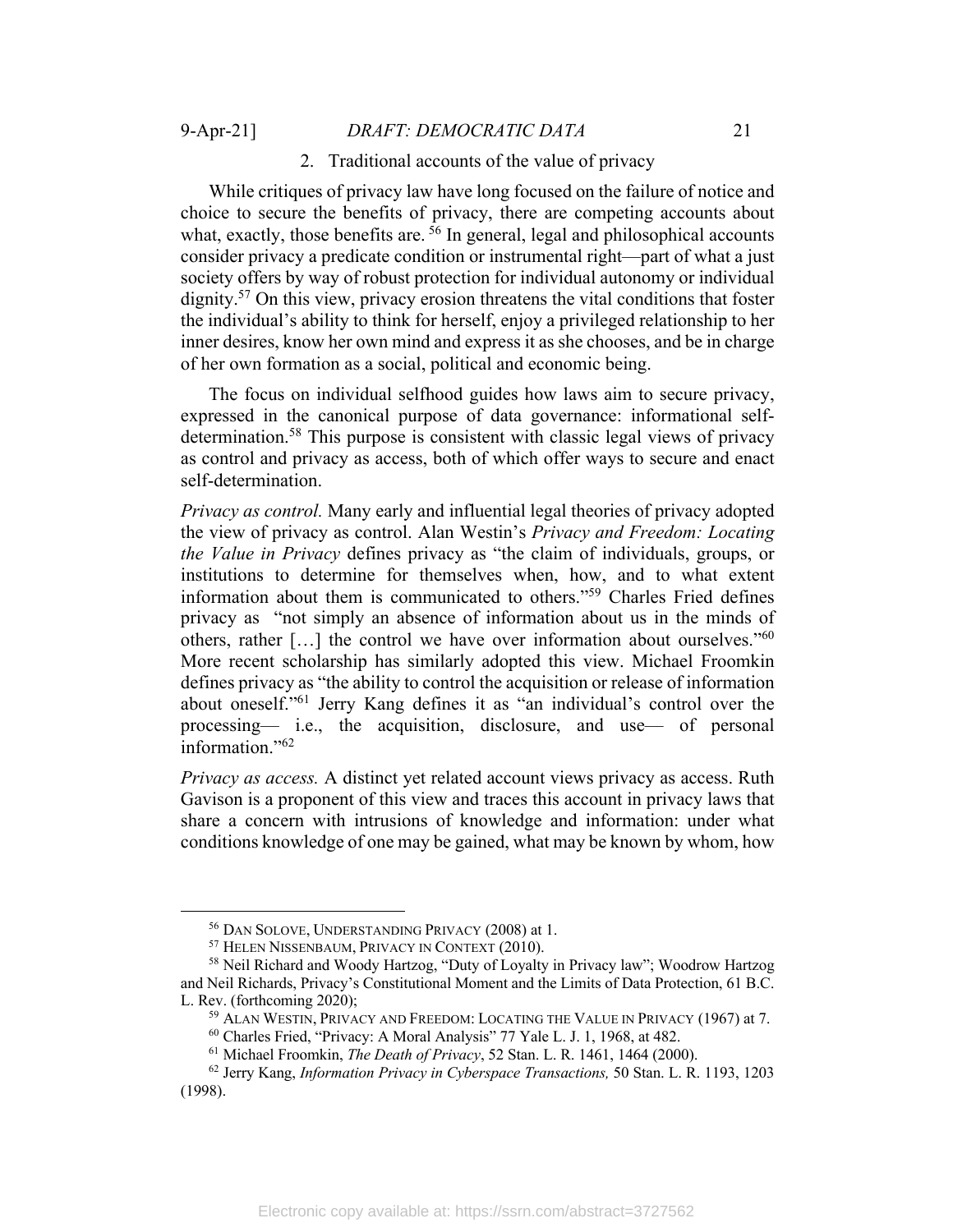such knowledge may be used, and what effects such uses of knowledge may produce.63

### 3. Alternative accounts: The social value of privacy

Others link the failure of notice and consent to the collective nature of privacy harm, noting the contextual nature of information flow, $64$  the collective  $\alpha$  action problems and market failures it produces,<sup>65</sup> the externality effects from individual transactions,<sup>66</sup> and the epistemic constraints of individualistic frames of reference.67 These diagnoses track alternative accounts of what privacy is for, emphasizing the social value of privacy and rejecting the atomistic conceptions behind privacy protection as informational self-determination. These accounts advance a thicker conception of autonomy that includes privacy's importance in fostering conditions of public citizenship and public governmentality.

For instance, Priscilla Regan argues for the social importance of privacy's ability to facilitate democratic political flourishing through its protection of free association and free speech. She also emphasizes the common stakes of privacy given market forces that make it difficult for any one individual to have privacy unless a minimum is guaranteed to everyone.<sup>68</sup> Helen Nissenbaum develops an account of privacy as appropriate information flow, where context-appropriate information sharing is determined by reference to socially developed norms.<sup>69</sup> Julie Cohen offers a variant of the social privacy account that aims to depart from the liberal conception of the autonomous subject, arguing for privacy as vital for the socially constructed subject instead. For this subject, privacy shelters, "dynamic, emergent subjectivity" from data-driven attempts to render these subjects "fixed, transparent, and predictable." This capacity is vital for self-definition, critical self-reflection, and informed citizenship—the necessary conditions for liberal democracy.70

<sup>63</sup> This list accords with Ruth Gavison's highly influential view of privacy as a measure of the access others have to you through information, attention, and physical proximity. See Ruth Gavison, "Privacy and the Limits of Law," 89 Yale L. J. 3, (1980).

<sup>64</sup> HELEN NISSENBAUM, PRIVACY IN CONTEXT (2010).

<sup>65</sup> Katherine J. Strandburg, *Free Fall: The Online Market's Consumer Preference Disconnect*, U. Chicago Legal Forum: Vol. 2013, Article 5. (2013)

<sup>66</sup> Daniel, J. Solove, *Privacy self-management and the consent dilemma*, 126 Harv. L. R. 1880-1883 (2013); Joel R. Reidenberg et al., *Privacy harms and the effectiveness of the notice and choice framework*, ISJLP 11 (2015): 485.

<sup>67</sup> JULIE E. COHEN, BETWEEN TRUTH AND POWER: THE LEGAL CONSTRUCTIONS OF INFORMATIONAL CAPITALISM (2019), at 67.

<sup>68</sup> PRISCILLA M. REGAN, LEGISLATING PRIVACY: TECHNOLOGY, SOCIAL VALUES, AND PUBLIC POLICY (1995). Neil Richards advances a similar claim regarding the necessity of intellectual privacy for robust free expression. *Intellectual Privacy*, 87 Texas L. Rev. 387 (2008).

<sup>69</sup> HELEN NISSENBAUM, PRIVACY IN CONTEXT (2010).

<sup>70</sup> Julie E. Cohen, *What privacy is For,* 126 Harv. L. Rev. 1904 (2013).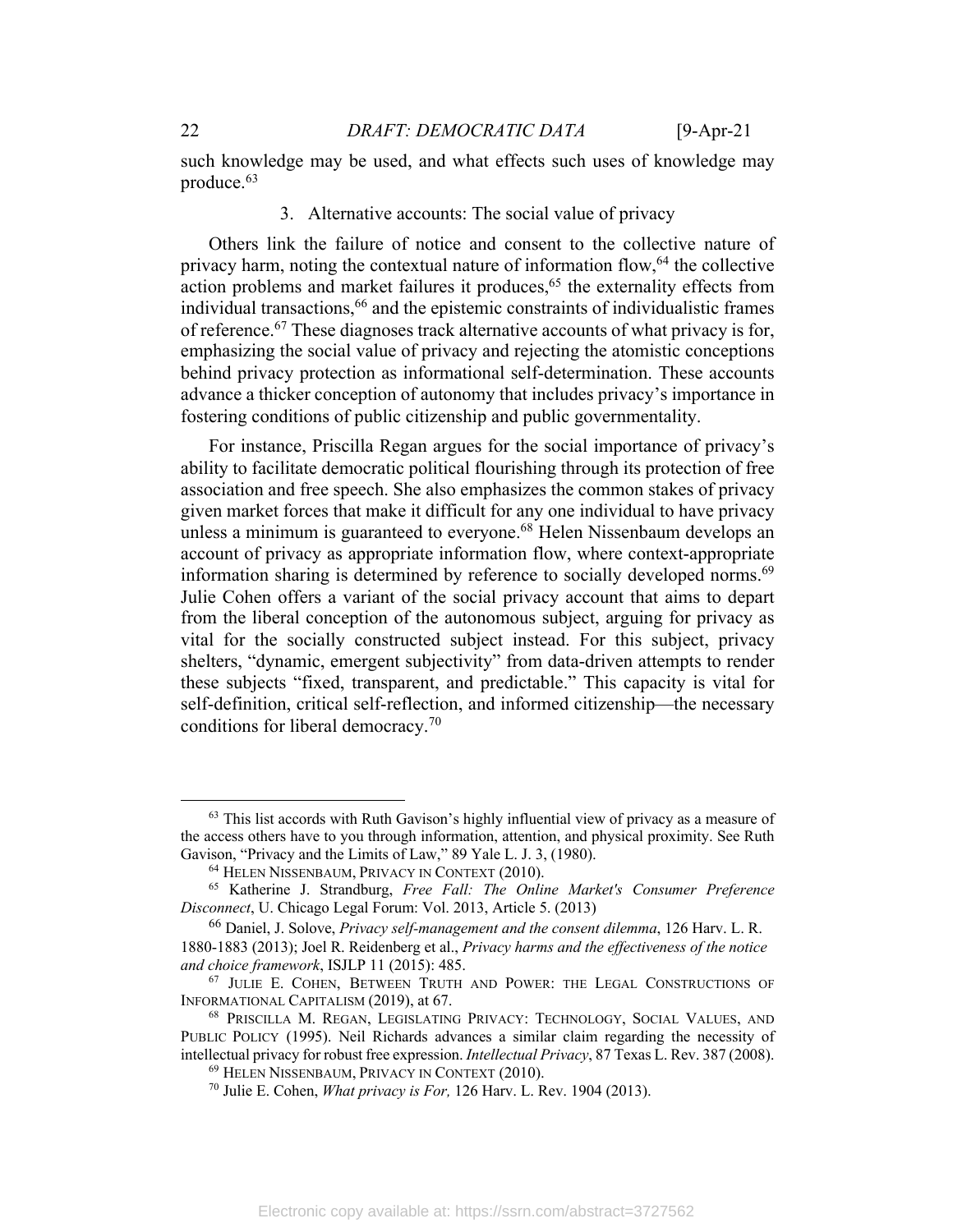These thicker accounts rightly identify the social effects that drive privacy erosion and the social consequences of privacy erosion that extend beyond its individual consequences; yet their normative account remains anchored around claims that privacy erosion is primarily wrong because it threatens the capacity for individual self-formation. While these accounts do take social effects into account, such effects serve to heighten the stakes or increase the challenges of the primary normative task—securing privacy protections in order to secure conditions of individual self-formation and self-enactment.

Both standard and thick accounts of autonomy inform how critics view the stakes of privacy law's failure. On these accounts, data production practices are wrong when they lead to manipulation, erode self-determination in the data market (and beyond), chill self-expression, or when they involve forms of data extraction and algorithmic governmentality that infringe on an individual's capacity to act as a moral agent.<sup>71</sup>

These accounts also guide views on how data governance should be reformed. As will be discussed in Part III, concerns over autonomy and dignity guide dignitarian efforts to reduce datafication's commodification of inner life and to increase the regulatory oversight of data flows that act back on users in ways that wrongfully undermine their self-will. Concern over loss of control and lack of clear legal rights to data's value motivate propertarian efforts to formalize market rights to data for data subjects. These reforms and others focus on increasing data subjects' capacity to determine how (and under what conditions) their data is collected, processed, and used.

# II. DATA RELATIONS AND THEIR SOCIAL EFFECTS

One way to evaluate different theories of data governance is to examine how such theories conceive of (and propose to act upon) the social relations structured by data flows.72 To understand the significance of data's relationality,

 $71$  Many privacy and digital rights activists focus on these effects, especially in the context of private systems that further personal violation for profit. On manipulation, see Daniel Susser, Beate Roessler, and Helen Nissenbaum, *Online Manipulation: Hidden Influences in a Digital World,* 4 Geo. L. Tech. Rev 1 (2019); Ryan Calo, *Digital Market Manipulation*, George Wash. L. Rev. Vol. 82, 995 (2014). On eroded self-determination, see Woodrow Hartzog, *Privacy's Blueprint*, Harvard University Press, 2018. See also, Woodrow Hartzog and Neil Richards, *The Pathologies of Digital Consent*, Wash. U. L. Rev. (2018). On chilling effects of self-expression, see Citron, Danielle Keats, *Law's Expressive Value in Combating Cyber Gender Harassment* (2009). Michigan Law Review, Vol. 108, (2009); Danielle Citron and Jon Penney, *When Law Frees Us to Speak*, Fordham L. Rev (forthcoming). On data extraction and algorithmic governmentality, see Elettra Bietti and Jennifer Cobbe, Rethinking Digital Platforms for the post-Covid 19 era, Centre for International Governance Innovation (May 12, 2019).  $\frac{72 \text{ This Article adapts its concept of "data relations" from prior work. Nick Couldry and}$ 

Ulises Mejias use the term 'data relations' to describe the process of capturing and processing social data, which they argue results in a new social order based on continuous tracking. *Data Colonialism: Rethinking Big Data's Relation to the Contemporary Subject,* Television & New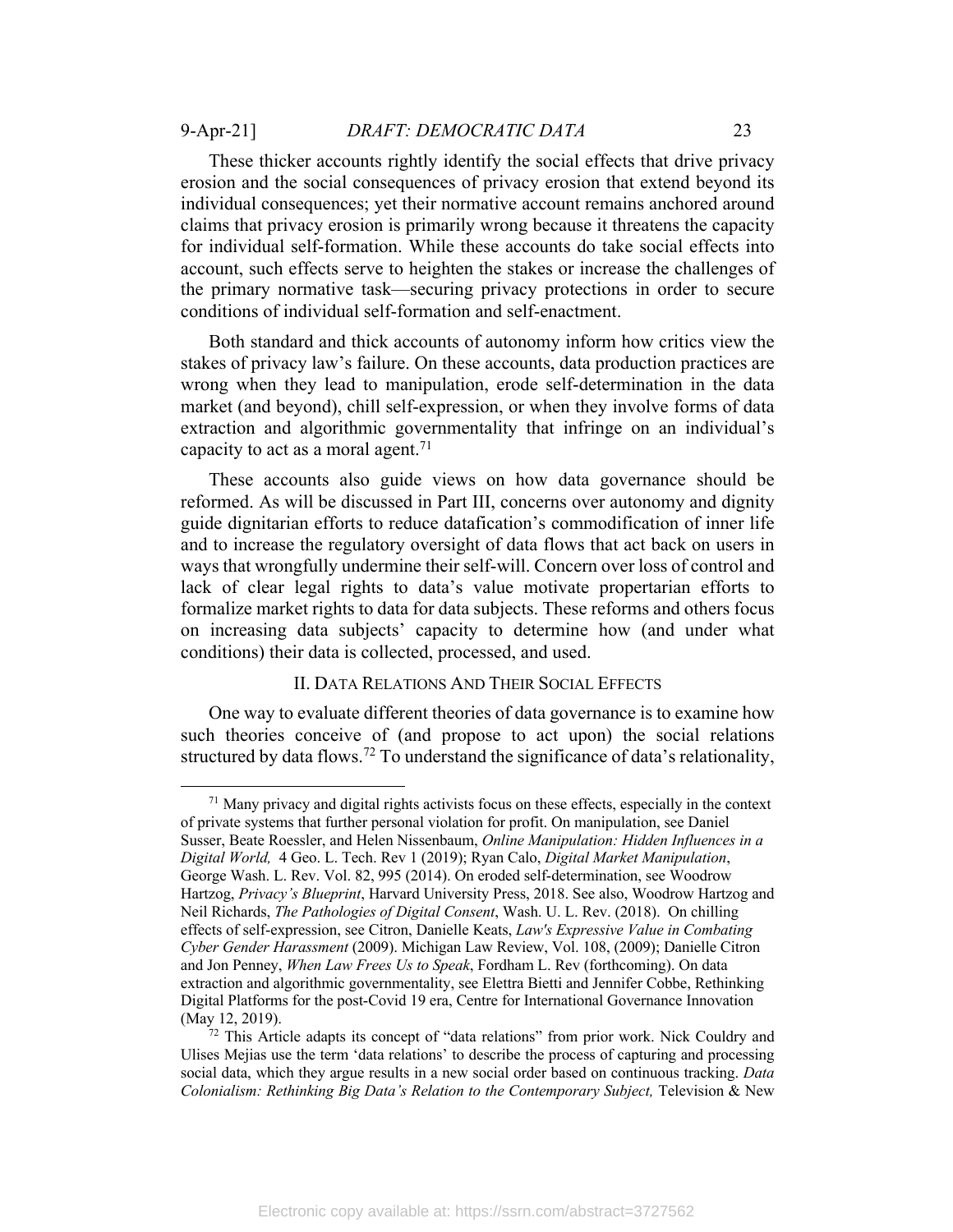let us consider with greater specificity how data relates people to one another, how such relations may produce social effects, and which of these relations are (and are not) accorded legal relevance by current and proposed forms of data governance law

# *A. Data Governance's Sociality Problem*

#### 1. Scenario: TattooView AI, Adam, and Ben.

In July of 2018, privacy activists reported that the Federal Bureau of Investigation (FBI) along with the National Institute for Standards and Technology (NIST) were evaluating the effectiveness of tattoo recognition technology.<sup>73</sup> To conduct this evaluation, the FBI provided access to their database TAG-IMAGE, which includes images of thousands of prisoner tattoos collected from prison inmates and arrestees, to 19 company and academic groups with the goal of developing image recognition technologies capable of identifying individuals by their tattoos, as well as identifying which tattoos are markers of gang affiliation.<sup>74</sup>

Consider a scenario where the FBI partners with a company, TattooView AI, to provide tattoo recognition products and automated matching—identifying not only a particular individual via their tattoo, but also whether this tattoo is a sign of gang membership more generally.<sup>75</sup> This tool is then used by law enforcement to identify potential gang members for heightened police observation.

 $<sup>75</sup>$  This scenario gains plausibility from three facts in addition to the 2018 NIST trial. First,</sup> law enforcement already tracks and identifies gang membership on the basis of certain shared tattoos [CITE- LAPD gang database, Georgia gang database, UK gang database]. Second, law

Media, Vol 20 Issue 4: 336-349 (2019). Data social relations are constituted by both legal and technical systems that influence how data is created, collected, transmitted, and used.

<sup>73</sup> Dave Maass, *FBI Wish List: An App that Can Recognize the Meaning of Your Tattoos*, Electronic Frontier Foundation, July 16, 2018. 74 TAG-IMAGE is one of several forms of biometric markers included in the Next

Generation Identification (NGI) used to automate processes of biometric identification capabilities and extend the tracking of biometric markers beyond those included in the FBI's Automated Fingerprint Identification System (IAFIS). The Biometric Center of Excellence (BCOE) is the agency's primary group working to develop biometrics and identity management. The BCOE notes that tattoos and other biometric markers have possible uses for law enforcement well beyond purposes of identify verification. Most notably, automated recognition services allow investigators to use a probe or query image to find similar images. ("While the value of image-to-image matching technology is obvious from an identification perspective, the benefits of knowing the symbolism and background behind tattoos and graffiti can be equally valuable. From an intelligence standpoint, certain symbols or graffiti may be used to help establish whether an individual is associated with a particular gang, terrorist organization, or extremist group. This may help determine the extent to which the individual or gang poses a threat to law enforcement or the community, and possibly to recognize and link crimes across the country."), "Image-Based Matching Technology Offers Identification and Intelligence Prospects," CJIS Link, Vol 14, No 3 (December 28 2012), available at: https://www.fbi.gov/services/cjis/cjis-link/image-based-matching-technology-offersidentification-and-intelligence-prospects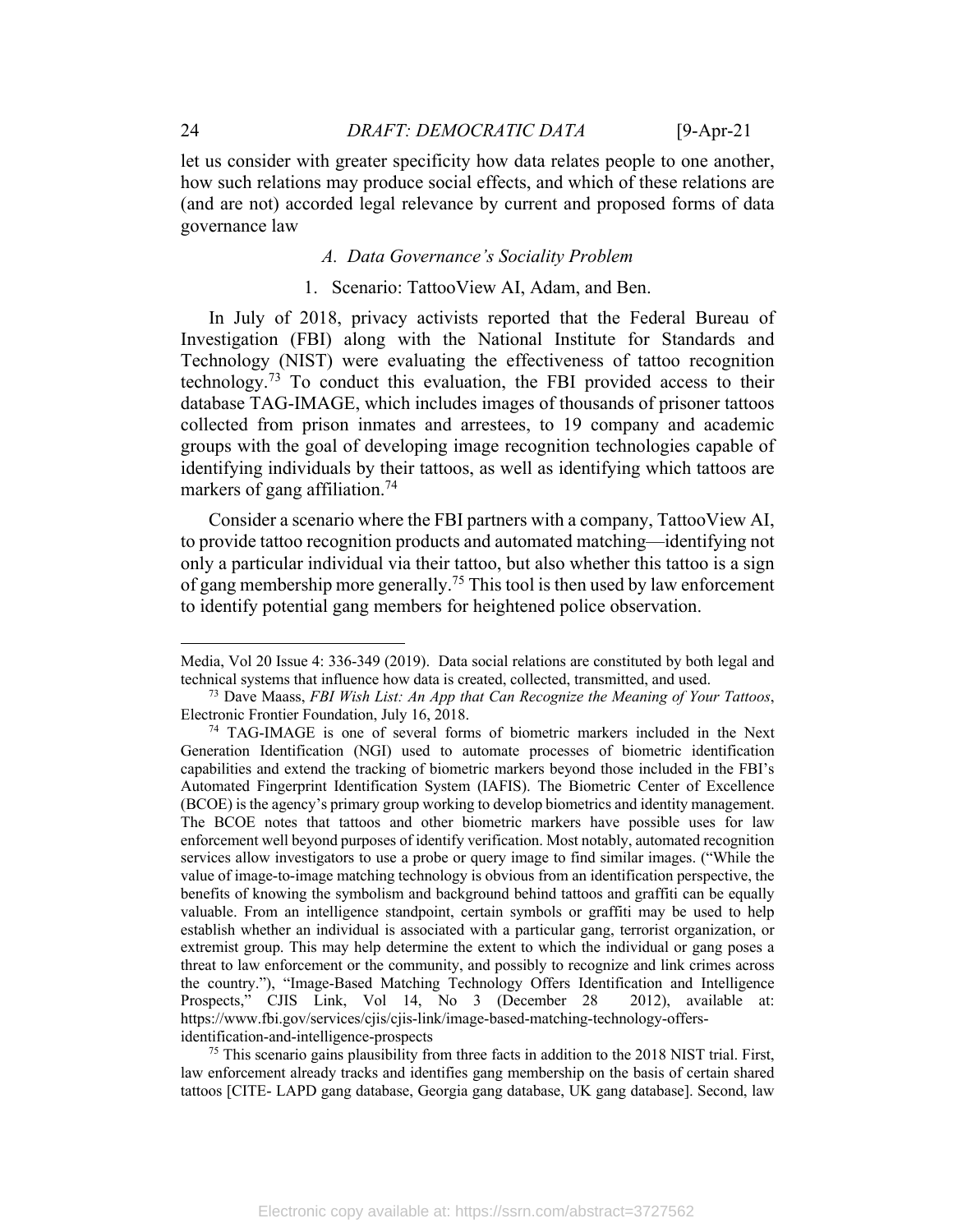This biometric data flows across several parties—from the initial arrestee, to managers of TAG-IMAGE, to third parties such as TattooView, to the point of its use by a law enforcement officer to detain a suspected gang member. It also flows across several legal regimes: criminal law, government procurement and trade secrecy law, contract law and privacy law. Yet this flow begins and ends with two human events: first, a person has his tattoo photographed and added to TAG-IMAGE (let's call him Adam) and second, a person with the same tattoo is detained using that image data (let's call him Ben).<sup>76</sup>

Standard privacy critiques of data flows like this one emphasize not only the significant stakes of this data flow for both Adam and Ben, but also that this data was collected from Adam under highly coercive conditions (i.e., while being detained in prison), for a purpose (to identify other gang members) with which he may not agree and had no say over. Adam's lack of agency at the point of this data's collection is accorded significant moral and legal relevance in critiques of biometric surveillance.<sup>77</sup>

<sup>77</sup> See e.g., Complaint at 3, ACLU et al v. Clearview AI, Inc, No. 9337839 (Cook County Cir. Ct.) ("The ability to control their biometric identifiers and to move about in public, free from the threat of surreptitious unmasking or surveillance, is essential to Plaintiffs' members, clients, and program participants in Illinois…Clearview has captured more than three billion faceprints from images available online, all without the knowledge—much less the consent—of those pictured"), available at: https://www.aclu.org/legal-document/aclu-v-doj-facerecognition-surveillance-complaint.

enforcement already partners with private companies to access automated biometric identity verification and investigation tools. See Kashmir Hill, *The Secretive Company that Might End Privacy as we Know It*, N. Y. TIMES, Jan. 18, 2020. Third, it was recently reported that Palantir already sells capabilities very similar to the hypothetical ones described below to law enforcement. Caroline Haskins, *Scars, Tattoos, and License Plates: This is What Palantir and the LAPD Know About You*, BUZZFEED NEWS, September 29, 2020, available at: https://www.buzzfeednews.com/article/carolinehaskins1/training-documents-palantir-lapd

 $76$  This Article will explore several scenarios where the data collected about one person may be used against another person. Through these scenarios we can examine the social effects of many common and widespread data practices. For example, data about one person may affect another person via the linkage of two datasets, by revealing data about social networks or genetic information that are by definition shared information, or by applying a prediction algorithm trained off of the data of one person and used against another. This relational effect can have a considerable outside impact. For example, Cambridge Analytica directly collected data from the 270,000 people who downloaded the "This Is Your Digital Life" application. Because Cambridge Analytica was able to receive those people's social network data (the profiles of their friends and family), they obtained the profile information of about 87 million users (70.6 million in the U.S.). This information was used to train an ad-targeting program that delivered microtargeted political advertisements to some portion of Facebook's 190 million U.S. users (as well as users in the UK and elsewhere), based on their likelihood to respond to a given advertisement. See Nicholas Confessore, *Cambridge Analytica and Facebook: The Scandal and the Fallout So Far,* N. Y. TIMES, APRIL 4, 2018. Sam Meredith, "Facebook-Cambridge Analytica: A timeline of the data hijacking scandal," CNBC, April 10, 2018. Hannes Grassgegger & Mikael Krogerus, *The Data the Turned the World Upside Down*, January 28, 2017, Vice; Issie Lapowsky, *Facebook Exposed 87 Million Users to Cambridge Analytica*, April 4, 2018, Wired.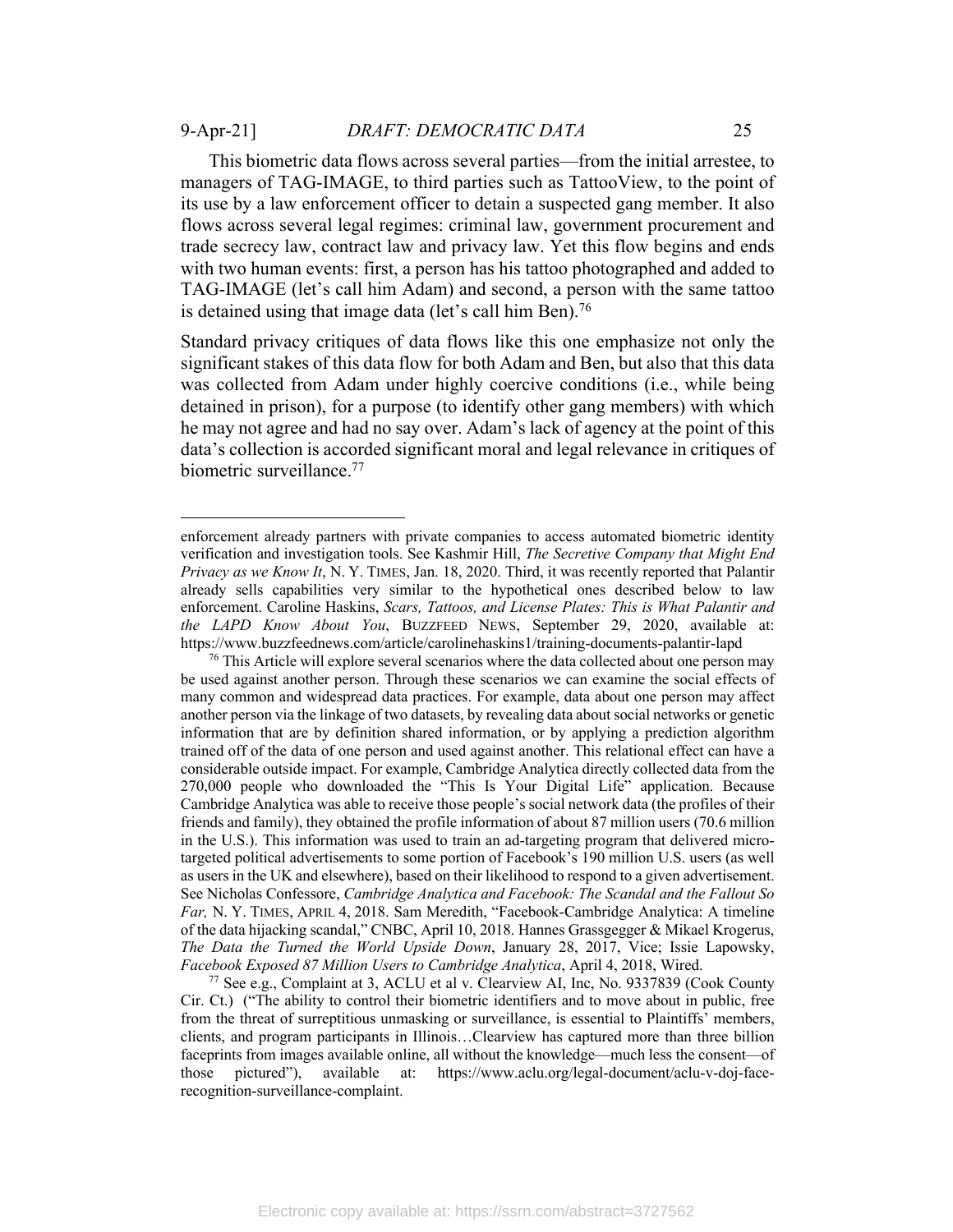# 26 *DRAFT: DEMOCRATIC DATA* [9-Apr-21

Adam and Ben's interests are sufficiently aligned such that enhancing Adam's legal rights vis-à-vis TattooView will likely also protect Ben's interests. If Adam is granted a robust right to refuse inclusion of his tattoos in TAG-IMAGE then he is likely to exercise that right, and then his tattoo image data cannot be used to detain Ben. But consider an alternative scenario: TattooView AI develops its tattoo recognition algorithm not from the FBI's TAG-IMAGE dataset, but from a dataset it obtained when TattooView purchased TattooID. TattooID is a social platform where tattoo enthusiasts can share photos of their tattoos, tag their tattoo artist, and search for designs. Suppose that Adam, a former gang member who regrets his gang involvement, voluntarily shares his tattoo images on TattooID, and tags them as tattoos related to gang affiliation in the hopes that they can help identify other gang members.

In this alternative scenario, individualist conceptions of how this data may harm Adam do not capture the way this data flow affects Ben. Adam was not coerced into sharing this data, but instead did so willingly. Moreover, the purposes to which this data is being applied align with Adam's intent in sharing it and would in his view represent a valid outcome. And yet the fact remains that Ben faces significant consequences from this data flow. To the extent Ben's interests are of legal as well as normative relevance, this presents a problem for data governance law.

#### *B. Mapping data social relations along vertical and horizontal axes*

The relationships that arise among data subjects, data producers, and the third parties impacted by data use can be mapped along two axes.

#### 1. Vertical data relations

Along the *vertical axis* lies the data relation between an individual data subject and an individual data collector (also known as a data processor). The vertical data relation describes the relationship between Adam and TattooView AI, when Adam agrees to the terms of data collection laid out by TattooView AI and shares his data with them. This vertical data relation structures the process whereby data subjects exchange data about themselves for the digital services the data collector provides.

This vertical social relation is expressed technically via the flow of data from a data subject to a data collector, and legally via the contractual terms that structure terms of exchange between data subject and data collector, as well as background consumer and privacy law regimes that allocate privileges, claims, and duties among the two parties. This vertical data relation is in some sense well-understood in data governance law. As will be discussed in greater detail in Part Three, proposals for data governance reform are attentive to how the law governs this vertical relation, how it may structure unequal relations among data subjects and data producers, and how duties and rights between these two parties may be reallocated to address this imbalance.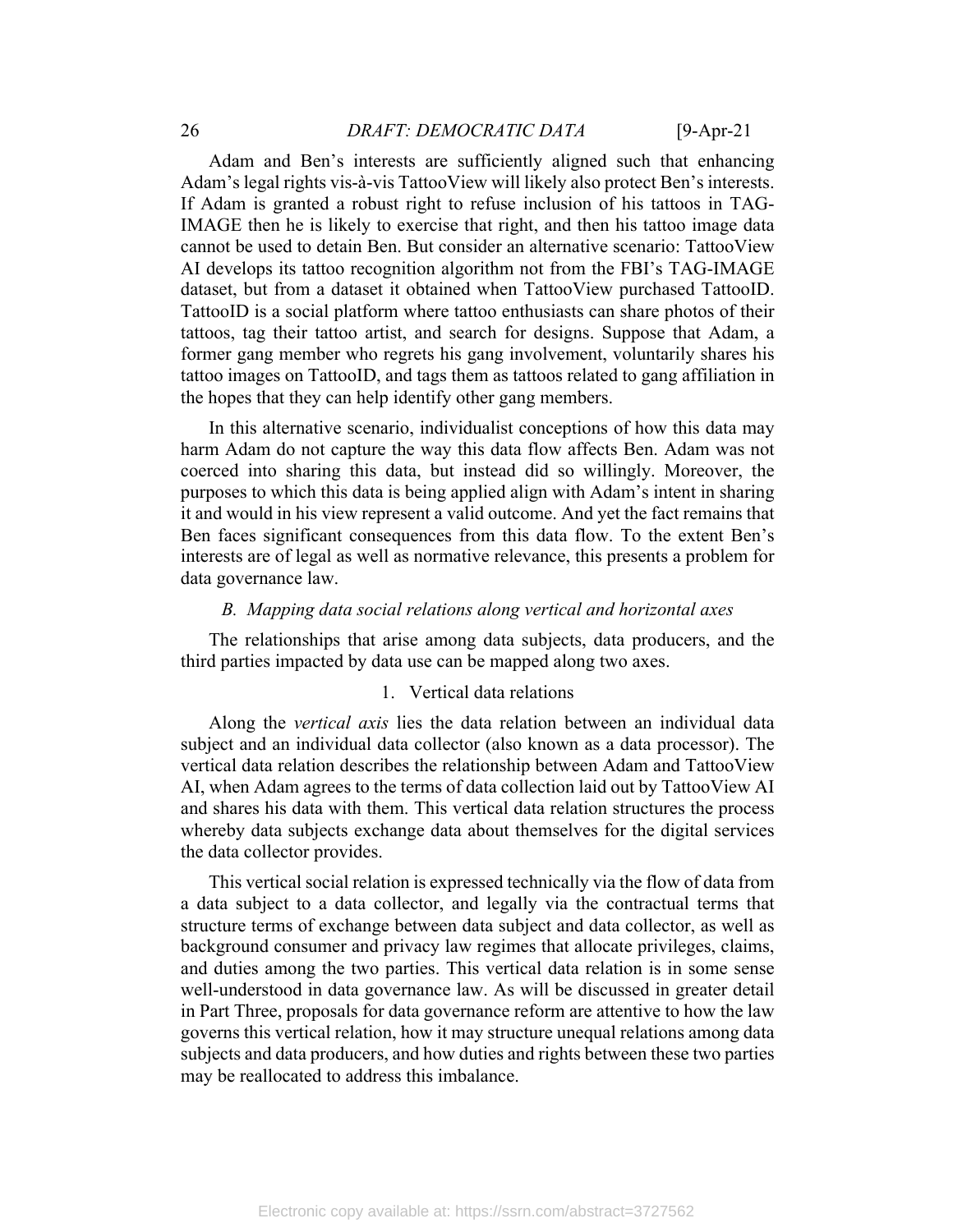#### 2. Horizontal data relations

Data production also relates people via the capacity of data flows to reveal information about third parties. The *horizontal axis* describes how data production relates data subjects not to data collectors, but to one another and to others that share relevant population features with the data subject. The relationship between Adam and Ben describes a horizontal data relation.

This horizontal relation is expressed technically through informational infrastructures that make sense of data subjects via group classification, and that operationalize classifications to act back on subjects. These technical expressions apprehend (and in apprehending, help to define) the social fact of group identity via shared preferences, social patterns, and behaviors that make people similar to one another. For example, the horizontal data relation between Adam and Ben apprehends a particular social meaning based on their shared tattoo. This horizontal data relation structures a social process whereby a relevant shared feature (i.e. tattoo) is operationalized to make a prediction and define a social meaning (i.e. gang member) and act back on a group member (Ben) according to this grouping.

Horizontal relations are not actually one-to-one relations between data subjects like Adam and those impacted by data flows like Ben. They are population-based relations. For instance, sharing his tattoo image puts Adam in horizontal relation not only with Ben, but with everyone who also has his tattoo and may be acted upon on the basis of this shared feature. We can call this population  $P_{use}$ , such that  $P_{use} = [Ben, B_1, B_2, B_3, \ldots]$ , where  $B_n =$  other individuals in Puse. And the same holds the other way around. Ben is not only in horizontal relation with Adam, but with everyone who has a relevant population feature in common with him (in this case, his tattoo) and has shared data about ths feature with a data collector. We can call this population  $P_{\text{collect}}$ , such that  $P_{\text{collect}} =$ [Adam,  $A_1$ ,  $A_2$ ,  $A_3$ ...], where  $A_n$ = other individuals in P<sub>collect</sub>.

These population-level relations give rise to *population-level* interests along the horizontal relation. For example, we can understand Ben's interest in Adam's data collection as one instance of the more general interest of  $P_{use}$  in P<sub>collect</sub>'s data collection. This interest, unlike those along the vertical relation, *does not reduce to the individual provenance of the data*. Ben's interest in Pcollect's data sharing is based on the effect that use of this data with will have on him. This use may occur regardless of whether this data was collected from him, from Adam, or from someone else. In this sense, it does not matter who the data "came" from, but what such data says about Ben, and how such meaning is used to act upon Ben. This is the population-level interest Ben (and others like Ben) have in data that apprehends a relevant shared population feature about them. As the example shows, this interest may arise from data Ben shares, data Adam shares, or data someone else shares. Each individual instance of this interest may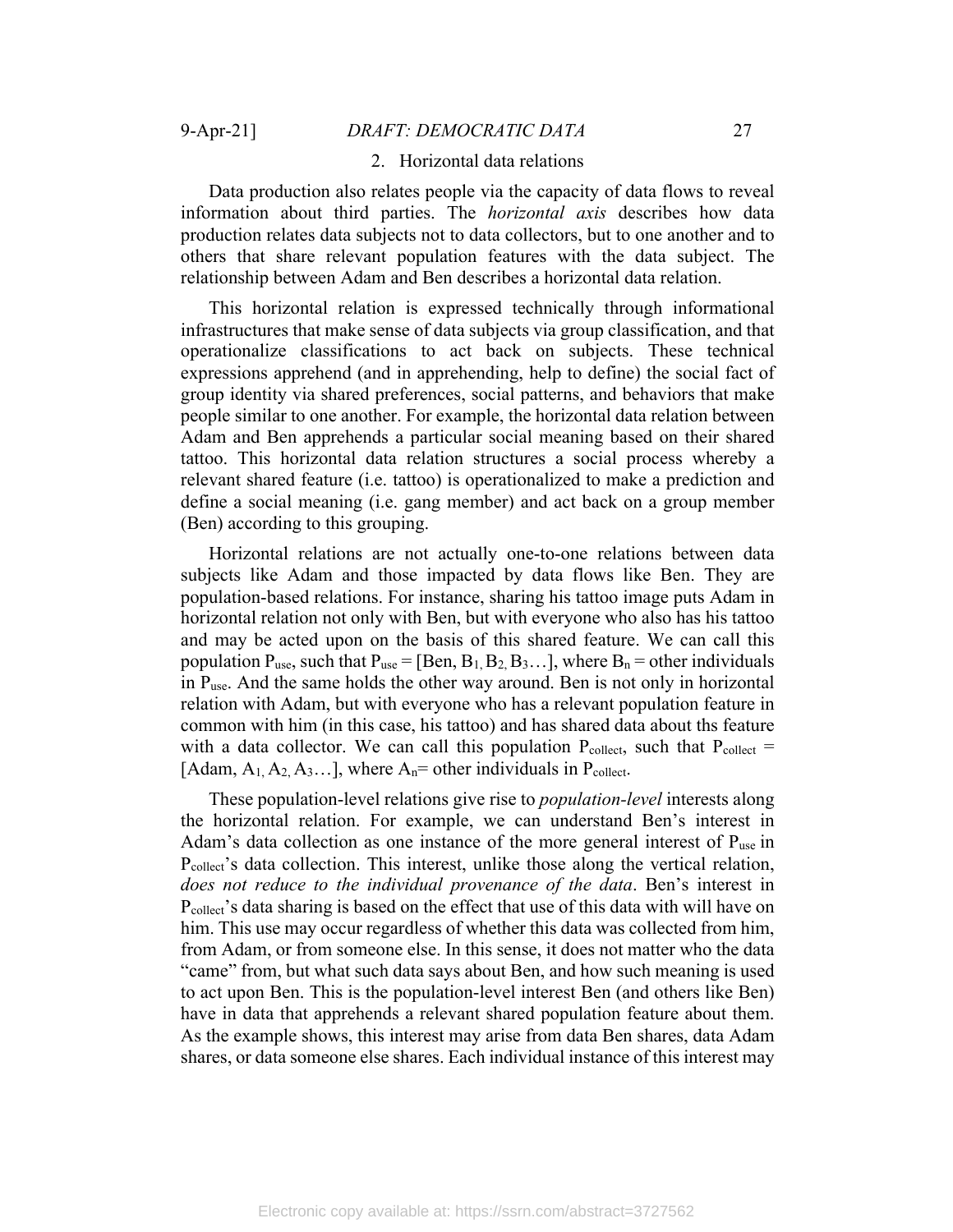be weak but they occur at scale throughout the data production economy, and link individuals to many other individuals via webs of horizontal relation.

# 3. The significance and the puzzle of data relations

One way to understand data governance's unsatisfying response to downstream social effects from data collection (the sociality problem) is data governance law's conceptual commitment to individualism (DIM). This commitment focuses data governance reform on how data production may harm data subjects and develops legal responses to such harm. While this may result in improvements to the vertical data relation between data subjects like Adam and data collectors like TattooView, it does not address the role horizontal data relations play in producing social value and social risk. This has several significant consequences discussed in greater detail below.

### *C. The importance of horizontal data relations in the digital economy*

While horizontal data relations are minimally relevant to data governance law, they are central to how data production produces both social value and social risk. Data production for the digital economy is deeply, even fundamentally, relational.

Data flows are quite literally structured, collected, and produced so as to relate people to one another.<sup>78</sup> Data flows are useful, and do the work they are supposed to do, when they relate people to one another. Data flows are designed to represent the ways that people are like one another and reveal meaningful things about one another; how we are alike biologically, interpersonally, politically, and economically.79

<sup>78</sup> BEN GREEN, THE SMART ENOUGH CITY (2019). For more on the utility of data because of its ability to reveal information on others, see e.g. Sebastian Benthall and Jake Goldenfein, "Data Science and the Decline of Liberal Law and Ethics", Ethics of Data Science Conference (2020); Sebastian Benthall, Seda Gürses, and Helen Nissenbaum, *Contextual integrity through the lens of computer science*, Now Publishers, 2017.

 $79$  Almost all data harvested from an individual person or personal device has the capacity to be relational. Social media data reveals information (such as preferences and observations) not just about an individual, but also about her social networks. This information can have political as well as social consequences. For example, network data can be used to probabilistically identify support or opposition for a political candidate or position to target political advertising or get-out-the-vote efforts. Robert Bond et al, *A 61-million-person experiment in social influence and political mobilization,* Nature 489, 295–298 (2012), available at https://doi.org/10.1038/nature11421. Network data can be used predict a credit score and help proactively track and target a disease, suicides, and gun violence. Ben Green, Thibault Horel and Andrew Papachristos, *Modeling Contagion Through Social Networks to Explain and Predict Gunshot Violence in Chicago, 2006 to 2014*, JAMA Intern. Med. 177(3) 326-333 (2017). Genetic data from a consumer genome test reveals information about one's relatives that can help them detect disease early, or leave them vulnerable to ethnic or racial discrimination. ALONDRA NELSON, THE SOCIAL LIFE OF DNA: RACE, REPARATIONS, AND RECONCILIATION AFTER THE GENOME (2016). Location data reveals information about one's household. In fact almost all data harvested from one person that can be used to make a prediction about them or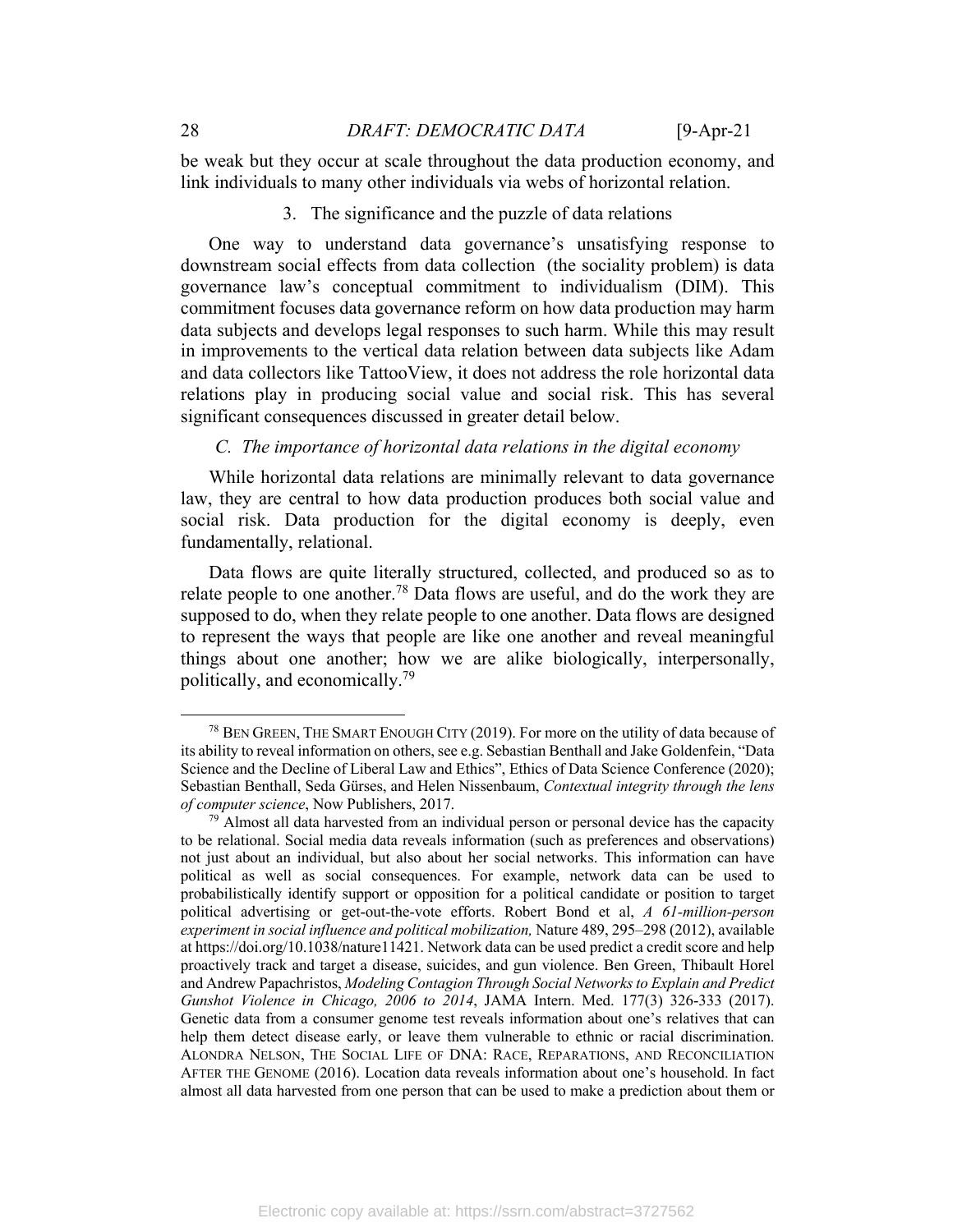to act back on such insights.

Data flows classify and sort people along particular categories of group membership—this sorting and classifying is how an individual becomes rendered as a data subject and is how economic value from production is realized. In other words, data about individuals is useful in the digital economy because it helps to define relevant group categories. These categorizations are operationalized to make sense of people on the basis of their classifications and

Data about populations is used to develop models to predict and change behavior, to gain intimate consumer or competitor knowledge for market advantage, or to retain greater surplus value.<sup>80</sup> Such activities demonstrate an orientation towards data subjects that recognizes them not as individuals, but as members of groups that are constituted via their shared features and common patterns of behavior.<sup>81</sup> This process recasts people as assemblages of their social relations and group behaviors, and apprehends data subjects as patterns of behavior derived from group-based insights. This basic approach is what makes behavioral targeting, prediction tasks, at-scale risk assessment, and modulated feedback systems both possible and profitable.82

Data's relationality is central to how data collection produces economic value. This distinguishes the value of Adam's data for the machine learning (ML) or artificial intelligence (AI) applications of the contemporary digital economy from the value personal data has for older forms of consumer surveillance (and that inform the law's current approach to data privacy). Prior to the widespread availability of large-dataset computing technology, data about a data subject like Adam may have been valuable because it helped businesses,

attempt to change their behavior can be used, in the form of behavioral model, to make a prediction or attempt to change the behavior of others. For more on the utility of data because of its ability to reveal information on others, see e.g. Sebastian Benthall, Sebastian, Seda Gürses, and Helen Nissenbaum, *Contextual integrity through the lens of computer science*, Now Publishers, 2017. Institutional economics literature extols the competitive value of data via tailoring, prediction, personalization, nudging and marketplace design. See e.g. "The Rise of Data Capital" MIT Technology Review Custom Report, 2016. ("Data is now a form of capital, on the same level of financial capital in terms of generating new digital products and services.") This literature aligns with conceptions of human behavior as predictive and probabilistic developed in cybernetics. See J. BENIGER, THE CONTROL REVOLUTION: TECHNOLOGICAL AND ECONOMIC ORIGINS OF THE INFORMATION SOCIETY (1986). On the concept of data enclosure, see JULIE E. COHEN, BETWEEN TRUTH AND POWER: THE LEGAL CONSTRUCTIONS OF INFORMATIONAL CAPITALISM (2019) at 67.

<sup>80</sup> Salome Viljoen, Jake Goldenfein and Lee McGuigan, *Economic Method, Digital Platform: When Mechanism Design Moves Online*, manuscript on file with author.<br><sup>81</sup>See Jake Goldenfein, Monitoring Laws: Profiling and Identity in the World State (2019)

Sebastian Benthall and Jake Goldenfein, "Data Science and the Decline of Liberal Law and Ethics", Ethics of Data Science Conference (2020); FRANK PASQUALE, THE BLACK BOX SOCIETY: THE SECRET ALGORITHMS THAT CONTROL MONEY AND INFORMATION, (2015).<br><sup>82</sup> Ibid.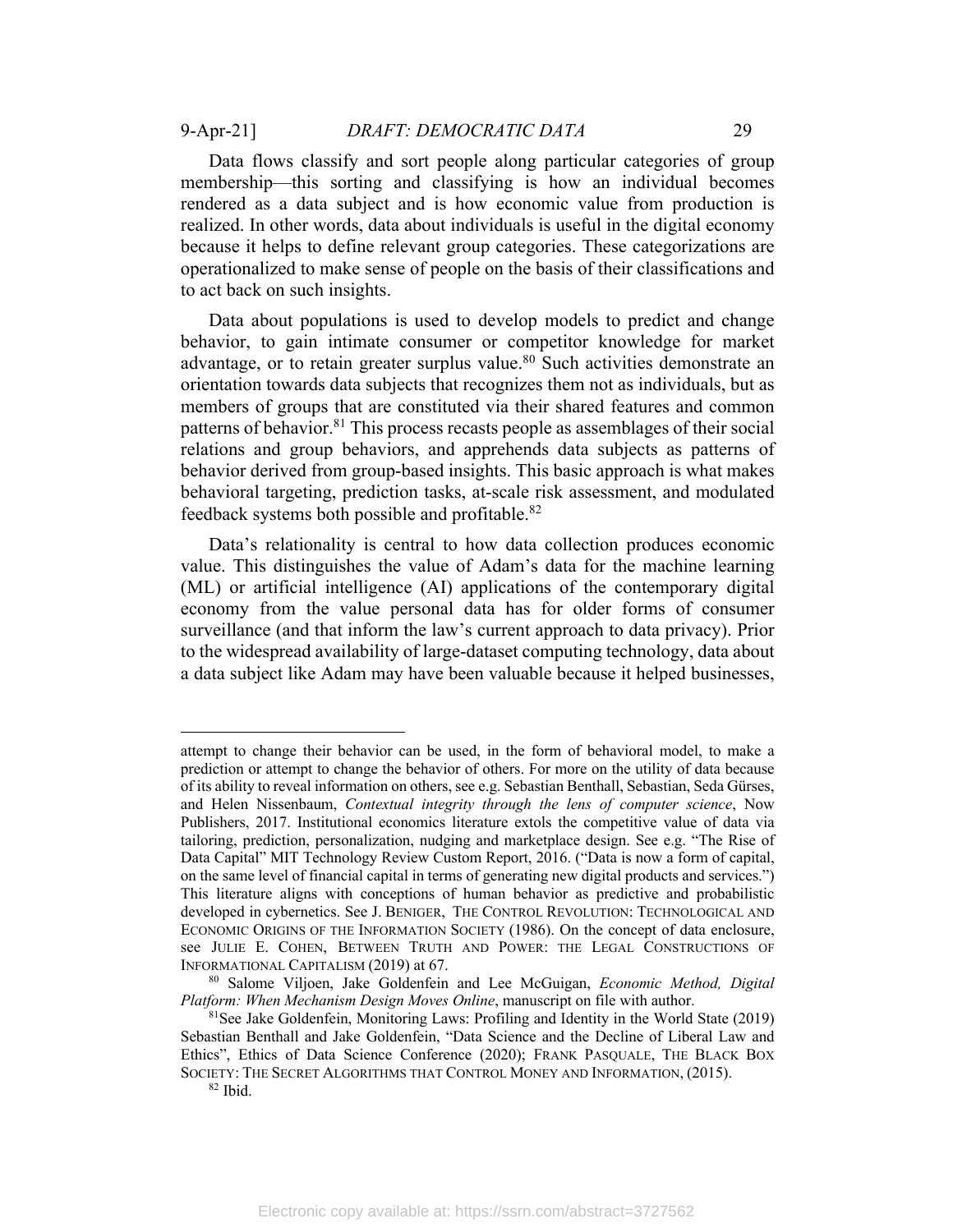employers, the government, and insurers know things about Adam. And to some extent, this is still what makes data about Adam valuable.

But what makes data about Adam particularly and distinctly valuable for the contemporary digital economy is its capacity to help companies make predictions or change the behaviors of *others* based on relevant population features they share with Adam—in other words, on the basis of at-scale population-level horizontal data relations. It is this relational value of data that drives much of the imperatives to data access, processing, and use. The distinctive feature of ML- and AI-based systems is that they can be used to know things about Adam that Adam does not know, by inferring back to Adam from A*n*. And, of greater legal significance (or concern), data from A*n* can be used to train models that "know" things about B*n*, a population that may not be in any vertical relation with the system's owner. This is the key shift of at-scale data analysis, as compared to prior digital data collection and use approaches that did not have access to the scope and degree of data aggregation, computation capabilities, and inference models that typify digital economic activity in the past decade. It also highlights the importance of horizontal data relations not only for expressing an expanded set of interests in data flows, but in structuring the incentives of data collectors along vertical data relations with data subjects.

1. Two implications of data relationality's economic significance

Two implications follow from recognizing the significance of data's relationality in the digital economy. First, conceiving of data's horizontal relationality as incidental to the task of managing data production is wrong. Data's horizontal relationality does result in observable externality effects (from the perspective of the data subject and from that of status quo data governance); however, conceiving of these effects as "external" to the purposes and uses of data that drive entities to transact for it is incorrect.<sup>83</sup> Enacting horizontal relations is not like producing pollution; if polluters could magic away pollution they likely would (if only to save themselves some reputational harm). But the same cannot be said for data producers: data's relationality is central to the business of data production and constitutes much of what makes data production economically valuable to begin with.

Second, data's aggregate effects amplify the consequences of this disconnect. In a typical data flow, any one individual's data is essentially meaningless, and the marginal cost of any one individual defecting from collection is very low.<sup>84</sup> Yet in aggregate, data is highly valuable and grows in

<sup>83</sup> Daniel, J. Solove. *Privacy self-management and the consent dilemma.,* Harv. L. Rev. 126 (2013): 1880-1883. Reidenberg, Joel R., et al. *Privacy harms and the effectiveness of the notice and choice framework*, ISJLP 11 (2015): 485.<br><sup>84</sup> Michael Mandel, *The Economic Impact of Data: Why Data is Not Like Oil*, Progressive

Policy Institute Report, at 6 ("[U]nused data, by itself, has uncertain economic value. Its value depends on how it is combined and used with other data"); see also Alessandro Acquisti, J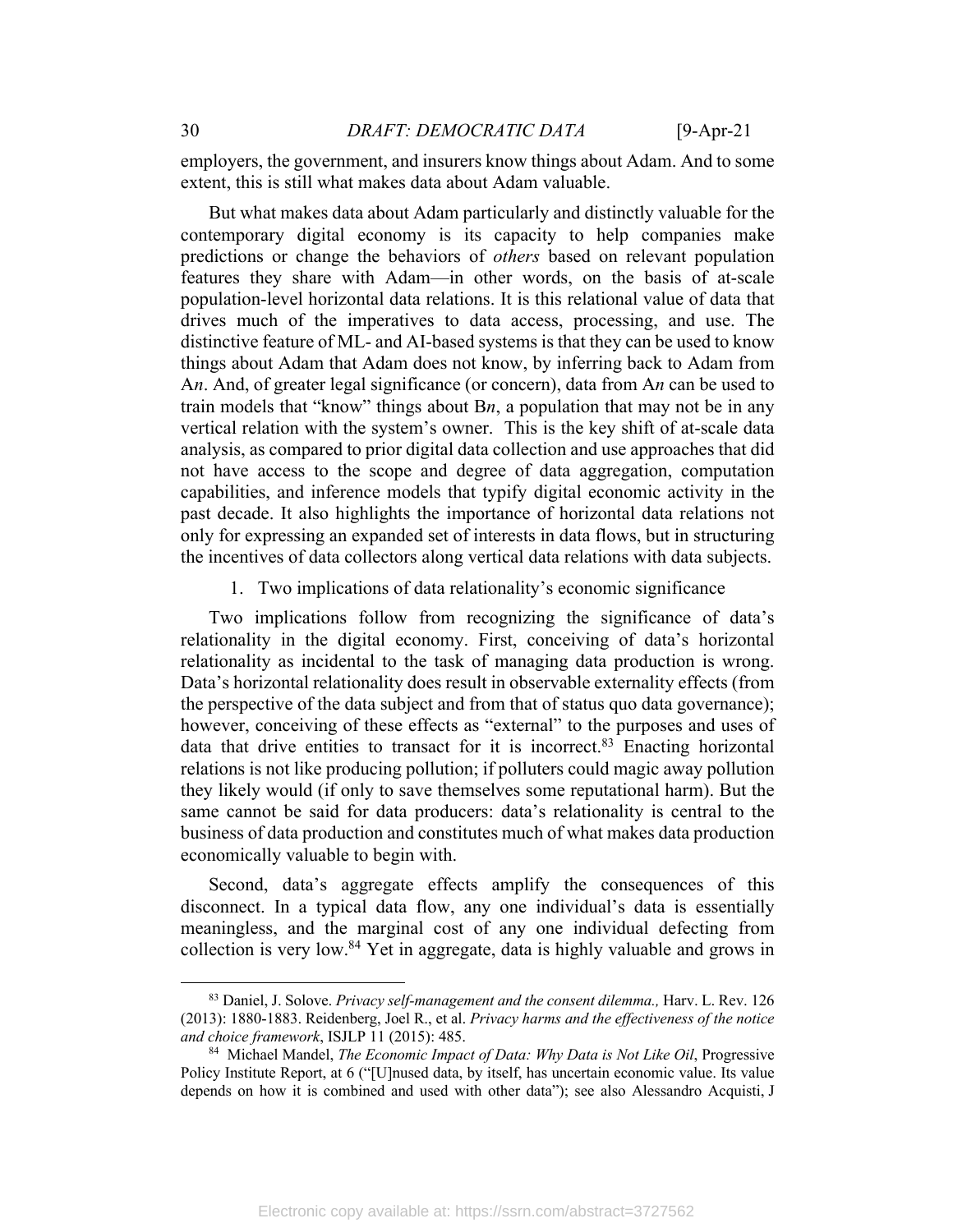value the more data can be combined with other kinds of data.<sup>85</sup> Across many different fields of algorithmic development and machine learning—from computer vision to natural language processing to adversarial machine learning—the rule of thumb is that quality and quantity of data in a model's training set is the biggest determinant of overall performance.<sup>86</sup> More data means better models, which result in digital products that make better predictions about both data subjects as well as others who share relevant features with data subjects. Large scale data collection and aggregation therefore becomes a key competitive advantage in the digital economy.

Treating data's relationality as an accidental byproduct of data creation in our legal conceptions of data misdiagnoses a feature as a bug. The combination of relational and aggregate effects from data production drives companies to collect as much data as possible from data subjects. Data subjects are in turn poorly equipped to exert meaningful coercive force back on to data collectors in the face of such strong incentives. But the issue is not simply a mismatch in the relative coercive power between parties, but the wide range of interests that are not represented in these transactions at all, even while the economic benefits of exploiting these interests motivate the data collection practices of digital firms.

The prevalence of horizontal interests in data thus creates a structural mismatch in vertical relations between data subjects and data collectors. Data subjects possess only a fraction of the interests in a given data flow (and as described above many of their interests in information do not reduce to their vertical transaction with a data collector either); meanwhile data collectors are highly motivated to collect as much data from as many data subjects as possible

Grossklags, *Privacy and rationality in individual decision making* IEEE Security & Privacy, vol 2, p. 24 – 30 (2005); Alessandro Acquisti, Curtis Taylor, Liad Wagman, *The Economics of Privacy*, Journal of Economic Literature, *54* (*2*), *442--492*, (2016); Alessandro Acquisti, Leslie John, George Loewenstein *What is Privacy Worth?,* The Journal of Legal Studies, *42*(*2*), *249-- 274*, (2013). See also Arrieta Ibarra, Imanol and Goff, Leonard and Jiménez Hernández, Diego and Lanier, Jaron and Weyl, Eric Glen, Should We Treat Data as Labor? Moving Beyond 'Free' (December 27, 2017). American Economic Association Papers & Proceedings, Vol. 1, No. 1, Forthcoming. Available at SSRN: https://ssrn.com/abstract=3093683; ERIC POSNER AND GLEN WEYL, RADICAL MARKETS: UPROOTING CAPITALISM AND DEMOCRACY FOR A JUST SOCIETY (2018).

 $85$  Ibid.

<sup>86</sup>Pedro Domingos, *A Few Useful Things to Know about Machine Learning,* Communications of the ACM, Vol. 55, No. 10 (2012) at 84 ("More data beats a cleverer algorithm"); see also Amandalynne Paullada et al, *Data and its \_(dis)contents: A survey of dataset development and use in machine learning research,* NeurIPS 2020 Workshop: ML Retrospectives, Surveys & Meta-analyses (2020), at 1 ("The importance of datasets for machine learning research cannot be overstated."); Alon Halevery, Peter Norvig, and Fernando Periera, *The unreasonable effectiveness of data,* IEEE Intelligent Systems, 24(2): 8-12 (2009); Chen Sun, Abhinav Shrivastava, Saurabh Singh, and Abhinav Gupta, *Revisiting unreasonable effectiveness of data in deep learning era,* In Proceedings of the IEEE International Conference on Computer Vision, pp 843-852 (2017).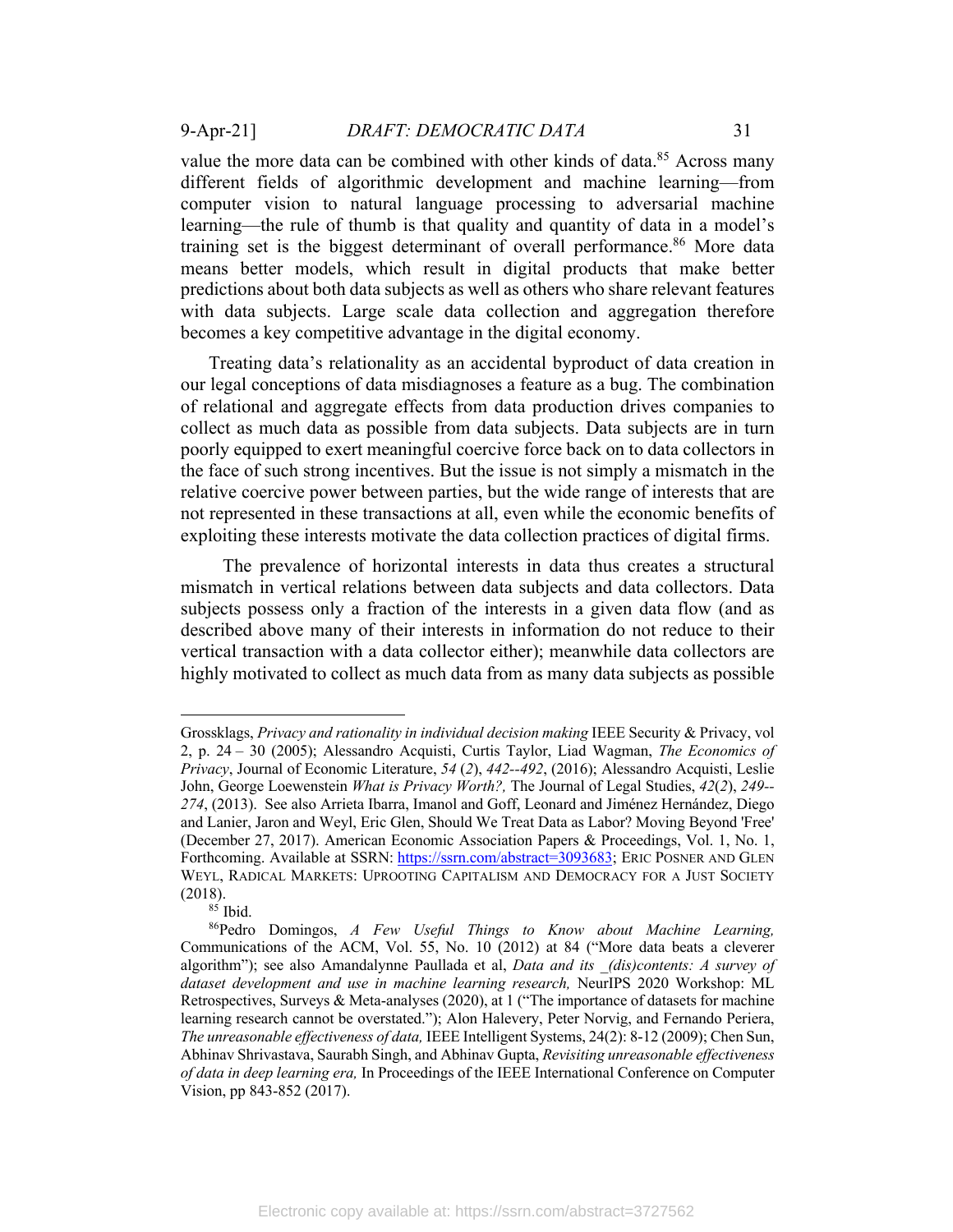# 32 *DRAFT: DEMOCRATIC DATA* [9-Apr-21

in order to realize the considerable benefits that accrue from exploiting the insights of horizontal data relations. Without accounting for horizontal relations in data governance law, the interests they represent and the behaviors they motivate from data collectors cannot be fully accounted. Misdiagnosing these effects as incidental to the task of preventing further privacy erosion risks developing reforms that are not up to the task of disciplining excessive or overly risky data production.

#### *D. The absence of horizontal data relations in data governance law*

While horizontal data relations are of primary importance in explaining why data collectors develop infrastructures to collect and monetize data flows, they do not feature much, if at all, in how current data governance law allocates claims, privileges, and duties among actors in the digital economy. Many of the relevant interests in data production that accrue along these population-level relations unrepresented in data governance law.

This has both practical and normative implications. First, as a practical matter, the absence of legal interests for horizontal data relations leaves the law out of step with the importance of these relations for the digital economy. As discussed above, this may preclude effective regulation of vertical relations as well. The imperatives to relate individuals along the horizontal axis motivate data collectors and influence the conditions of exchange between them and data subjects; horizontal relations are therefore relevant to the task of regulating data subject-data collector vertical relations.

Second, the absence of horizontal data relations in law may cause data governance law to miss—or misconceive—how data production results in particular kinds of injustice. Because these population-level interests are not represented, data governance law is not indexing forms of injustice that operate via horizonal relations. This misconception may also lead to regimes of data governance that inadvertently foreclose socially beneficial forms of data production. The second implication is discussed in greater detail below..

1. Horizontal relations and social informational harm

The legal marginality of horizonal data relations leaves many consequences of data production unaccounted for in data governance law. This includes externalities (such as Ben's lack of representation) in how the law accounts the sum of risks and benefits in the data flow from Adam to TattooView AI. But it also leaves unaddressed distributive effects: how data flows spread the benefits and risks of data production unevenly among actors in the digital economy, often along the lines of group identities that serve to inscribe forms of oppression and domination. For instance, if Ben is Black, the incapacity of data governance law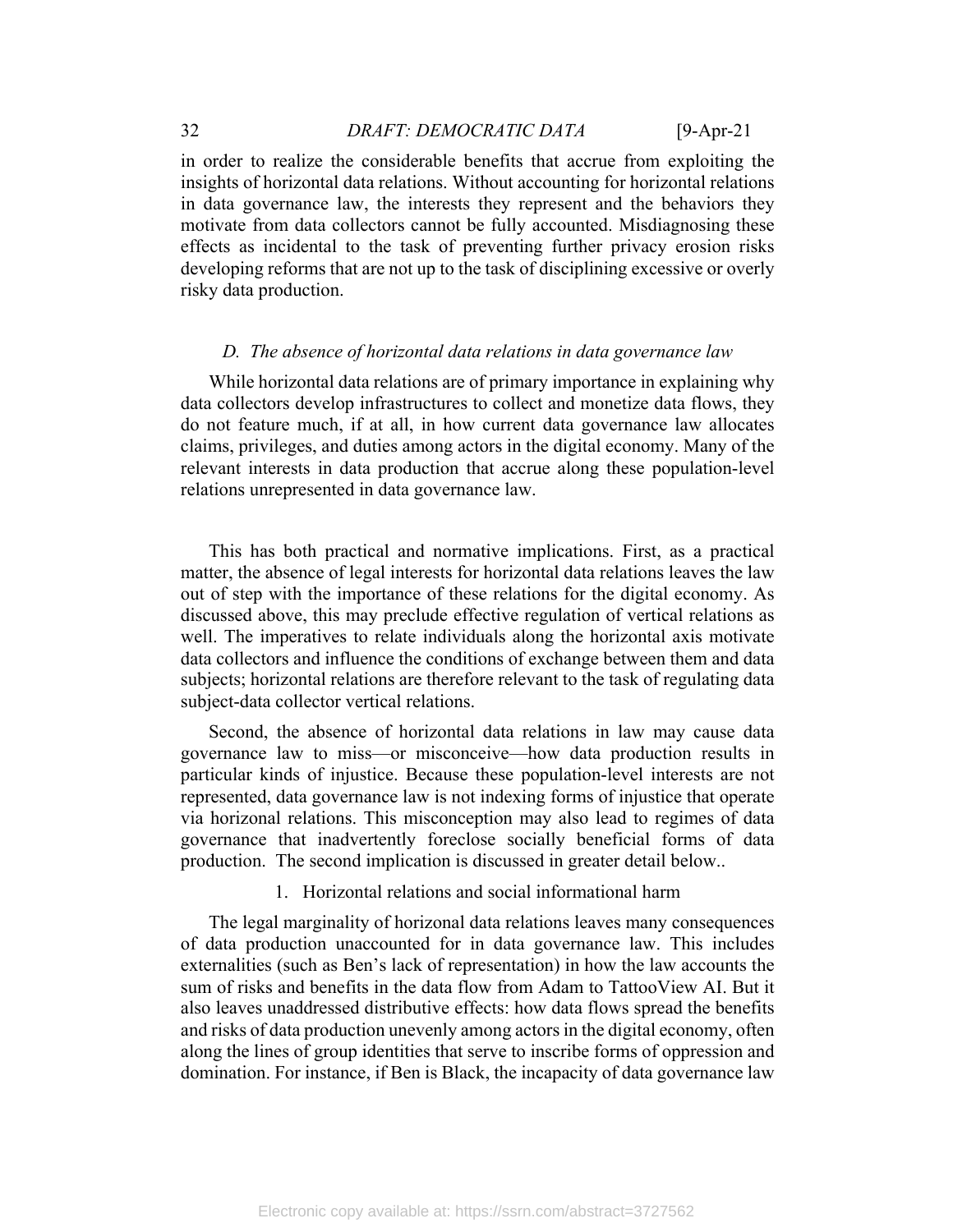to represent Ben's interests in Adam's data flow presents problems that are of a different (arguably more significant) normative quality, given the way this data flow materializes a racialized social process (i.e. "detaining a Black man on the basis of suspected gang membership"). This distinction between nonrepresentation of horizontal relation interests and the uneven *stakes* of nonrepresentation are explored in greater detail below.

a. Unjust data collection may result in social informational harm

First, certain forms of data production may equally subject individuals to coercive forms of data collection but lead to unequally harsh consequences from the resulting data flows. While coercive collection practices may generally constitute unjust vertical relations, the resulting horizonal relations may enact normatively distinct group-based forms of oppression.

For example, consider the recent purchase of Immigration and Customs Enforcement (ICE) and Customs and Border Protection (CBP) of mobile location data from the company Venntel to identify and arrest suspected undocumented immigrants on the basis of mobile phone activity in remote borderlands.87 Location data in Venntel's database tracks location information from millions of mobile phones, and is drawn from mobile applications like games and weather apps that request access to users' location data. ICE has also purchased licenses from Clearview AI, a facial recognition company that recently drew public scrutiny for its widespread use among law enforcement agencies and dubious—possibly even illegal—data collection practices.<sup>88</sup> In both instances, millions of data subjects are subject to data collection practices by Clearview and Venntel that may fail to meet the standard of meaningful consent. Many data subjects may find these data practices unfair or unjust, and express interest in reforming data collection and use practices to address them.<sup>89</sup>

However, the *risks* from how this data is used fall unevenly among the population of those they impact. This in turn presents a different class of harm

<sup>87</sup> Byron Tao and Michelle Hackman, *Federal Agencies Use Cellphone Location Data for Immigration Enforcement,* WALL STREET JOURNAL, Feb 7, 2020, available at: https://www.wsj.com/articles/federal-agencies-use-cellphone-location-data-for-immigrationenforcement-11581078600?mod=hp\_lead\_pos5. See also Paul Blest, *ICE is Using Location Data form Games and Apps to Track and Arrest Immigrants, Report Says*, VICE NEWS, Feb 7, 2020.

<sup>88</sup> Kim Lyons, *ICE just signed a contract with facial recognition company Clearview AI,* The Verge, August 14, 2020. Clearview AI built its facial recognition database by scraping publicly-available face images from the web, in violation of Illinois' Biometric Information Privacy Act, which requires companies to obtain notice from consumers before collecting and using their biometric information. Biometric Information Privacy Act (BIPA), 740 ILCS/14, Pub. Act 095-994 (2008).<br><sup>89</sup> Andrew Perrin, "Half of Americans have decided not to use a product or service because

of privacy concerns," Pew Research, April 14, 2020; Bruce Schneier, *We're Banning Facial Recognition. We're Missing the Point,* N. Y. TIMES, Jan 20, 2020.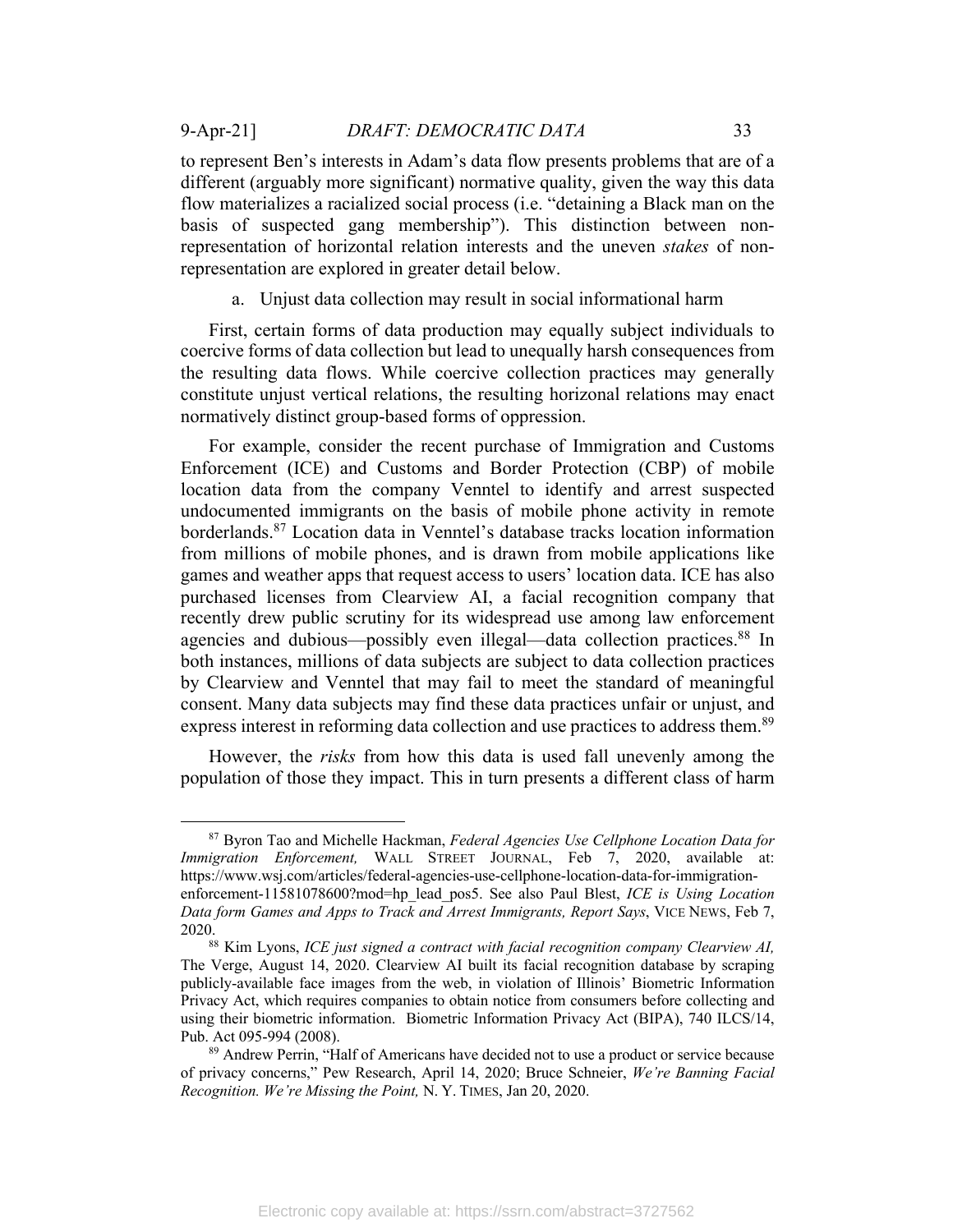than simply unjust conditions of data collection. The Venntel data flow enacts horizontal data relations whereby a relevant shared feature (i.e. movement patterns) is operationalized to make a prediction (i.e. undocumented immigrant) and act back on a group member according to this categorization (i.e. detain them). This amplifies the stakes of this data flow (and the shared feature it acts upon) on the basis of membership in a socially oppressed group. Individuals who—due to their race, ethnicity, religion, or language—are subject to heightened scrutiny from immigration officials face disproportionate risks to themselves and others like them from having their movement patterns (or those of people like them) apprehended via these data flows.

This is not due to some inherent oppressive feature of movement patterns. Instead "movement patterns" as a relevant shared population feature become constitutive of how members of this population are socially defined and acted upon in oppressive ways. Movement patterns become a usfeul identifying feature for undocumented immigrants and is then acted upon to detain group members on the basis of their immigration status. In other words, this horizontal relation materializes a social process of oppression. If one is *not* a member of the relevant group (undocumented immigrant), one faces negligible risk of this kind of social informational harm, even if one's location data is being collected.

These unevenly distributed risks suggest that even where data subjects are subject to equal conditions of collection, the benefits and risks from use may be spread unevenly, amplifying the harmful social consequences of minority group memberships. This harm is normatively distinct from potentially unjust data collection; it locates injustice in the social process this data flow enacts, not the conditions under which it was collected. Thus, reducing concerns over this data flow to the (unjust) conditions of collection alone under-represents both the overall stakes of collection, and the normative significance of how and why such stakes are distributed unevenly.

b. Voluntary data collection may amplify social inequality

Second, more socially advantaged groups may engage in voluntary data collection that benefits them yet results in greater risks of harm for socially disadvantaged groups. The horizontal relations between voluntary data subjects and involuntary third parties may materialize social processes that amplify the (oppressive) differences between groups. For example, consider a scenario where a homeowner (let's call her Alice) voluntarily installs the Amazon Ring, a popular internet- and video-enabled doorbell that allows residents to remotely record their front porch and speak to individuals. Like many Ring users, Alice also joins Ring's Neighbors app, which allows her to receive and post real-time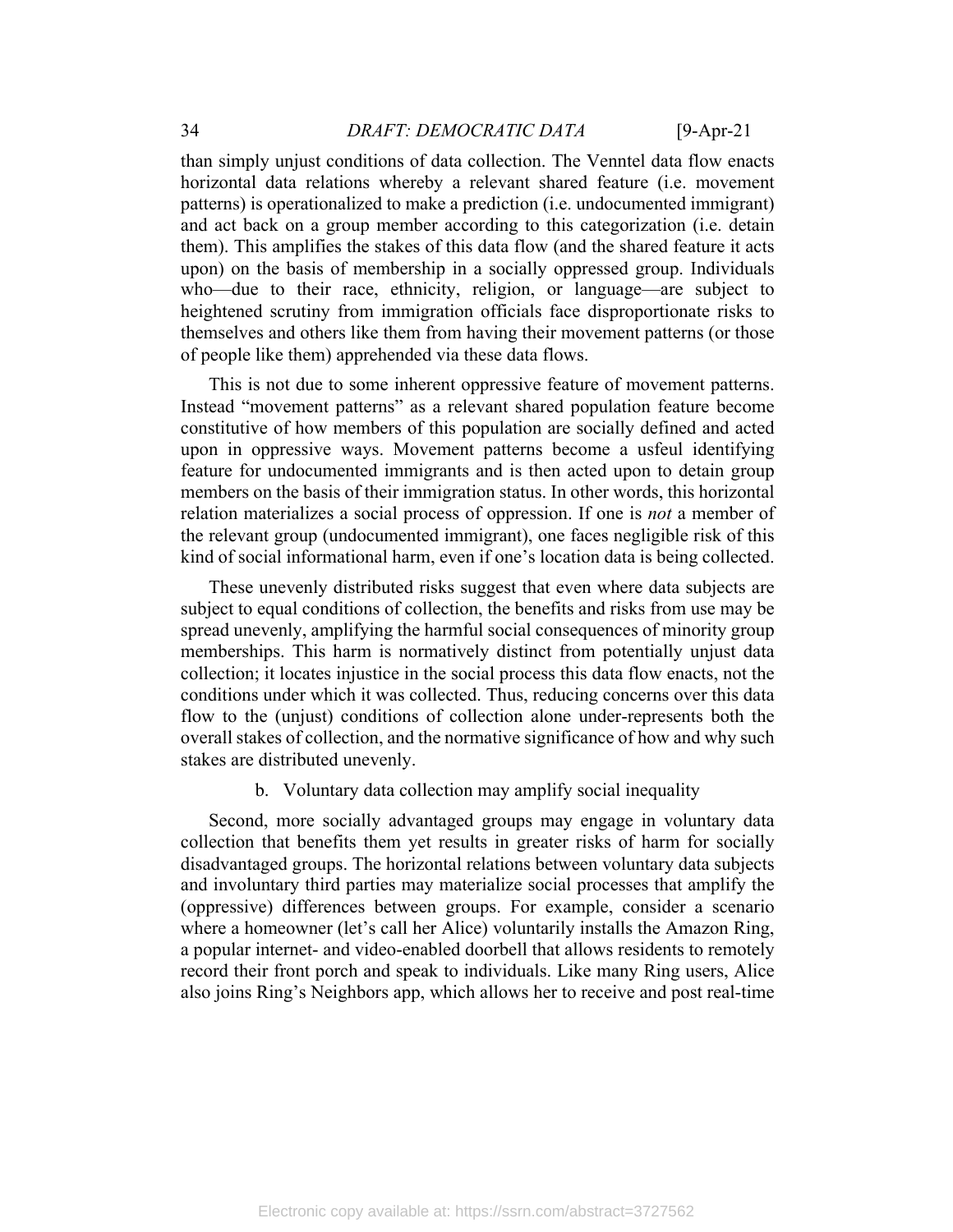crime and safety alerts.<sup>90</sup> Alice knows and approves of the partnership between Neighbors and her local law enforcement agency.

Alice has two neighbors, Beatrice (who is white) and Cara (who is Black). Because data collected from Alice's Ring may be used to report and act on Beatrice and Cara on the basis of a shared feature (i.e. they all live in the same small radius in which Ring-based alerts may lead to intervention) both are in horizontal data relationships with Alice. Both Beatrice and Cara are third parties to Alice's transaction with Ring. Both bear externalities from Alice's relationship with Ring due to their unrepresented interests in this data flow. Both may benefit from having their porches under Alice's surveillance, but both also incur some risk: shared population data about them flows from Alice's Ring to the Neighbor App, Amazon, and local law enforcement. Yet Cara incurs greater risk of possible violence from this horizontal data relation than does Beatrice. Her data relation with Alice is one way the pre-existing unjust social processes of racial hierarchy are materialized. This materialized social process is what makes it more likely that this surveillance leads to violence against her from law enforcement or other neighbors. Thus, the two horizontal relations between Alice and Beatrice and Alice and Cara carry normatively distinct meanings: one may result in the productive or distributive inefficiencies that arise due to externalities, while the other may serve to reproduce or amplify racism.

These disproportionate risks suggest that even when data subjects voluntarily consent to data collection, relevant horizontal relations remain unrepresented in law in ways that can amplify the harmful and subordinating consequences of marginal group membership.

### III. DIM REFORMS AND THEIR CONCEPTUAL LIMITS

Part Three evaluates two prominent legal reform proposals that have emerged in response to concerns over datafication. *Propertarian* proposals respond to growing wealth inequality in the data economy by formalizing individual propertarian rights over data as a personal asset. *Dignitarian* reforms respond to excessive data extraction's threat to individual autonomy by granting fundamental rights protections to data as an extension of personal selfhood. While both reforms have some merit they suffer from a common conceptual flaw: both attempt to reduce legal interests in information to individualist claims subject to individualist remedies that are structurally incapable of representing the horizontal, population-level interests of data production. This in turn allows

<sup>90</sup> Ring.com/neighbors, available at: https://store.ring.com/neighbors. Neighbors has entered into video-sharing partnerships with over 1300 local law enforcement agencies. See Atlas of Surveillance, EFF, available at: https://atlasofsurveillance.org/; see also Khaleda Rahman, P*olice Are Monitoring Black Lives Matter Protests With Ring Doorbell Data and Drones*, NEWSWEEK, August 9, 2020.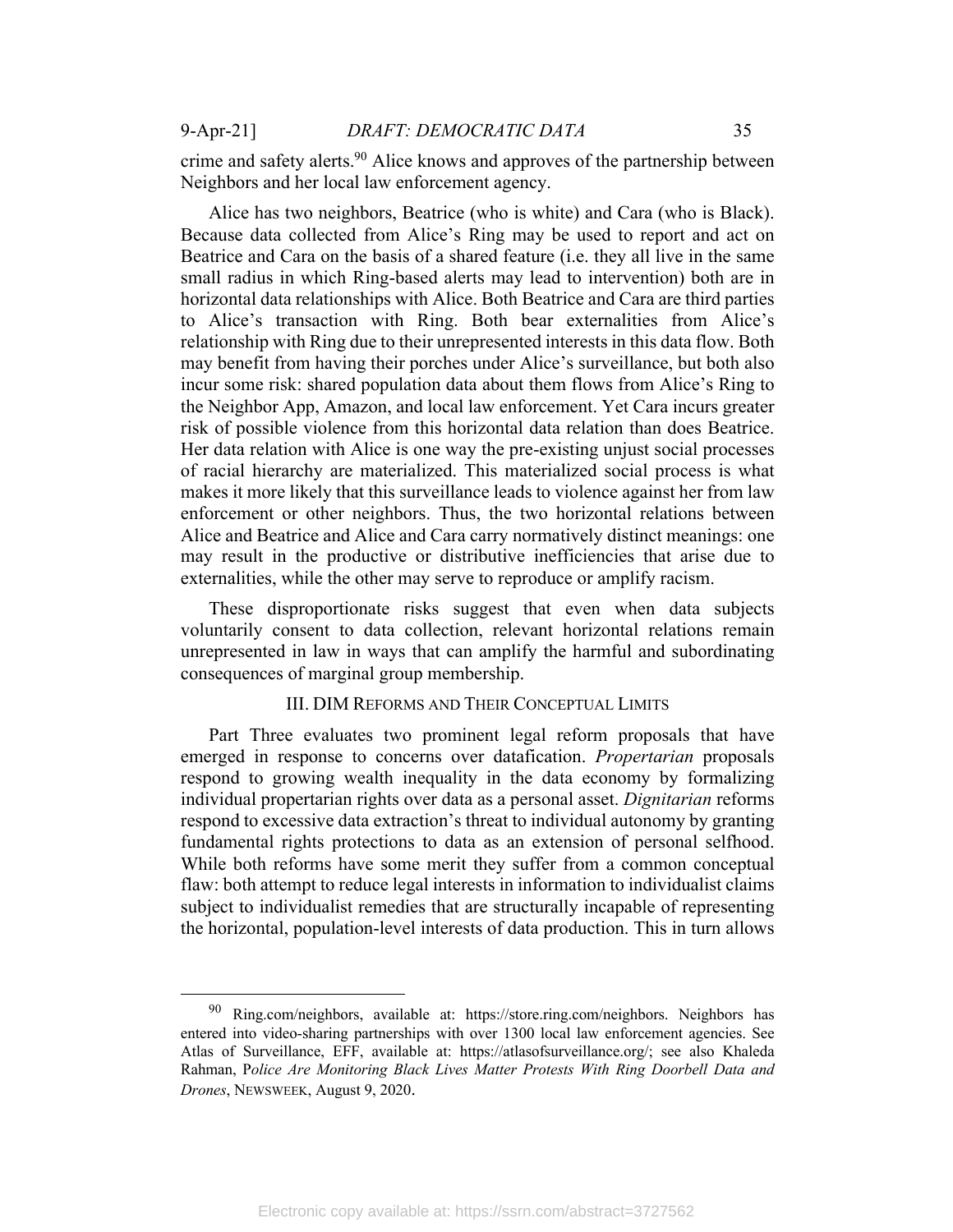significant forms of social informational harm to go unaddressed and may foreclose socially valuable forms of data production.

### *A. Propertarian Data Governance Reform*

1. Data governance reform as a response to inequality in the digital economy

In response to the harms of data extraction, scholars, activists, technologists and even presidential candidates have all advanced proposals for data governance reform. Many of these reforms are motivated by the connection between data extraction and wealth accumulation—and claim to redistribute wealth more broadly among data subjects and data processors.

Sir Tim Berners-Lee (inventor of the World Wide Web) began Solid from concern over how data extraction fuels the growing power imbalance online.<sup>91</sup> He notes that "for all the good we've achieved, the web has evolved into an engine of inequity and division; swayed by powerful forces who use it for their own agendas."92 In response, Solid "aims to radically change the way Web applications work today, resulting in true data ownership as well as improved privacy."<sup>93</sup> Solid is a popular project within the blockchain community's #ownyourdata movement. Another is Radical Markets, a suite of proposals from Glen Weyl and Eric Posner that includes developing a labor market for data.<sup>94</sup> Weyl and others advocate for data as labor as a response to inequality: they aim to disrupt the digital economy's "technofeudalism," where the uncompensated fruit of data laborers is "distributed to a small number of wealthy savants rather than to the masses."95

<sup>&</sup>lt;sup>91</sup> Solid aims to respond to the de facto enclosure of data via a system that ensures personal data control via local storage, mediated by a series of contractual agreements for access to the user's data. See Solid, available at: https://inrupt.com/solid.

<sup>92</sup> Solid, available at: https://inrupt.com/solid.

<sup>93</sup> Solid, available at: https://inrupt.com/solid.

<sup>&</sup>lt;sup>94</sup> Jaron Lanier is one of the earliest to propose conceiving of data as labor. He similarly "worries about the distributional and social consequences of the failure to pay for data and online creative production." See JARON LANIER, WHO OWNS THE FUTURE (2013) (quoted in Posner and Weyl 2018, supra at 222). His proposal is taken up by Glen Weyl, Eric Posner and others as preferable over data as property or capital, because (unlike data as capital) it captures the role individuals have in generating value in the data economy. On this view, it is necessary to conceive of data as labor, not capital, to restore a functioning market for user contributions. ERIC POSNER AND GLEN WEYL, RADICAL MARKETS: UPROOTING CAPITALISM AND DEMOCRACY FOR A JUST SOCIETY (2018). Imanol Arrieta Ibarra, Leonard Goff, Diego Jiménez Hernández, Jaron Lanier and Glen Weyl, "Should we treat data as labor? Let's open up the discussion" Brookings

<sup>(2018). 95</sup> Posner and Weyl, supra, at 209. See also Arrieta Ibarra et al, *Should We Treat Data as Labor? Moving Beyond 'Free' (*December 27, 2017). American Economic Association Papers & Proceedings, Vol. 1, No. 1, Forthcoming. Available at SSRN: https://ssrn.com/abstract=3093683 (Data as labor helps resolve the problems of "distributing the gains from the data economy unequally").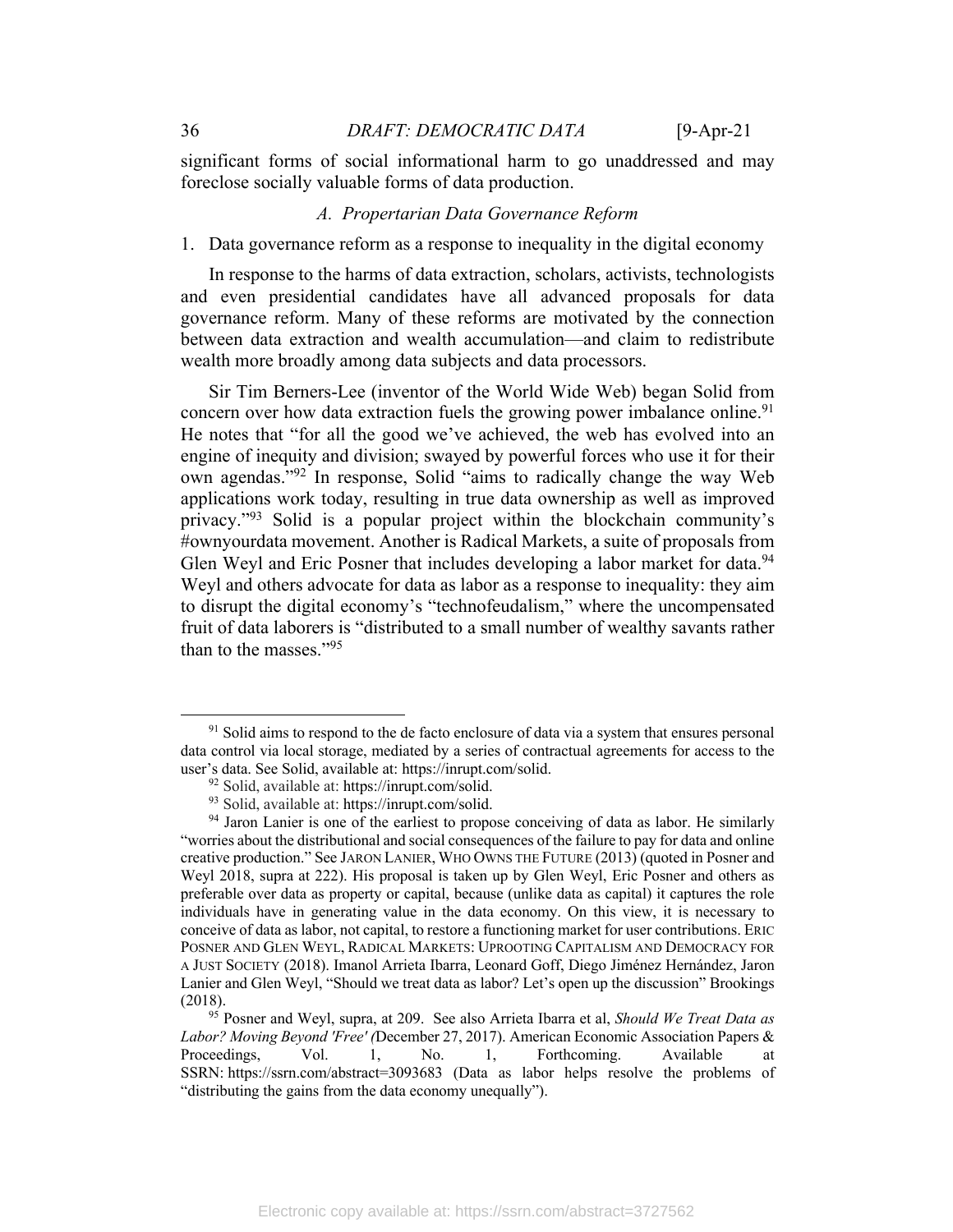Andrew Yang included a right to data property in his campaign platform, and he recently launched the Data Dividend Project to push companies like Facebook and Google to pay users a "data dividend" for the wealth their data capital generates.96 Representative Alexandria Ocasio-Cortez has also posited data ownership as a solution to inequality, tweeting "the reason many tech platforms have created billionaires is [because] they track you without your knowledge, amass your personal data& sell it without your express consent. You don't own your data,  $&$  you should."<sup>97</sup>

#### 2. Propertarian reforms

The proposals above all advance a version of data governance reform that grants a propertarian entitlement to data. Propertarian reforms formalize the right to data as an individual's entitlement to their data-assets. Most reforms propose a property right over data about the subject, in which the data subject may then sell usage or full ownership rights. Alternatively, data production may be conceived of as a form of the subject's labor that entitles the data subject to command a wage in a data-labor market.

Propertarian data reform posits a particular legal solution to the problems of data extraction that transforms data *about* the subject into an asset that generates wealth *for* the subject.<sup>98</sup> On this view, data is already being "coded" as quasicapital in law (through a combination of contractual agreements and trade secrecy law) in a manner that serves to create wealth for its holders but excludes the individuals from whom data originated.<sup>99</sup> The problem isn't the conceptualization of data as capital *per se*, but who has legal rights to benefit from this capital. As a legal matter, enacting propertarian reforms would code data with features considered more amendable to wealth creation for data subjects.<sup>100</sup> Data governance therefore becomes the governance (via contract

<sup>96</sup> The Data Dividend Project, available at datadividendproject.com. For Andrew Yang's proposal to grant a property right to data, see https://www.yang2020.com/policies/dataproperty-right/.

<sup>97</sup>Alexandria Ocasio-Cortez,https://twitter.com/AOC/status/1230352135335940096?s=20

<sup>98</sup> Glen Weyl and Eric Posner. Radical Markets: Uprooting Capitalism and Democracy for a Just Society. Princeton University Press, 2018, at 207. 99 See JULIE E. COHEN, BETWEEN TRUTH AND POWER: THE LEGAL CONSTRUCTIONS OF

INFORMATIONAL CAPITALISM (2019) at 63; For a detailed treatment of how assets are coded in law to become capital, see KATHARINA PISTOR, THE CODE OF CAPITAL (2019) at 2-3 ("Fundamentally, capital is made form two ingredients: an asset, and the legal code…With the right legal coding, any of these assets can be turned into capital and thereby increase its propensity to create wealth for its holder(s).").<br>
<sup>100</sup> As Pistor aptly describes, once data is conceived of as an asset of any kind in law, any

conceptual distinction between capital  $(K)$  and labor  $(L)$  is reduced. In law, both render data as the subject of an exchange relation between data subject and data processor for data's alienable value. As a legal conceptual matter, L is easily turned into K with a bit of legal engineering.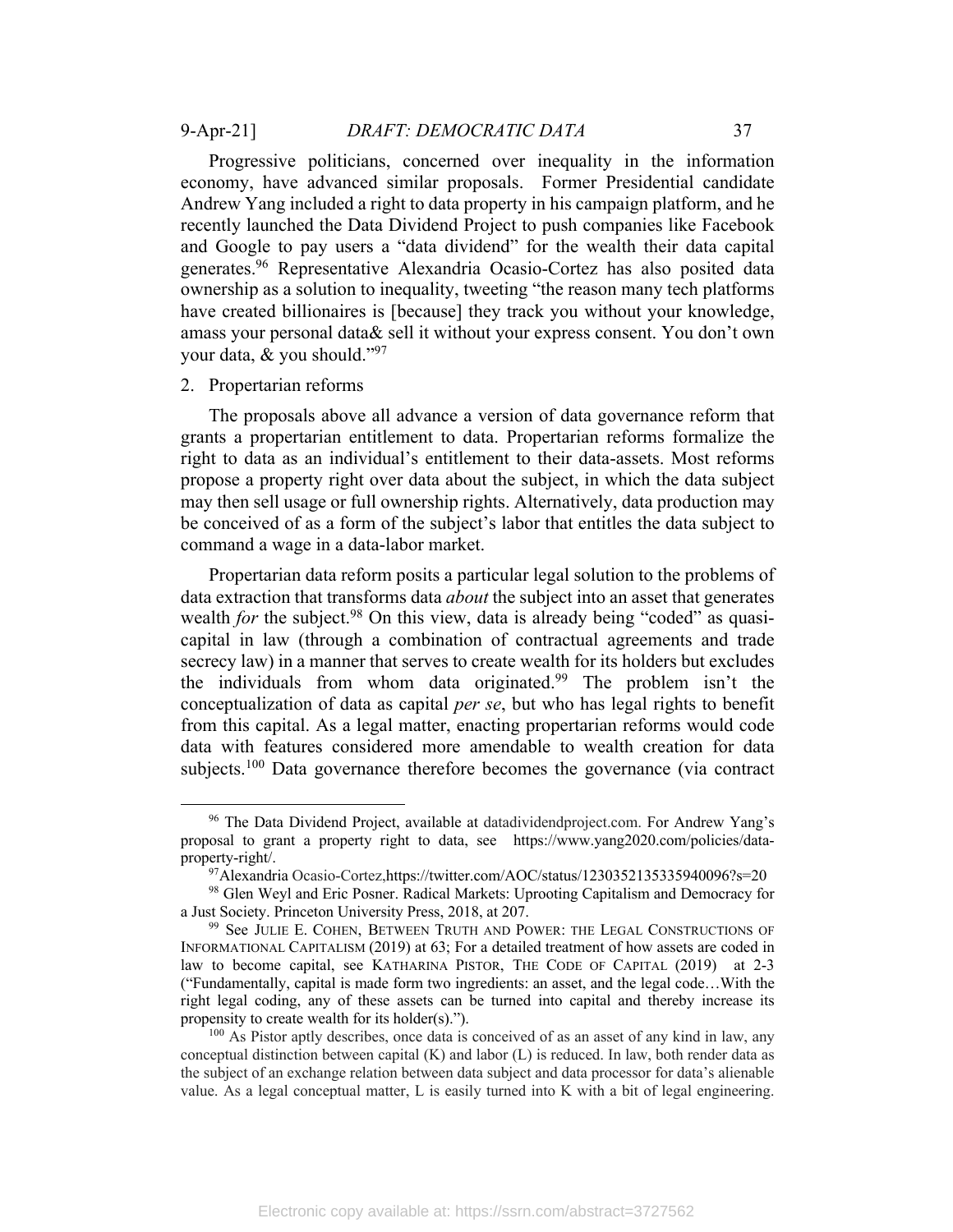law, property law, employment law, and labor law) of property relations or wage relations. This translates into a legal reform agenda to change the legal code being *applied* to data-assets, not to reject the concept of data *as* an asset.

a. The case for propertarian reforms

Moving from *de facto* to *de jure* property rights over data is meant to secure several benefits classically associated with propertarian reforms. First, they clarify rights of self-determination and control over data by allocating legal entitlements over data to data subjects. Call this the *data control claim*. This has the corollary effect of establishing at least some alienable claims to data. Second, propertarian reforms allow for bargaining between data subjects and collectors in a marketplace for personal data with the aim of achieving a Pareto efficient allocation of the benefits (and hence, Pareto efficient levels of production and consumption) of data extraction. Call this the *market efficiency claim*. Third, by compensating individuals for the value they help create, such entitlements are meant to spread the benefits of the digital economy more widely.<sup>101</sup> Call this the *redistribution claim*.

Together, these claims make propertarian reform an intuitively appealing response to the quasi-enclosure and de facto ownership of data resources by technology companies. By formalizing the informal propertarian status of data, such reforms directly counteract the quasi-propertarian claims to personal data flows of large data collectors like Google, Facebook, and Amazon, and directly invalidate the current practice of capturing data-value from subjects without compensation.102

Take for example partners in an LLP. They contribute their labor to the corporate entity as inkind services and take out dividends as a shareholder in lieu of a salary, thus benefitting from the better legal protections and a lower tax rate afforded K for the same exact work that would be preformed where it coded as L instead. Beyond law, the concept of "human capital" also serves to collapse this distinction. KATHARINA PISTOR, THE CODE OF CAPITAL (2019).

<sup>&</sup>lt;sup>101</sup> Propertarian reforms have long been motivated by claims that they can extend material benefits to those who are currently excluded from enjoying them. Development economist Hernando de Soto was a prominent proponent of granting the poor in developing countries property rights as a way to achieve economic security. Such rights, he argues, can turn "dead land" into "life capital," granting owners the opportunity to mortgage land or other assets to invest in new ventures and begin to accrue wealth. This general theory of widespread and shared wealth creation via property rights experienced a "surge" in the 1980s, when the idea of "clear property rights and credible contract enforcement," to create "conditions by which everyone would prosper" was widely adopted by development economists and politicians throughout the world. HERNANDO DE SOTO, THE MYSTERY OF CAPITAL: WHY CAPITALISM TRIUMPHS IN THE WEST AND FAILS EVERYWHERE ELSE (2003), at 46. For discussion of de Soto and the popularity of this reform in development economics, see Katharina Pistor, 2019, supra at 14 and 2.

<sup>&</sup>lt;sup>102</sup> Large platform companies assert quasi-propertarian claims to data flows vi their "de facto appropriation and enclosure" of personal data flows. JULIE E. COHEN, BETWEEN TRUTH AND POWER: THE LEGAL CONSTRUCTIONS OF INFORMATIONAL CAPITALISM (2019) at 25.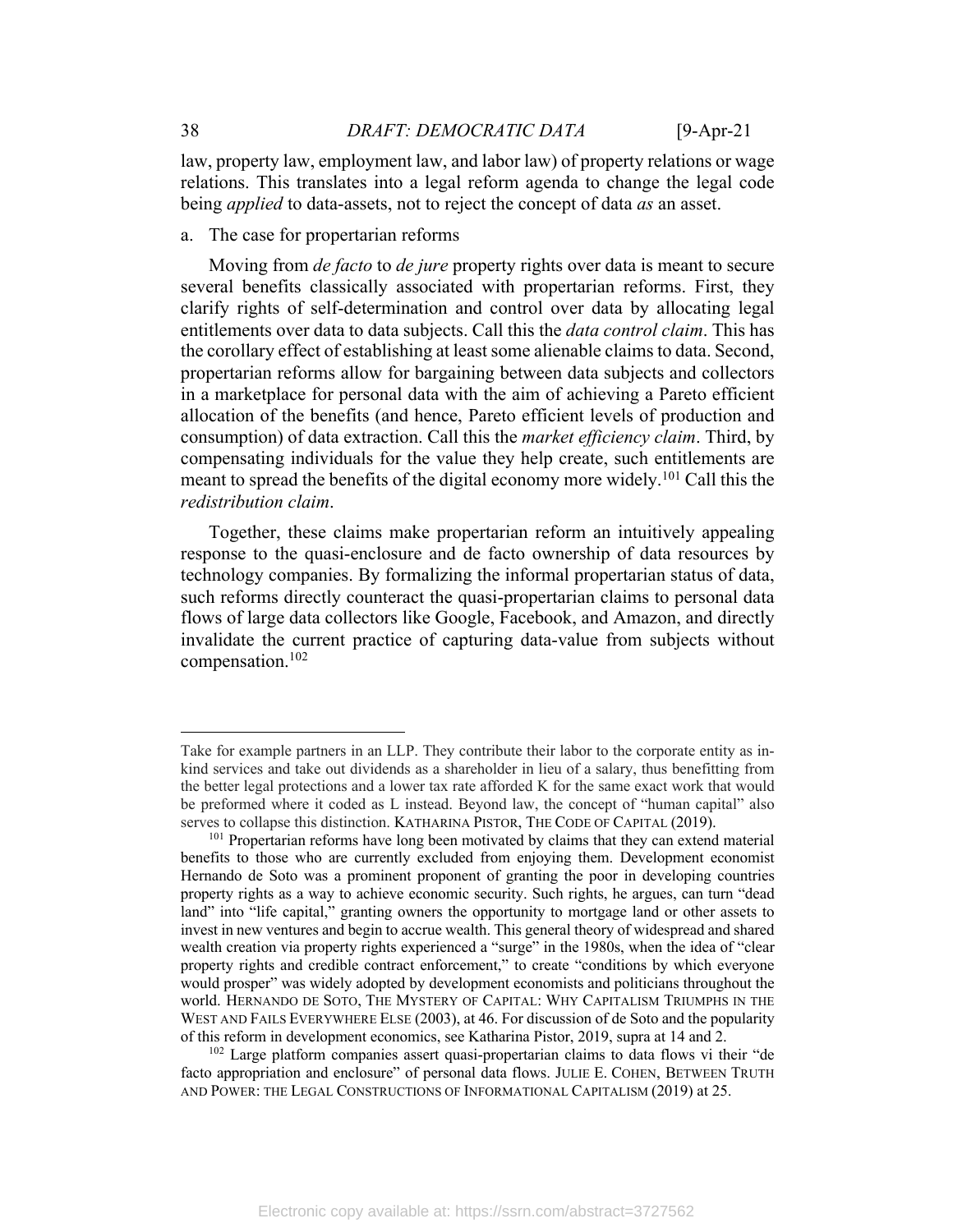Propertarian reforms also dovetail nicely with certain diagnoses of—and responses to—problems of competition and fairness in the data political economy.<sup>103</sup> Such views identify either too much corporate control over data assets, or too much *concentration* in the corporate control of data assets, as key barriers to competition.<sup>104</sup> One popular response to such problems is "data portability," a set of technical interoperability requirements and legal rights that allow users to transfer their data.<sup>105</sup> Under this view, empowering users to "shop" for new digital services will encourage market discipline (due to enhanced user exit options) and give new market entrants the opportunity to attract users and their valuable user data.<sup>106</sup> Data portability combines elements of the data control claim and the market efficiency claim to enhance competitive opportunity via individuals' market actions.

Finally, propertarian reforms respond to an important claim of injustice levied against the digital economy: that individuals play a role in generating a materially valuable resource from which they see no value (and which at times further places them at risk). As detailed above, calls for entitlement reform are often made in response to frustration over the wealth amassed by companies that harvest data for which they pay nothing. At a time when technology companies are widely accused of wielding too much economic and political power over the lives of others, the redistributive claim may contribute to their enduring and widespread appeal.<sup>107</sup> Even for those who may view the redistributive claim as purely an instrumental effect of achieving data control and market efficiency, it serves a justificatory role in advocating for propertarian entitlements.

### b. The critiques levied against propertarian data governance reform

There are several reasons to be skeptical of propertarian data reforms. One is impracticability. Operationalizing the kind of complex and comprehensive micro-payments system at the scale required may simply not be feasible or costeffective.<sup>108</sup> Moreover, it is empirically unclear whether propertarian solutions

<sup>103</sup> Lina Khan, *Amazon's Antitrust Paradox,* 126 Yale L.J. (2017). The FTC is holding hearings and workshops on the concept. See "FTC announces September 22 Workshop on Data Portability" FTC.gov. Senators Mark Warner and Josh Hawley introduced the *Augmenting Compatibility and Competition by Enabling Service Switching (ACCESS) Act*, a bill to encourage market competition among social media platforms that includes data portability. See https://www.hawley.senate.gov/sites/default/files/2019-10/ACCESS-Act-Bill-Text.pdf

<sup>&</sup>lt;sup>104</sup> MAURICE STUCKE, AND ALLEN GRUNES, BIG DATA AND COMPETITION POLICY (2016).

<sup>105</sup> Gabriel Nicholas, *Taking It With You: Platform Barriers to Entry and the Limits of Data Portability*, Mich. Telecom. and Tech. L. R., (forthcoming).

<sup>106</sup> Ibid. Portability can be seen as an "exit" enhancing market response. ALBERT O. HIRSCHMAN, EXIT, VOICE, AND LOYALTY: RESPONSES TO DECLINE IN FIRMS, ORGANIZATIONS, AND STATES (1970).

 $107$  See Part II supra.<br> $108$  Critics should be wary of overreliance on convenient arguments of implementation. While such a payments system may appear impracticable from a consumer perspective, as a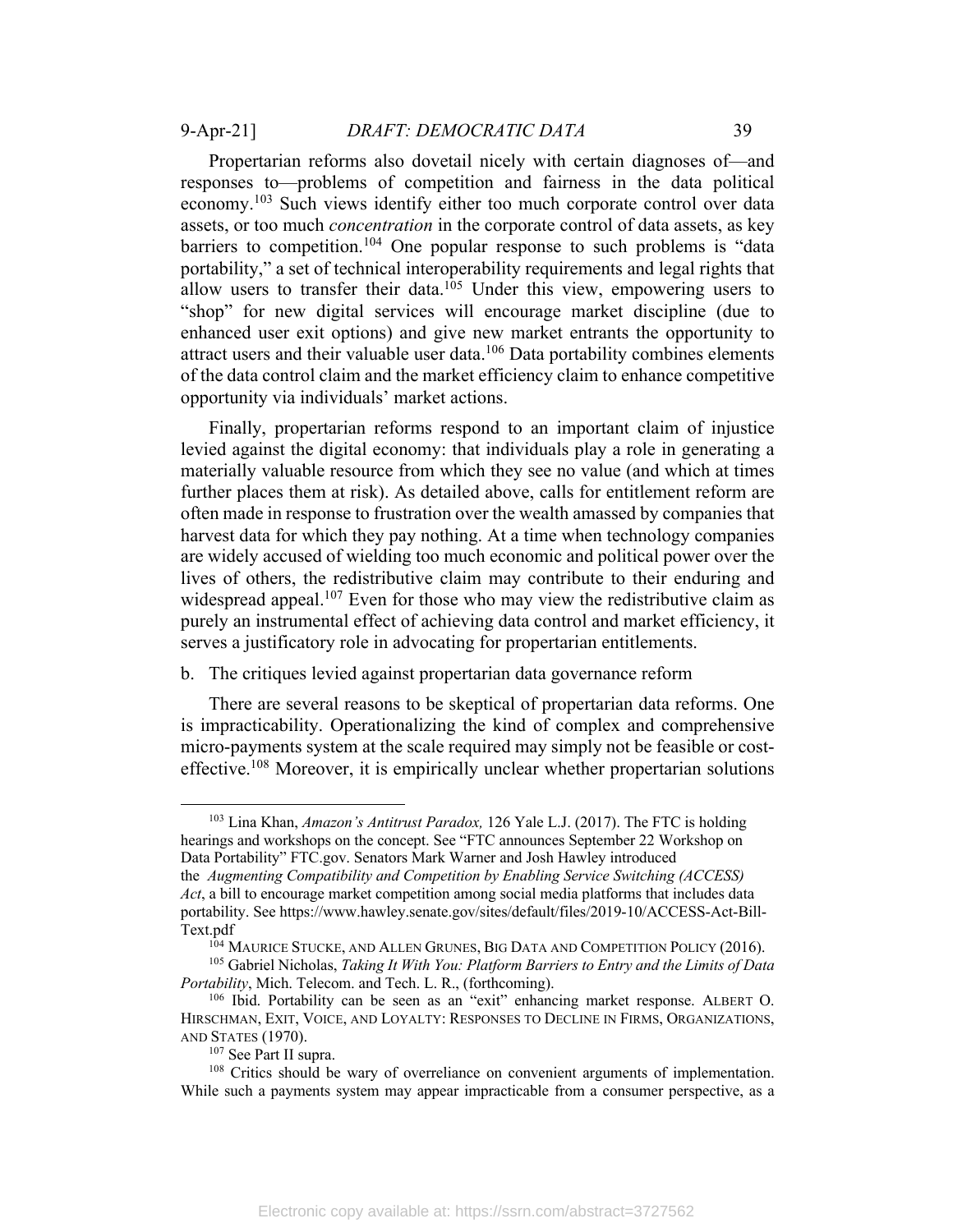*will* materially address data extraction given current conditions of datafication.<sup>109</sup>

Second, propertarian data reforms may be unlikely to address the privacy erosion that motivates many concerns over data extraction.<sup>110</sup> Payment provides additional incentive for people to share data about themselves and thus may further degrade privacy, not only for themselves but also for others. A data subject may decide that the risk of their privacy loss is worth the payment provided and thus sell their data mutually beneficial exchange. Putting aside the effects this sale has on others, privacy risk is notoriously easy to under-value at the point of exchange.111 Privacy risk associated with data isn't static, nor is

(2000); *see also,* Jessica Litman, *Information Privacy/Information Property*, 52 Stan. L. Rev. 1283 (2000) (offering a critique of property approaches to privacy); Julie E. Cohen, *Examined Lives: Information Privacy and the Subject as Object,* 52 Stan. L. Rev. 1373 (2000); Jane Bambauer, *The Perils of Privacy as Property: The Likely Impact of the GDPR and the CCPA on Innovation and Consumer Welfare: GDPR & CCPA: Opt-ins, Consumer Control, and the Impact on Competition and Innovation*, 116th Cong. \_\_\_ (2019) (written testimony submitted to the Senate Committee on the Judiciary, Tuesday, Mar. 12, 2019).

<sup>111</sup> Daniel Solove, *The Myth of the Privacy Paradox*, 89 G.W. .L. Rev 1 (2021); Alessandro Acquisti, J Grossklags, *Privacy and rationality in individual decision making* IEEE Security & Privacy, vol 2, p. 24 – 30 (2005); Alessandro Acquisti et al, *The Economics of Privacy*, Journal of Economic Literature, *54* (*2*), *442--492*, (2016); Alessandro Acquisti, et al, *What is Privacy Worth?,* The Journal of Legal Studies, *42*(*2*), *249--274*, (2013).

technical matter such a system may not be all that different from the highly complex algorithmic auction platform systems and exchanges through which advertisers purchase views, impressions and clicks from consumers, and which pose similar challenges of managing billions of instantaneous pricing and transaction actions at scale. See e.g. Salome Viljoen, Jake Goldenfein, Lee McGuigan, "Economic Method, Digital Platform: When Mechanism Design Moves Online," manuscript on file with author. 109 See Zoë Hitzig et al, *The Technological Politics of Mechanism Design,* U. Chicago L. R.

Online, 2019, for a more detailed discussion. In short, the mere granting of a labor or property right does not guarantee that the conditions underlying the sale of that labor/property will be non-extractive and un-coerced. And the conditions of the current data market do not inspire confidence. Large data collectors are highly concentrated and are able to leverage their existing superior knowledge to design exchanges and prices to their advantage. In contrast, data subjects are widely dispersed and isolated from one another, and have little insight into how data value is created from which to bargain. Personal data from any one data subject is essentially valueless, reducing the capacity for individual data subjects to meaningfully exert bargaining power. Moreover, data subjects do not (yet) identify as a common social group from which to build political bargaining power. Finally, datafication does not result in the kinds of visceral oppression that may motivate moral outrage and build counter-power—in contrast with oppressive workplace domination or highly impoverished conditions of production, data extraction is designed to occur as seamlessly and painlessly as possible, transmitting flows of data in parallel with data subjects living their online and offline lives. On the challenges of the US labor market in general, see Matthew Desmond, *Americans Want to Believe Jobs Are the Solution to Poverty: They're Not,* NY TIMES, Sept 11, 2018, archived at http://perma.cc/V64B-R36B. On the essential valuelessness of any one individual's data see Kenneth Bamberger et al, *Can you pay for privacy? Consumer Expectations and the Behavior of Free and Paid Apps,* 35 Berkeley Tech. L. J. 327 (2020). 110 See e.g., Pamela Samuelson, *Privacy as Intellectual Property*, 52 Stan. L. Rev. 1125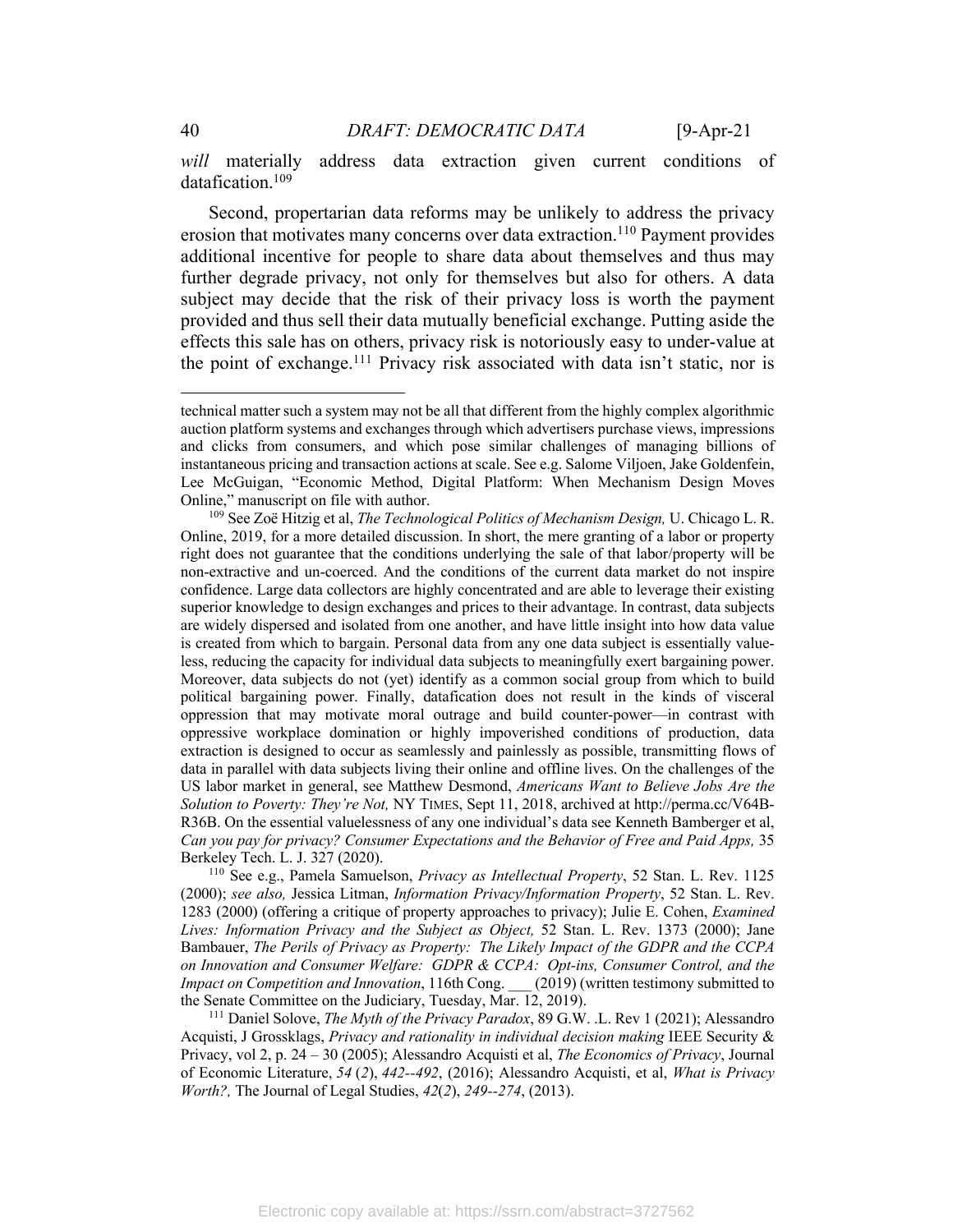privacy loss linear—it accumulates and grows over time based on the composition effects from multiple sources of data, varied downstream uses, and new applications.112 People tagging online photos of themselves and their friends in 2009, for example, could not have known that companies contracting with law enforcement in 2019 would use such information for facial recognition products.113

Finally propertarian reforms place greater marginal pressure to sell data on those least able to forego the income it offers—transforming privacy into an even greater privilege than it is today.<sup>114</sup>

Whether in the name of privacy or no, propertarian reforms concede existing processes of data commodification in the digital economy: this ship having sailed, what data subjects can and should secure is their fair share of the value such processes produce.

#### *B. Dignitarian Alternatives*

1. Data governance reform as a response to commodification and legibility

Refusal to concede data commodification lies at the heart of dignitarian critiques of both the status quo and propertarian alternatives. Where propertarian reforms conceive of data as the subject of individual ownership (data as objectlike), dignitarian data governance conceives of data as an expression (or extension) of individual selfhood (data as person-like).<sup>115</sup>

Some of the most vivid normative critiques of informational capitalism and privacy erosion invoke dignitarian arguments against datafication. For instance, a highly criticized aspect of information capitalism is that it rewards economic

<sup>112</sup> Fluitt, A. et al, *Big Data's Composition Problem*, European Data Protection Law Review , 2019

<sup>&</sup>lt;sup>113</sup> Kim Lyons, "ICE just signed a contract with facial recognition company Clearview AI," the Verge, August 14, 2020

<sup>114</sup> Michelle Gilman & Rebecca Green, *The Surveillance Gap: The Harms of Extreme Privacy and Data Marginalization*, 42 NYU Rev. L. & Soc. Change (2018). Proponents of propertarian reforms (to the extent they advocate on the basis of privacy at all) adopt the contested position of privacy as control. Under this view, clarifying data subjects' legal rights over data grants them more control over such data, and is by extension more privacy protective. See e.g. Inrupt.com ("Users control which entities and apps can access their data"). For accounts of privacy that contest theories of privacy as control, see HELEN NISSENBAUM, PRIVACY IN CONTEXT (2010); Mark Verstraete, I*nseparable Uses,* North Carolina L. Rev., Vol. 99, 2021, provides an interesting account of privacy as control via a theory of separability that severs the claim of control from a basis in alienability.<br><sup>115</sup> The European Union's data governance regime derives its theory of privacy and data

protection from Kantian dignitary conceptions of data as an expression of the self, and thus subject to deontological requirements of human dignity. This normative and conceptual account anchors the robust European regime, including its suite inalienable rights over personal data. See Article 88 of the General Data Protection Regulation; Luciano Floridi, *On Human Dignity as a Foundation for the Right to Privacy,* Philos. Technol. 29 307–312 (2016).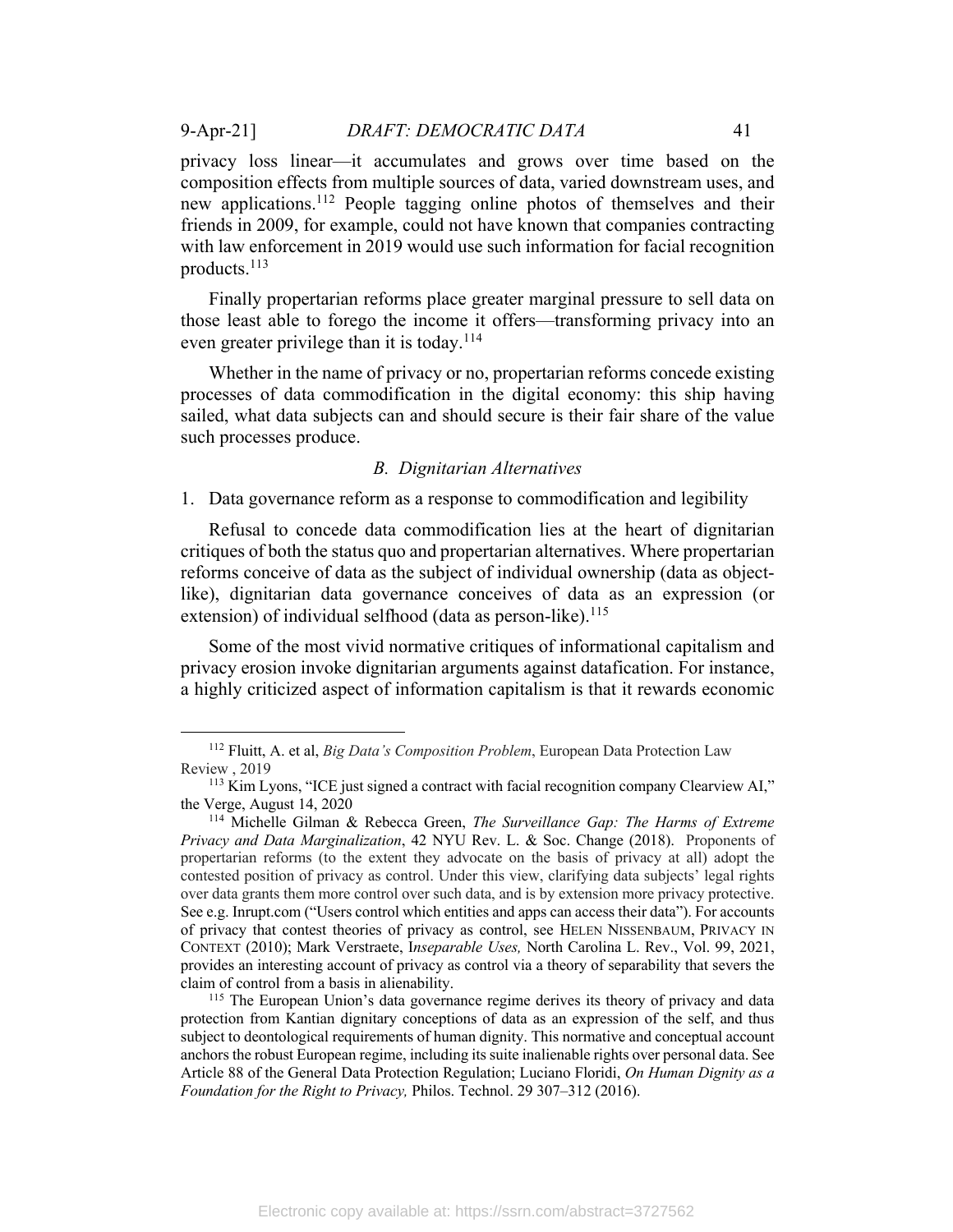imperatives to apprehend (and act on) individuals in machine-readable form, often in ways that occur without meaningful consent and for purposes that may violate the wishes of data subjects. Datafication, and the seamless and continual data extraction it relies on, reconstitute individuals into "data doubles," representing them in algorithmically legible forms.<sup>116</sup> In doing so, datafication renders individuals as patterns of behavior, identified as amalgams of categories or classifications (e.g. "Woman," "Millennial" "Lawyer"). This violates basic notions of individuals as autonomous beings.

A closely related subject of critique is the affordances of datafication for algorithmic governmentality: the cycle of rendering individuals as patterns of behavior based on certain categories and features, and then algorithmically and iteratively acting back on individuals on the basis of these classifications in a state of constant feedback and fine-tuning. This cycle re-inscribes algorithmic ways of understanding the subject back onto the subject herself, undermining her capacity for self-formation and the enactment of self-will.<sup>117</sup>

In response to such concerns, dignitarians like Zuboff argue that datafication and data extraction represent the end of the relationship we enjoy with our innermost selves.<sup>118</sup> The "dark continent" of inner life is invaded and transformed into a "collectivist vision that claims the totality of society."119 Zuboff diagnoses the injustice of informational capitalism as its endeavor to commodify, colonize, and rule this inner self for profit, via monetization schemes that rely on behavioral prediction and control. This new capitalist imperative violates human dignity and destroys personal agency.

Zuboff's repeated invocation of apprehension as violation and behavioral modification as colonization suggests her concern is with datafication itself, not

<sup>116</sup> JULIE E. COHEN, BETWEEN TRUTH AND POWER: THE LEGAL CONSTRUCTIONS OF INFORMATIONAL CAPITALISM (2019) at 67. This Article's use of the terms "legible" and "legibility" is informed particularly by James Scott's SEEING LIKE A STATE (Yale 1998) and Michel Foucault's DISCIPLINE AND PUNISH: THE BIRTH OF THE PRISON (Random House 1995).

<sup>&</sup>lt;sup>117</sup> For an excellent treatment of the subject of how data science theorizes its subject as patterns of behavior, and the disconnect this produces from the subject theorized by law, see Sebastian Benthall and Jake Goldenfein, "Data Science and the Decline of Liberal Law and Ethics", Ethics of Data Science Conference (2020. See also Marion Fourcade and Kieran Healy, "Seeing Like a Market," Socio-Economic Review, Vol 15:1 (2017) at 10. See also Dan Burk, Algorithmic Legal Metrics, NOTRE DAME L. REV., forthcoming; Julie E. Cohen, *What privacy is For,* 126 Harv. L. Rev. 1904 (2013), 1905 ("[Privacy] protects the situated practices of boundary management through which the capacity for self-determination develops").<br><sup>118</sup> SHOSHANA ZUBOFF, AGE OF SURVEILLANCE CAPITALISM: THE FIGHT FOR A HUMAN

FUTURE AT THE NEW FRONTIER OF POWER (2019). See also, Shoshanna Zuboff, *Big other: surveillance capitalism and the prospects of an information civilization,* Journal of Information Technology 30.1 (2015): 75-89. For an excellent review of Zuboff's enlightenment ideals and their limitations, see Quinn Slobodian, *False Promises of Enlightenment,* BOSTON REVIEW, May 29, 2019.<br><sup>119</sup> Shoshana Zuboff, Age of Surveillance Capitalism: The Fight for a Human

FUTURE AT THE NEW FRONTIER OF POWER (2019).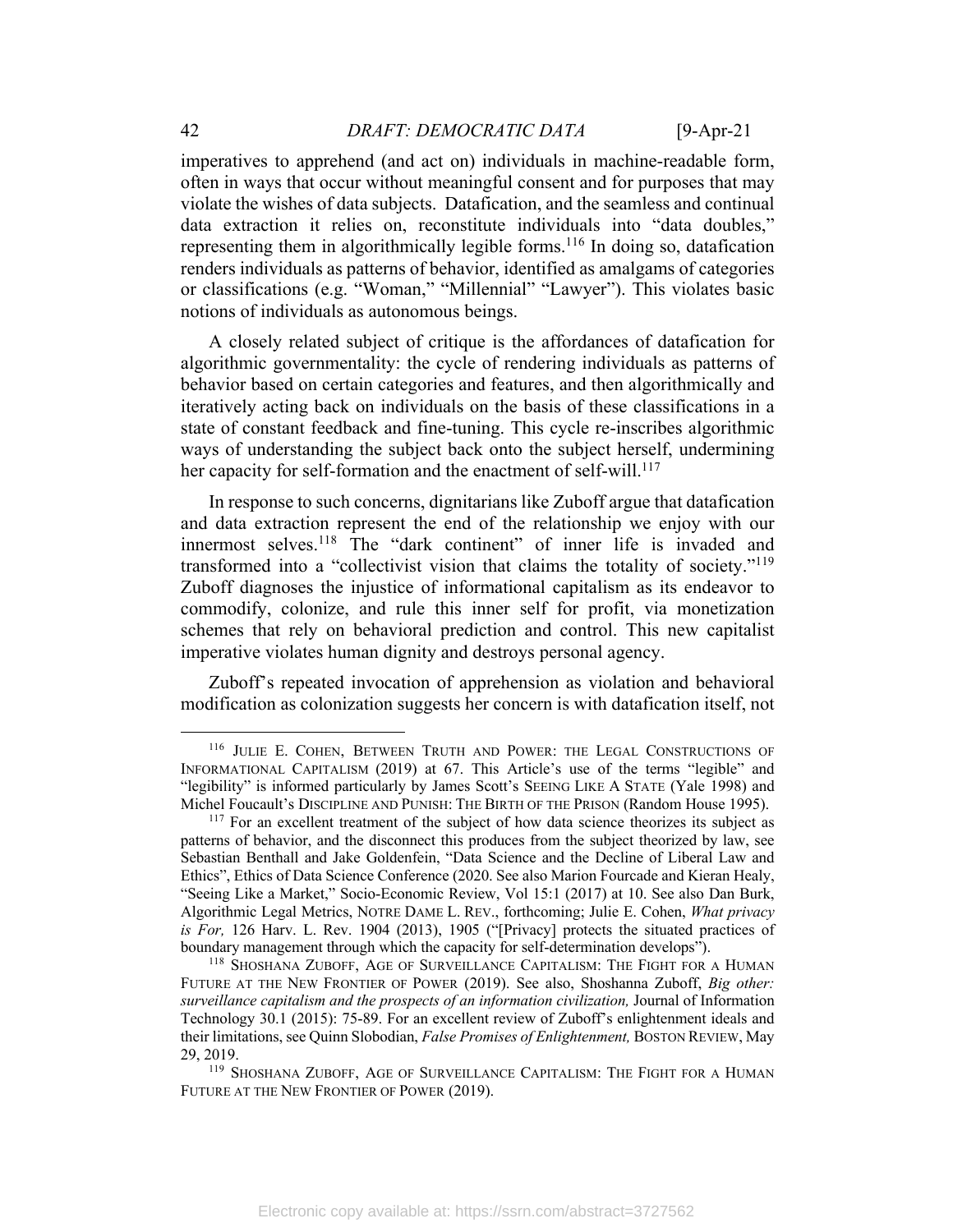merely the ends to which it is put or the relations under which it occurs. This posits datafication as *legibility harm*—inflicting on individuals a depth of representation that violates the dignity of their personhood.

This diagnosis is consistent with dignitarian accounts that identify datafication—the commodification and alienation of the inner self—as a central injustice of informational capitalism. On this view, rendering a person legible via datafication represents a form of personal violation. Datafication, data extraction, and algorithmic governmentality are wrong because these processes manipulate people, invade and violate the sanctity of their inner being, and undermine their capacity to express and enact their free will.<sup>120</sup> To dignitarians, these injustices present ontological and existential threats to personhood, and are therefore wrong on their own basis, regardless of how the resulting data may be used.

#### 2. Dignitarian reforms

In response, dignitarians aim to invigorate legal protections of individual autonomy (or, as is common in the European context, individual dignity) in the digital economy. The strongest such accounts advance legal rights over personal data as akin to natural rights, and thus advocate for fundamental rights to data as an extension of the data subject's moral right to dignity and selfdetermination. Such rights are contained within the European Union's data governance regime, which (alongside other affirmative data processing obligations) affords universal and inalienable rights over personal information and enshrines data protection and privacy as fundamental rights.<sup>121</sup> Advocates of this approach in the EU and beyond argue for extending the human rights framework to data governance as a way to strengthen fundamental data protection in law.122 Fundamental rights provide individuals with inalienable

 $120$  Several other critiques of the digital economy similarly focus on how existing processes of data production undermine individual autonomy. See e.g., BRETT FRISCHMANN AND EVAN SELINGER, RE-ENGINEERING HUMANITY (2018); WOODROW HARTZOG, PRIVACY'S BLUEPRINT (2018); Daniel Susser, Beate Roessler, and Helen Nissenbaum, *Online Manipulation: Hidden Influences in a Digital World,* 4 Geo. L. Tech. Rev 1 (2019).

 $121$ European Union Charter, Articles 7&8, available at https://eur-lex.europa.eu/legalcontent/EN/TXT/PDF/?uri=CELEX:12012P/TXT&from=EN. The EU's General Data Protection Regulation (GDPR) includes more than just dignitarian data reform. Alongside its suite of individual rights, the GDPR includes a number of affirmative data processing obligations that apply to data processors regardless of individual consumer choices, and affirmatively requires a lawful basis for any data processing to occur (individual consent is one of six). While there is considerable debate regarding how broad the scope of the GDPR's lawful bases are, and how they interact with individual consent and the individual right to restrict processing and the right to erasure, at a minimum they provide a legal framework for data protection beyond individual ordering. For a helpful explainer, see the UK's Information Commission Office, "Guide to the General Data Protection Regulation" available at https://ico.org.uk/fororganisations/guide-to-data-protection/guide-to-the-general-data-protection-regulation-gdpr/

<sup>122</sup> See e.g. Dazza Greenwood and Elizabeth M. Renieris, *Do we really want to "sell" ourselves? The risks of a property law paradigm for personal data ownership*, Sept 23, 2018,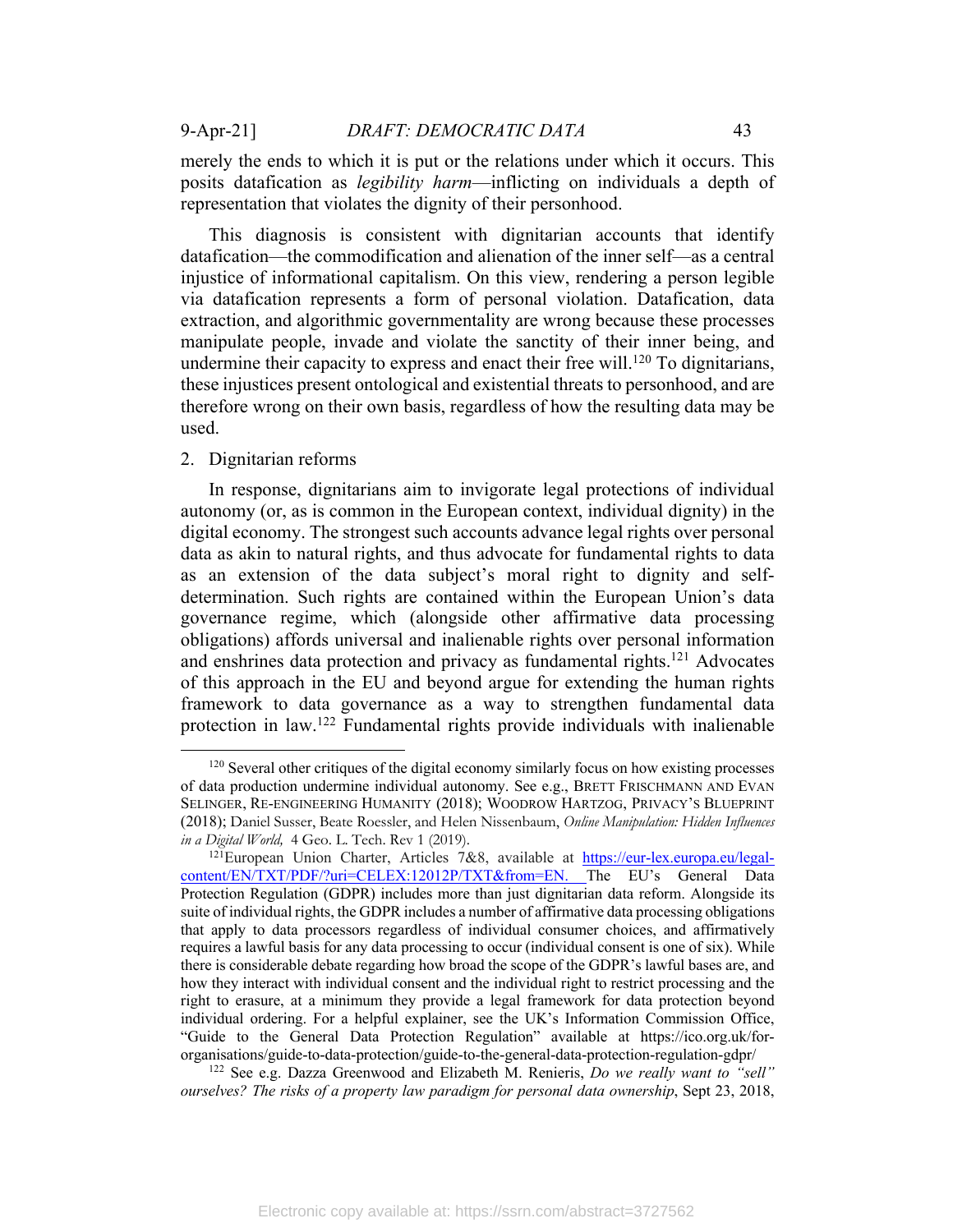rights of control over their information, including more stringent consent requirements and ongoing rights of access to data for the data subject.<sup>123</sup> Granting human rights standing to data subjects would ensure a "minimum standard that cannot be waived by consent, even if all potential uses of data could be foreseen."124

Dignitarian reforms posit a robust legal solution to the problems of data extraction: they enhance the protection of data *about* the subject by making these protections more akin to those afforded the subject *herself*. Dignitarian reforms therefore aim to encode data with features more like those afforded a natural person. On the basis of this quasi-personhood, these reforms would extend inalienable rights and impose on others certain duties that ensure personal data is granted a legal baseline of civil and political status. This would formally abolish the quasi-ownership claims to data and instead recognize data's quasipersonhood status, subject to the range of civil libertarian protections afforded individuals in public life.

Many dignitarian reformers claim that data extraction involves not only individual stakes, but also societal ones. Zuboff says the world's digital information is a public good; the EU Data Protection Supervisor notes that privacy is not "only an individual right but a social value."  $12\overline{5}$ Yet in practice, the legal solutions advanced under dignitarian conceptions of data governance still subject data to individual ordering and protect data subjects from individualist

Medium, available at https://medium.com/@hackylawyER/do-we-really-want-to-sellourselves-the-risks-of-a-property-law-paradigm-for-data-ownership-b217e42edffa

 $123$  The GDPR grants individual the following rights over data: the right to be informed, the right of access, the right to rectification, the right to erasure, the right to restrict processing, the right to data portability, the right to object, and rights in relation to automated decision making and profiling. All of these rights are subject to some overriding exceptions and are undergoing active interpretation in EU law. General Data Protection Regulation, Regulation (EU) 2016/679.

<sup>&</sup>lt;sup>124</sup> Human Rights Watch, "The EU General Data Protection Regulation," June 6, 2018, available at: https://www.hrw.org/news/2018/06/06/eu-general-data-protection-regulation#. Other forms of data governance adopt a less fundamental approach to enacting a minimum standard, seeking instead to heighten the duties owed to data subjects by data collectors in virtue of data's capacity to enduringly and significantly affect the data subject. For instance, several promising reforms aim to invigorate theories of fiduciary obligation, or extend helpful theories of separability from property theory, to individual data governance. See e.g. Jack M. Balkin, *Information Fiduciaries and the First Amendment*, 49 UC Davis L. Rev 1185 (2016); Woodrow Hartzog & Neil Richards, *Privacy's Trust Gap*, 126 Yale L.J. 1180 (2017); Neil Richards & Woodrow Hartzog, Taking *Trust Seriously in Privacy Law,* 19 Stan. Tech. L. Rev 431 (2016); Mark Verstraete*, Inseparable Uses*, North Carolina L. Rev, Vol. 99, 2021. Such reforms, while they share certain relevant features with dignitarian approaches, are not as directly link to the dignitarian normative basis for reform and thus warrant separate analysis beyond the scope of this Article.

<sup>125</sup> Alvin Powell, *An awakening over data privacy,* THE HARVARD GAZETTE, Feb 27, 2020, available at: https://news.harvard.edu/gazette/story/2020/02/surveillance-capitalism-authorsees-data-privacy-awakening/; European Data Protection Supervisor, "Data Protection," available at: https://edps.europa.eu/data-protection/data-protection\_en#DP\_Law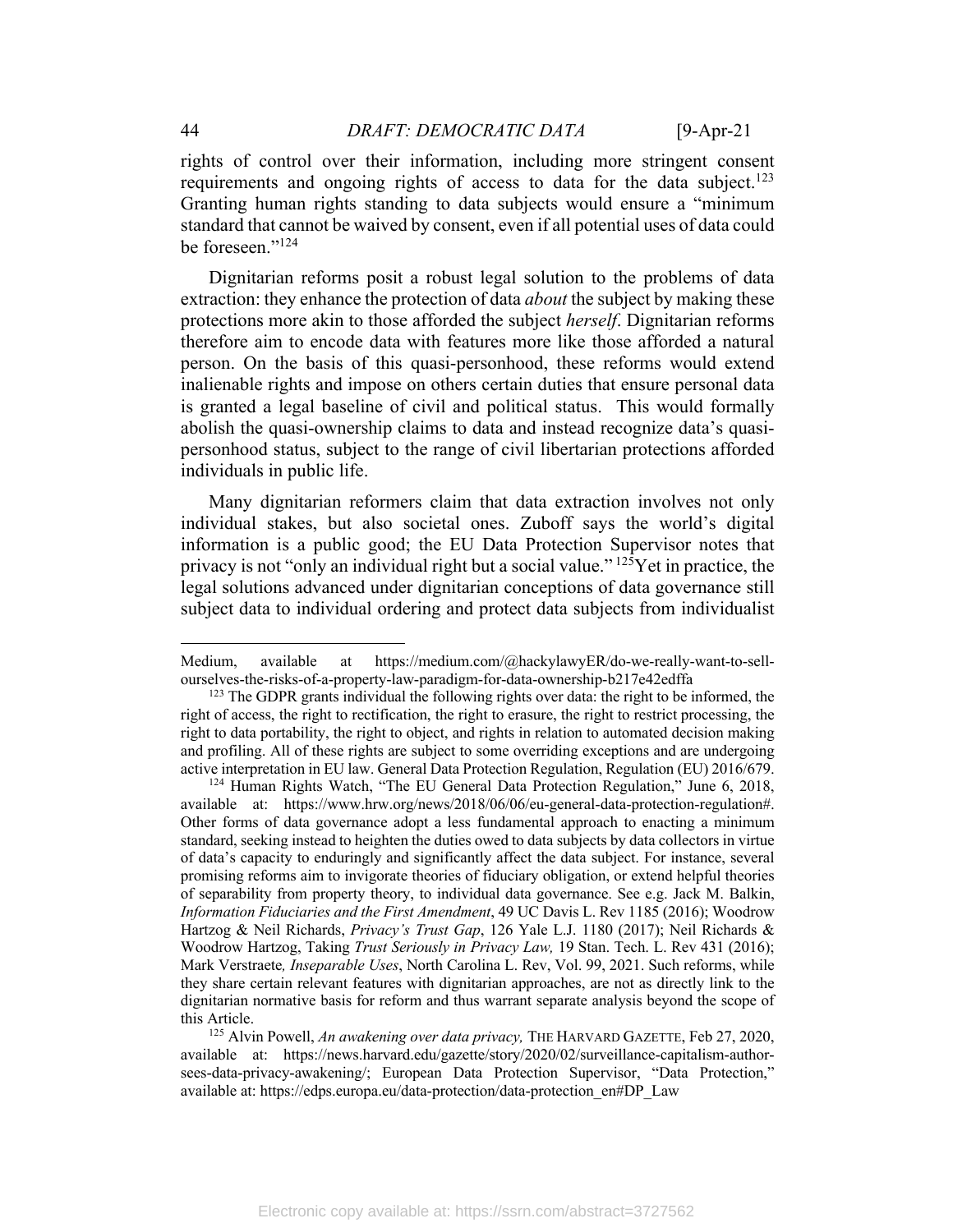9-Apr-21] *DRAFT: DEMOCRATIC DATA* 45

informational harm.<sup>126</sup> Dignitarian reforms secure negative rights for data subjects *against* certain downstream uses (e.g., use without consent, use that goes beyond the purposes originally given, or use once consent has been withdrawn), and that obtain with respect to data collected about *them*. <sup>127</sup> These negative freedoms secure personal data's quasi-personhood status in law governed by civil, not contractual, rights.

### *C. Conceptual Limitations of DIM reforms*

While dignitarian reforms offer a more robust individualist regime for data protection than propertarian reforms, like propertarian reforms they still conceive of data as an individual medium (DIM). As a result, both propertarian and dignitarian reforms attempt to reduce legal interests in information to individualist claims subject to individualist remedies that are structurally incapable of representing the population-level interests that arise due to data horizontal relations. This fails to fully account for significant forms of social informational harm, and risks foreclosing socially beneficial forms of data production

### 1. Absence of horizontal relations

Failing to account for these horizonal relations presents a problem for DIM reforms even on their own terms. Using shared population features derived from data about Adam to act upon Ben is what makes such data collection so desirable. This relationality is part of why data collectors face such strong incentives to extract continual data streams from data subjects like Adam to begin with. Horizontal relations, whether explicitly accounted for or not, motivate data collectors to engage in such continual and fine-grained data extraction. Ignoring the interests that result from horizontal relations therefore not only sidelines Ben's interests in such data, but also fails to account for structural conditions that influence the terms of exchange between Adam and TattooView, and that in turn index many of the interests that Adam also has in the information collected from him.

<sup>126</sup> Mark Scott et al, *How Silicon Valley Gamed Europe's privacy rules,* POLITICO, May 22, 2019, available at: https://www.politico.eu/article/europe-data-protection-gdpr-general-dataprotection-regulation-facebook-google/ (noting that despite being previously banned, Facebook's facial recognition technology is once again permitted in Europe because users are given the choice to opt in to the service under the consent rules of the GDPR).<br><sup>127</sup> Under Europe's General Data Protection Regulation, these dignitarian rights are

accompanied by a series of affirmative obligations imposed on data processors regarding the storage, transmission, and processing of data. Whether these affirmative obligations are sufficient to accord European data subjects more than individualist protections is a subject of active scholarly debate. See e.g., Jef Ausloos, René Mahieu R. & Michael Veale, *Getting Data Subject Rights Right,* Journal of Intellectual Property, Information Technology and Electronic Commerce Law (2019) 10: JIPTEC 283. Margot Kaminski, *The Right to Explanation, Explained*, 34 Berkeley Tech. L. J. (2019).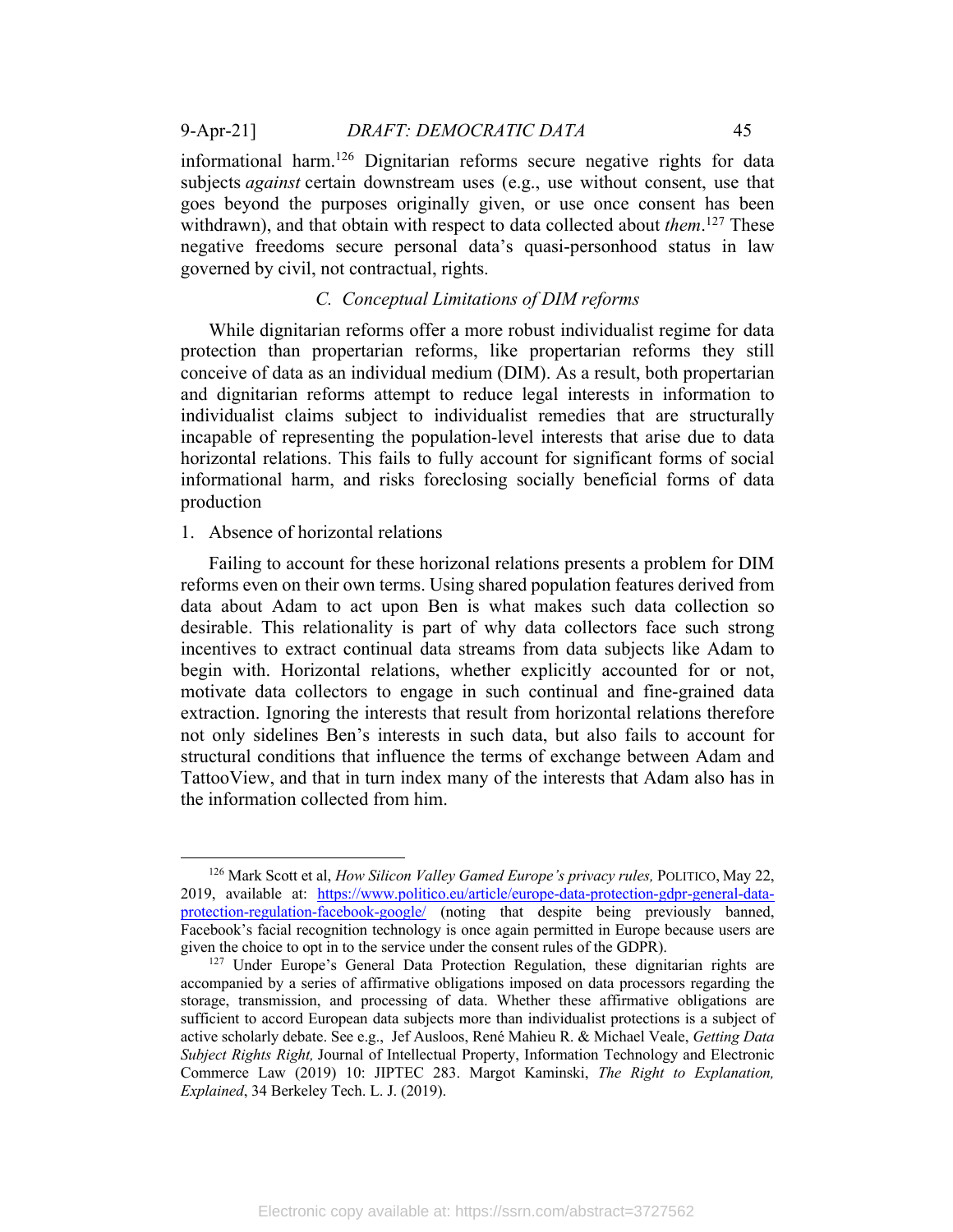# 46 *DRAFT: DEMOCRATIC DATA* [9-Apr-21

Consider again the prior scenario involving Adam, TattooView, and Ben. Propertarian reforms would require that TattooView pay Adam for his data. Yet payment at the point of collection for Adam does nothing to address how his data is used to detain Ben. Ben incurs significant harm but receives none of the benefit from propertarian data reforms. In granting Adam right to payment, propertarian reforms seek to rebalance the terms of Adam's vertical relation with TattooView. Such reforms may ameliorate the worst excesses of data subject exploitation (and result in some degree of redistribution) but in failing to apprehend both Ben and Adam's legal interests that accrue along horizontal relations, they do not grant Adam (or Ben) the ability to address the conditions structuring the terms of this exchange. Given all the practical realities discussed above, such reforms are highly unlikely to produce more equal data relations along either axis. <sup>128</sup>

Dignitarian reforms would admirably extend protection to downstream uses that violate Adam's protected interests in data collected from him. Extending fundamental protections to Adam grant him standing to argue that use of his data to detain him violates his fundamental rights, or alternatively may grant him stronger up-front rights to refuse collection.<sup>129</sup> Yet similar to propertarian reforms, dignitarian rights leave third parties like Ben unaccounted for. Granting Adam rights against having data collected from him used against him does not affirmatively prevent against Adam's data—or the category of tattoo image data generally—being used against *others* like Ben for purposes of detention. And yet presumably the interest Ben and Adam have in this information is the same (i.e. an interest against having tattoo image data about their tattoo being used to 1) classify them as a suspected gang member and 2) detain them on the basis of this classification); to grant legal protection to one while excluding the other is arbitrary and nonsensical. In both instances, the relevant set of legal interests in this data flow do not reduce to the individual rights granted to Adam by DIM reforms.

Like propertarian forms, dignitarian reforms fail to apprehend the structural conditions driving the behavior they aim to address. In granting Adam inalienable rights over the terms of his data collection and use, dignitarian reforms seek to rebalance the terms of Adam' vertical relation with TattooView. Dignitarian reforms may ameliorate some forms of data subject violation. But in failing to index the many horizontal interests at stake, they fail to account for the role horizontal relations play in the economic imperatives of data extraction, as well as the forms of social informational harm such relations may materialize. The observation that data production may violate individual autonomy does nothing to further our understanding of *why* or *how* this violation has become an

<sup>&</sup>lt;sup>128</sup> For a more detailed treatment of these conditions, see Salome Viljoen, *Data as Property?*, Phenomenal World, October 16, 2020.

<sup>&</sup>lt;sup>129</sup> The merits of such a case are unclear, and beyond the scope of this analysis.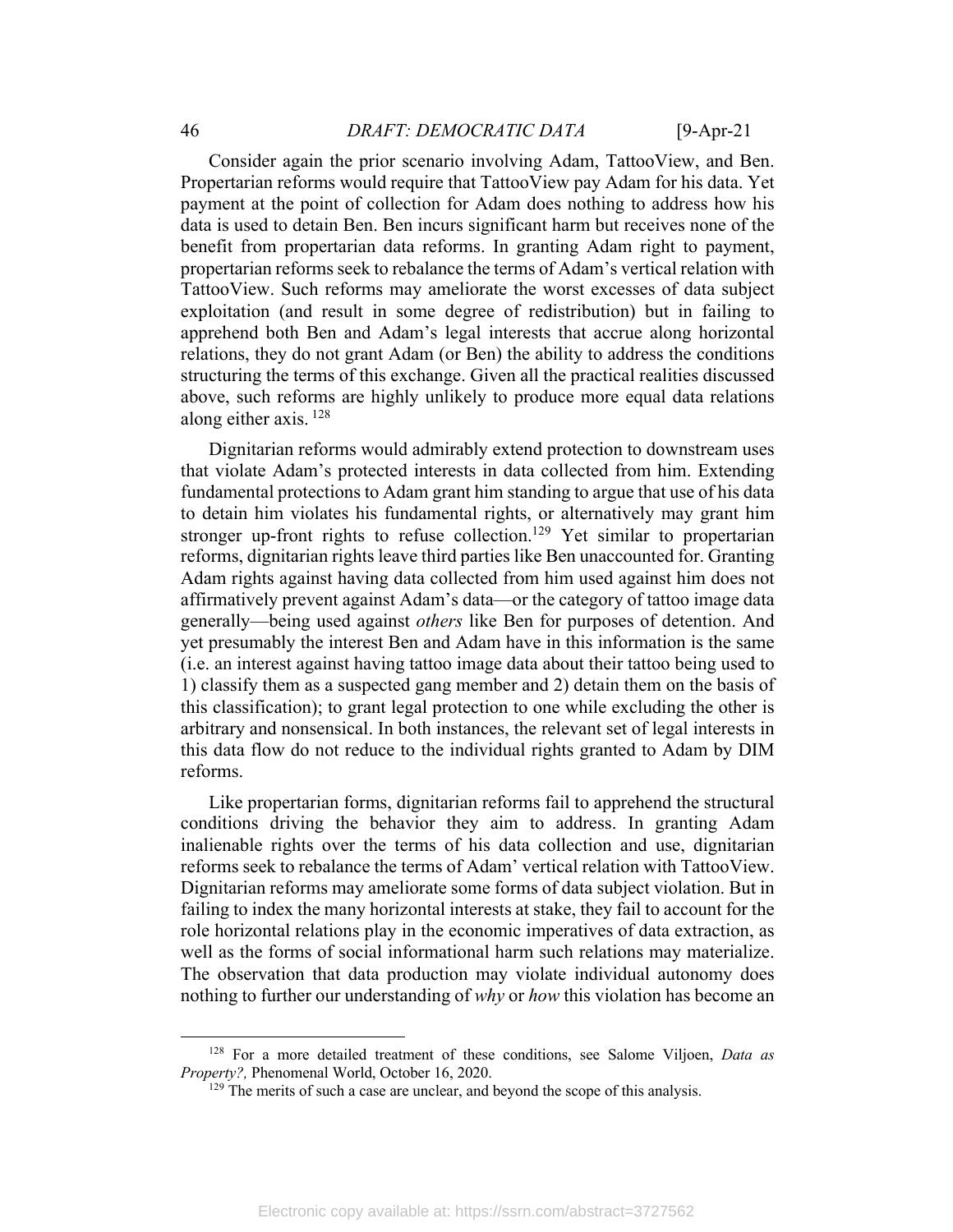imperative of competitive market behavior in the data political economy.<sup>130</sup> Acting on this observation with attempts to strengthen rights of individual data subject control is thus unlikely to address the structural conditions driving this state of affairs.

2. Missing or misdiagnosed theories of harm

The absence of horizontal data relations in law may cause data governance law to miss—or misconceive—how data production results in particular kinds of injustice. As detailed above, datafication gives rise to two classes of critique or claims of injustice: the inequality diagnosis and the commodification diagnosis. The *inequality diagnosis* locates the injustice of data production in the unfair distribution of wealth that datafication creates. It conceives of the injustice of datafication as one of unjust enrichment. The *commodification diagnosis* locates the injustice of datafication in the excessive legibility of data subjects that results. This diagnosis conceives of the injustice of datafication as the wrongful control this excessive legibility grants data collectors over data subjects. This control in turn undermines data subject autonomy and violates their dignity by reducing their inner lives to transactions mined for value.

These two articulations or diagnoses of what makes datafication wrongful in turn motivate the two DIM agendas for reform. Propertarian reforms aim to respond to the inequality diagnosis by granting data subjects a right to reclaim some portion of the material benefits created from data production. Dignitarian reforms aim to respond to the commodification diagnosis by re-asserting greater control for data subjects over if, when, and how they may be rendered legible by data collectors.

Yet each reform fails to respond to the diagnosed injustice of the other. Propertarian reforms by design concede extensive data subject legibility as a necessary condition of securing some redistributive benefit. Dignitarian reforms by their own commitments cannot provide data subjects material redistributive value, as this would violate dignitarian prescriptions against commodifying knowledge of the inner self. Even if one assumes each reform can address its diagnosed form of injustice (and as the previous subsection notes, there are significant reasons not to make such an assumption), choosing one leaves the other diagnosis of injustice unaddressed. If one believes both capture compelling concerns regarding data production, then pursuing the either/or path of DIM reforms presents a dilemma.

3. Unjust data production as unequal data relations

Each diagnosis and related agenda for reform present both a normative issue (i.e. not addressing a valid aspect of what makes datafication wrongful) as well

<sup>&</sup>lt;sup>130</sup> For example, the GDPR does not outlaw the advertising-driven business model that predominantly drives datafication; it requires companies to be more transparent about this use and gives users greater access to how their data is being used.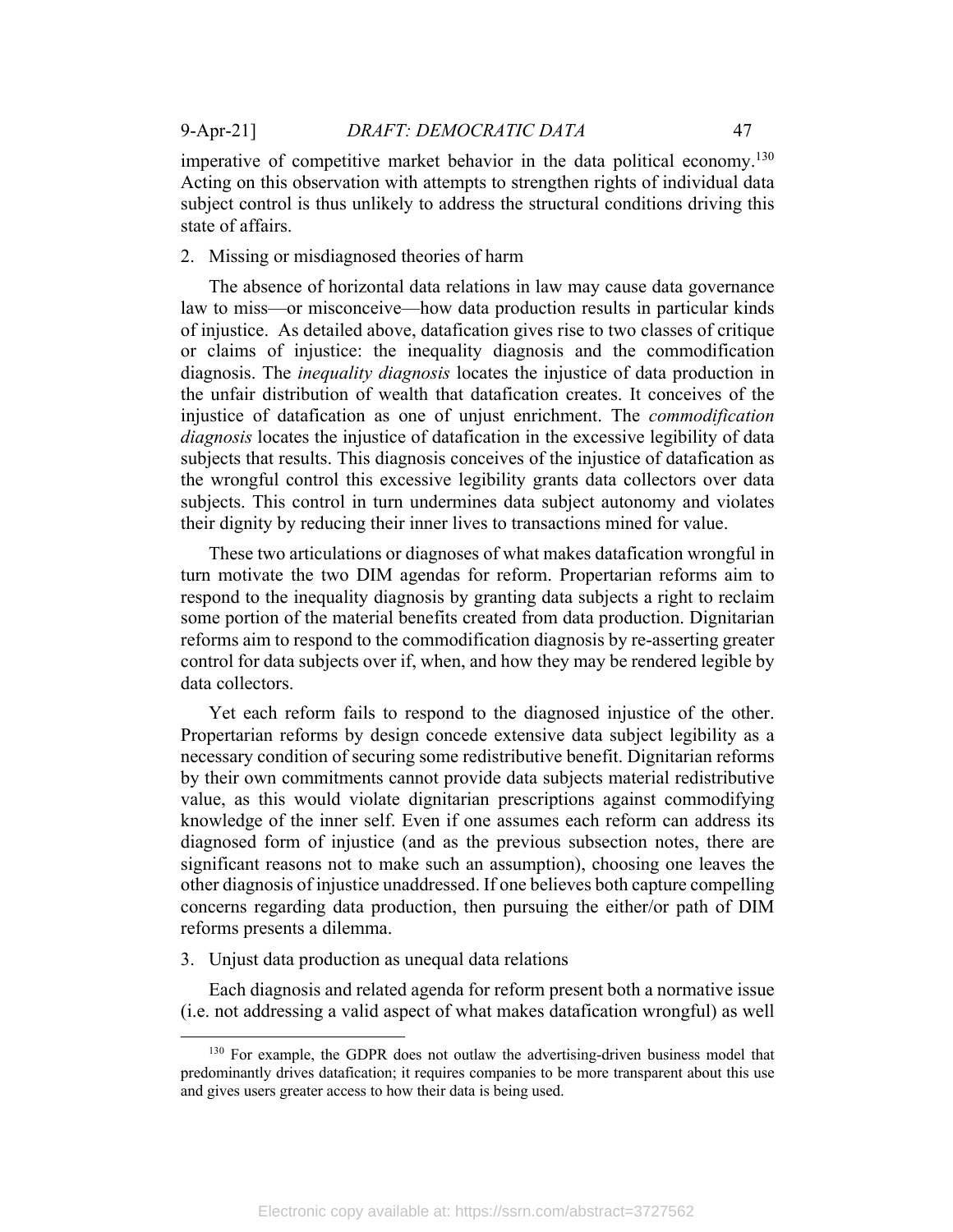as an operational issue (i.e. missing relevant features in its attempt to address its own diagnosis of what makes datafication wrongful) that leave each unlikely to materially address the problems motivating reform.

Reconceptualizing these diagnoses of injustice to account for data relations may resolve these issues in helpful and clarifying ways. What makes datafication wrongful is not *either* that it represents unjust enrichment *or* that it is an instance of wrongful self-commodification. Datafication (or more precisely, data production) is wrongful if and when it materializes unjust social relations along either the vertical or horizontal axis. These unjust social relations may take the form of exploitative data relations that generate unfair wealth distributions, as well as data relations that materialize forms of group oppression like racism, xenophobia, and sexism. By centering data relations in our diagnosis of injustice, we can recast the reform agenda of data governance law as managing (ideally equalizing) these data relations.

This alternative normative diagnosis also helps pinpoint what DIM legal agendas miss. Data production's role in enacting or amplifying inequality is not simply a matter of data subject nonpayment, but concerns the *unjust social relations* being amplified or enacted on the basis of shared population features. Payment at the point of collection may redistribute some portion of the profit that results from exploitative data collection but does nothing to address how data production itself may amplify or enact social oppression as a means to generate that profit.<sup>131</sup> Even if payment were to distribute the gains from data production in a completely egalitarian manner, datafication as a process materializing unequal and oppressive social relations would remain.

The focus on social inequality (as opposed to unjust enrichment) also captures relevant aspects of dignitarian concerns regarding algorithmic governmentality. Governmentality via data-driven feedback systems is wrong not only because it undermines processes of self-formation (though it may well have this effect), but also because such systems enact unjust social relations that serve to dominate, marginalize, and demean.<sup>132</sup> Recasting the injustice of

<sup>&</sup>lt;sup>131</sup> In fact, by legitimating the marketplace for data, payment may serve to legitimate downstream practices that result from lawful engagement in that marketplace. Because data is commoditized to begin with, ICE was able to purchase access to this database from its provider, Venntel, as opposed to gathering this data itself. This commercial exchange provides ICE strong legal protection for using this data. Under *Carpenter v. United States* 585 U.S. \_\_ (2018) (No 16-402), ICE may have needed a warrant to obtain this data from carriers or app companies directly. Yet because ICE simply purchased access to the database from a data broker, as could any other entity, any potential Constitutional challenge is weakened.<br><sup>132</sup>For example, consider the growing literature on how algorithmic forms of self-knowing

enact cultural imperialism. See, e.g. NICK COULDRY AND ULISES MEJIAS, THE COSTS OF CONNECTION: HOW DATA IS COLONIZING HUMAN LIFE AND APPROPRIATING IT FOR CAPITALISM (2019); Dan M. Kotliar, "Data orientalism: on the algorithmic construction of the non-Western other," Theory and Society (2020). Cultural imperialism refers to the universalization of a dominant group's experience or culture and its establishment as the norm. This grants the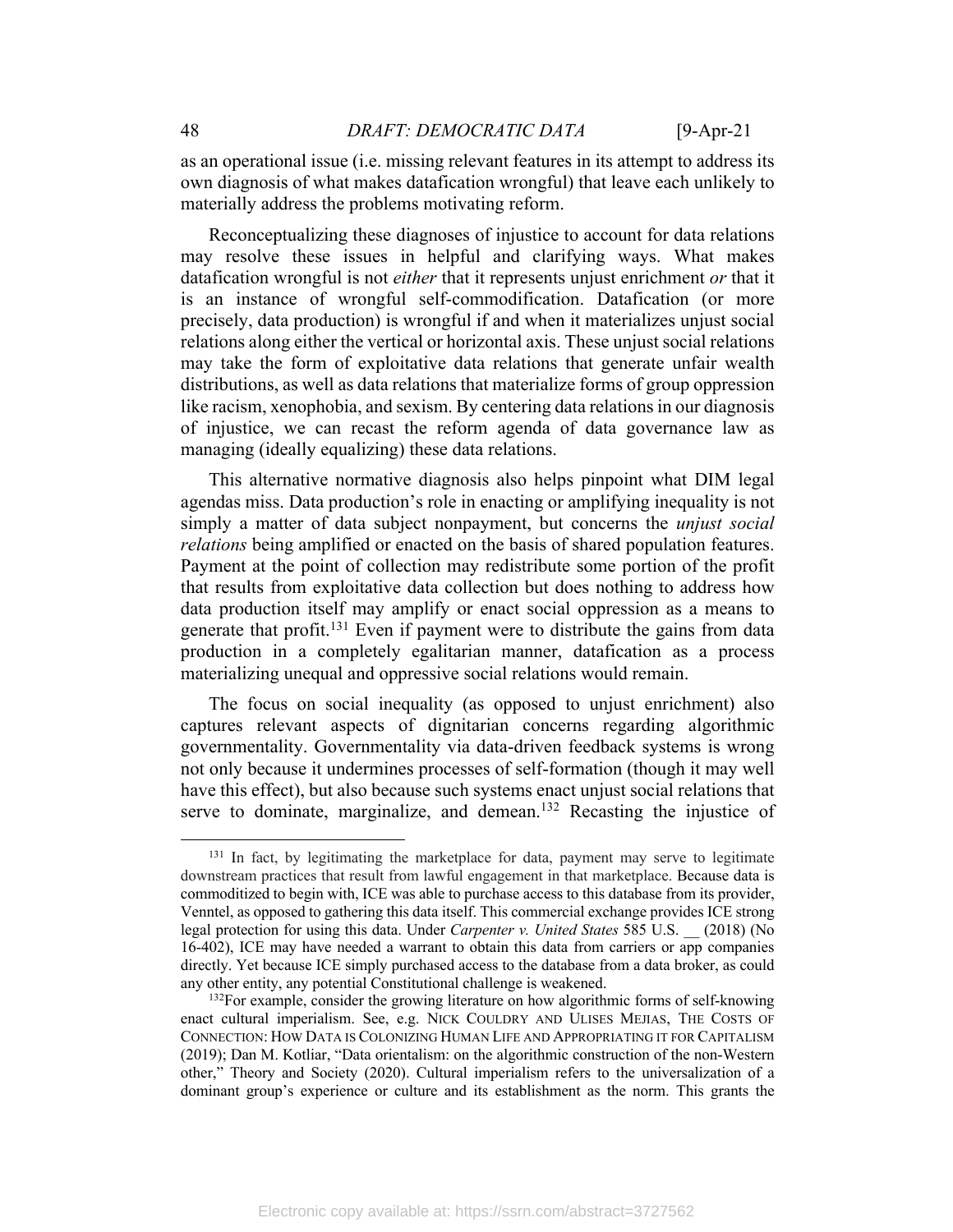surveillance data flows as that of unequal social relations brings into view the structural forces driving personal instances of violation as well as the mutual stakes we have in the injustice of such conditions.

Recasting data governance reform as equalizing data relations also helpfully clarifies a distinction glossed over in dignitarian accounts between "commodification" and "legibility" regarding what makes legibility wrong: namely, the goals motivating apprehension, and the substantive and procedural conditions that determine those goals. This distinction vanishes in critiques against private companies like Facebook (which are currently the subject of the fiercest dignitarian critiques), but is relevant for distinguishing the data collection and use of private companies from those of publicly (or otherwise collectively) accountable data infrastructures.

The relevant inquiry is not whether and to what degree a data subject has been rendered legible (and whether they had the opportunity to exert control over this process), but to what *ends* and under what *conditions* legibility occurs—and most importantly whether these have been determined in ways that enact more equal data relations. Under this account, permissible legibility is not simply a matter of individual data subject consent or control, but one of the *institutional forms* that adjudicate between and determine the legitimate and illegitimate bases for data production.

Consider again the example of TattooView collecting user data to detain suspected gang members. What makes the tattoo data flow potentially unjust is not that the population at the point of data collection wasn't paid, but that information about one group (the data subjects) is being used to oppress and dominate others on the basis of their ascribed group membership (i.e. "gang member", a group membership informed by racial, ethnic, class and linguistic difference). This tattoo data flow is not (only) unjust because its collection or its use renders Adam legible in ways that may violate Adam's autonomy and his right to self-determination. It also materializes a social category (i.e. "gang member") that, when acted upon, results in the domination and oppression of others. Under propertarian and dignitarian reforms this *social effect* continues to have no bearing on how information law regulates what data may be collected, stored, exchanged, or used.

dominant group primary access to what Nancy Fraser calls the "means of interpretation and communication in a society." Nancy Fraser, "Social Movements vs. Disciplinary Bureaucracies: The Discourse of Social Needs." CHS Occassional Paper No. 8, Center for Humanistic Studies, University of Minnesota, 1987. Often without realizing it, dominant groups project their experiences as the experiences of humanity; the result is cultural products of communication and sense-making that reflect dominant experience, values, goals, and achievements. This creates for the culturally oppressed the experience W.E.B. Du Bois called "double consciousness," the sense of "always looking at one's self through the eyes of others, of measuring one's soul by the tape of a world that looks on in amused contempt and pity." W.E.B. DU BOIS, THE SOULS OF BLACK FOLK, (1969 ed. 1903), at 45.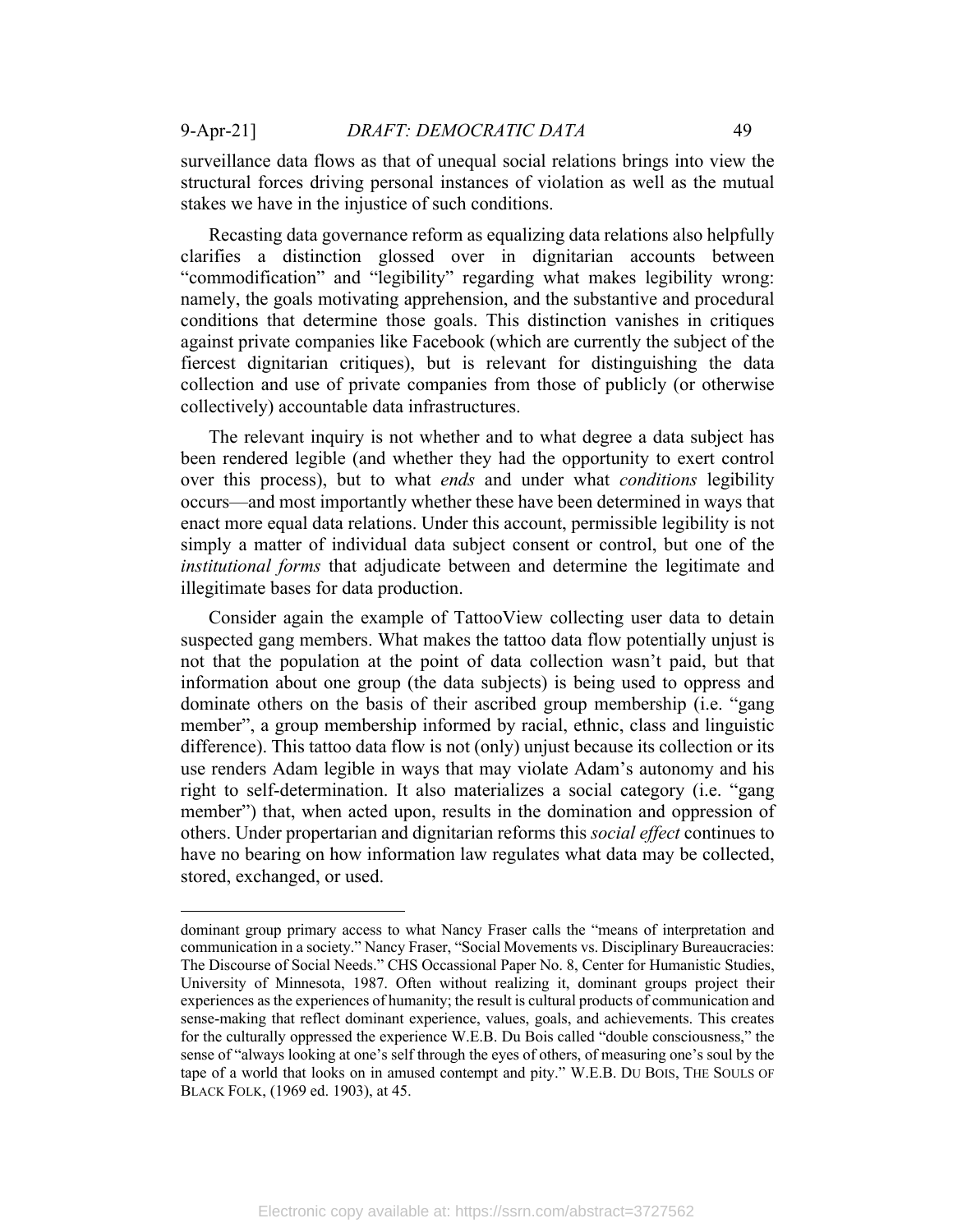#### 4. DIM reforms and socially beneficial data production

Reducing interests in the digital economy to individual data subject interests may inadvertently foreclose socially beneficial forms of data production. Currently a predominant purpose that draws critiques of datafication is that of private wealth creation.<sup>133</sup> Wealth creation is one purpose for collecting data, but there are others: for example, running social welfare enterprises that require at scale distribution and management of precious resources like water, or those that require time-sensitive predictions for overriding public interests, such as public health strategies to limit the spread of COVID-19. These urgent public tasks require high quality population data to ensure public welfare obligations are met effectively and fairly.

Yet the diagnoses of harm under DIM reforms do not index these distinctions, and neither do the the legal agendas that result from them. Under these accounts, purposes of datafication for the public interest and those for private wealth creation pose the same risk of individual violation and are subject to the same forms of individualized governance. Under propertarian regimes, if a public agency cannot pay data subjects a fair price for this data, it may be well be argued such datafication constitutes a public taking or should be subject to individual decisions to donate such data or not. Under dignitarian regimes, an individual may disagree with the public purpose (e.g., they believe the government efforts to trace COVID-19 violate their medical liberty) and deny access to their data on the basis that this use violates their individual will and their fundamental rights. In both instances—taking data for free or collecting it absent consent and for a purpose the data subject disagrees with—violate individualist conceptions of how information's collection and use should be ordered, and what conditions of datafication are legitimate. Yet deferring to voluntary adoption into these systems may significantly undercut their capacity to realize the broader social benefits they are meant to achieve.<sup>134</sup>

<sup>133</sup> Another is law enforcement and government surveillance. In the context of the US however, most high-profile scandals regarding law enforcement use of technology involved private entities selling surveillance products to law enforcement. This again, is one particular business model under the organizing principle of datafication for the purpose of private wealth creation, which fuels the ubiquity of personal data-based surveillance products available for sale on the private market. Kim Lyons, *ICE just signed a contract with facial recognition company Clearview AI,* THE VERGE, August 14, 2020; Dana Goodyear, *Can the manufacturer of tasers provide the answer to police abuse?*, NEW YORKER, August 20, 2018.<br><sup>134</sup> For instance, public health authorities deploying Covid-19 digital contact tracing apps

targeted a 60% population threshold for the systems to work most effectively to counteract the pandemic. Although lower numbers of app users are still estimated to reduce the number of coronavirus cases, getting closer to the 60% threshold significantly increases the efficacy of digital tracing systems. "Digital contract tracing can slow or even stop coronavirus transmission and ease us out of lockdown," Oxford Coronavirus Research, April 16, 2020 (available at https://www.research.ox.ac.uk/Article/2020-04-16-digital-contact-tracing-can-slow-or-evenstop-coronavirus-transmission-and-ease-us-out-of-lockdown). Patrick Howell O'Neill, *No,*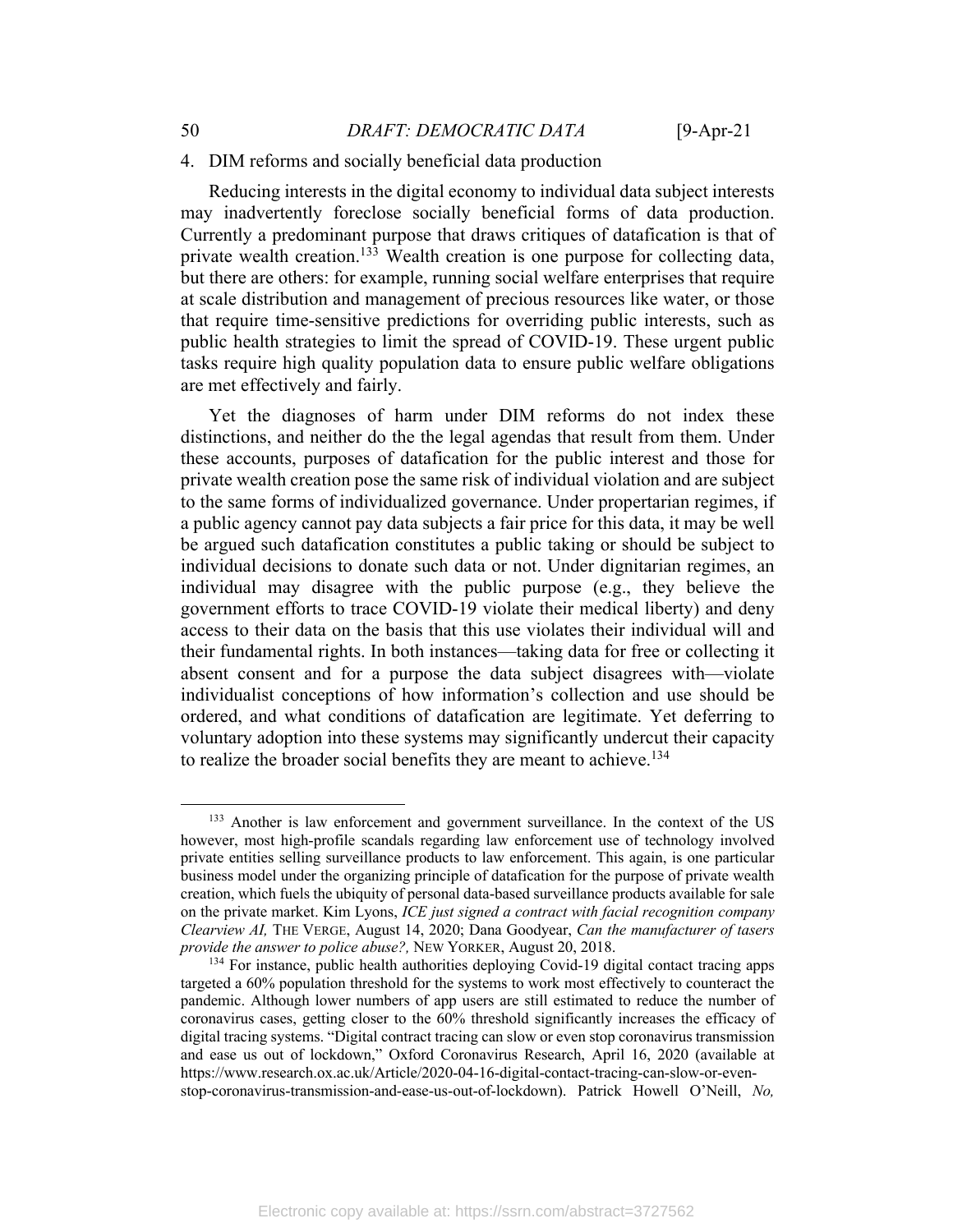## 9-Apr-21] *DRAFT: DEMOCRATIC DATA* 51

DIM reforms thus suffer from being simultaneously overly narrow and overly broad. By focusing on datafication's violation of self or uncompensated value creation, they do not address the economic imperatives that drive such harm nor do they provide an effective agenda for addressing inequality in the data political economy. At the same time, the focus on datafication paints over meaningful distinctions regarding the purposes of data production and the conditions under which such purposes are determined.

### IV. DATA AS A DEMOCRATIC MEDIUM

### *A. The Legitimacy Problem*

Both current and proposed individual-level rights in data cannot address the population-level interests that arise from data production. As a result, these reforms are unable to resolve the legitimacy problem that, alongside the sociality problem, continues to vex U.S. data governance law. The legitimacy problem asks: how can data governance law distinguish legitimate from illegitimate data use without relying on individual adjudication?

### 1. Watercorp and Waterorg

Consider the following example. Suppose that an entity (Watercorp) is collecting data on household water consumption. Every instance when one drinks water from the tap, sets the kettle to boil, waters one's herb garden, or brushes one's teeth is collected, processed, analyzed, with the goal of changing future water usage behavior for the households in a given municipality. This data reveals intimate facts about people's lives—from this data emerges a detailed portrait of their daily habits. The resulting data may be used for any number of reasons: to help households set and meet water reduction goals, to calculate "surge" prices for water usage based on peak consumption, to use feedback data to shift people's water consumption patterns towards the bottled drinks of a client, to can sell insights about people's daily habits to advertisers, insurers, creditors, and employers, or to test what strategies make people most likely to pay their utility bills. <sup>135</sup>

Now suppose instead of Watercorp, Waterorg—the municipal public authority for the drought-prone area—engages in this data collection to understand the municipality's water usage, develop strategies to reduce water consumption, and (as droughts grow more severe) develop plans to ensure water will be distributed fairly and responsibly as it becomes scarcer. Suppose further that the risks of drought-based water shortages and shutoffs are highest in the

*coronavirus apps don't need 60% adoption to be effective*, MIT TECH. REV., June 5, 2020.<br><sup>135</sup> A controversial recent randomized-controlled trial ran an experiment to see whether

shutting off tenants' water makes landlords more likely to pay their water bills; see https://twitter.com/joshbudlender/status/1292170843389386761 (the paper has been temporarily withdrawn, but screenshots and discussion available on the twitter thread link provided).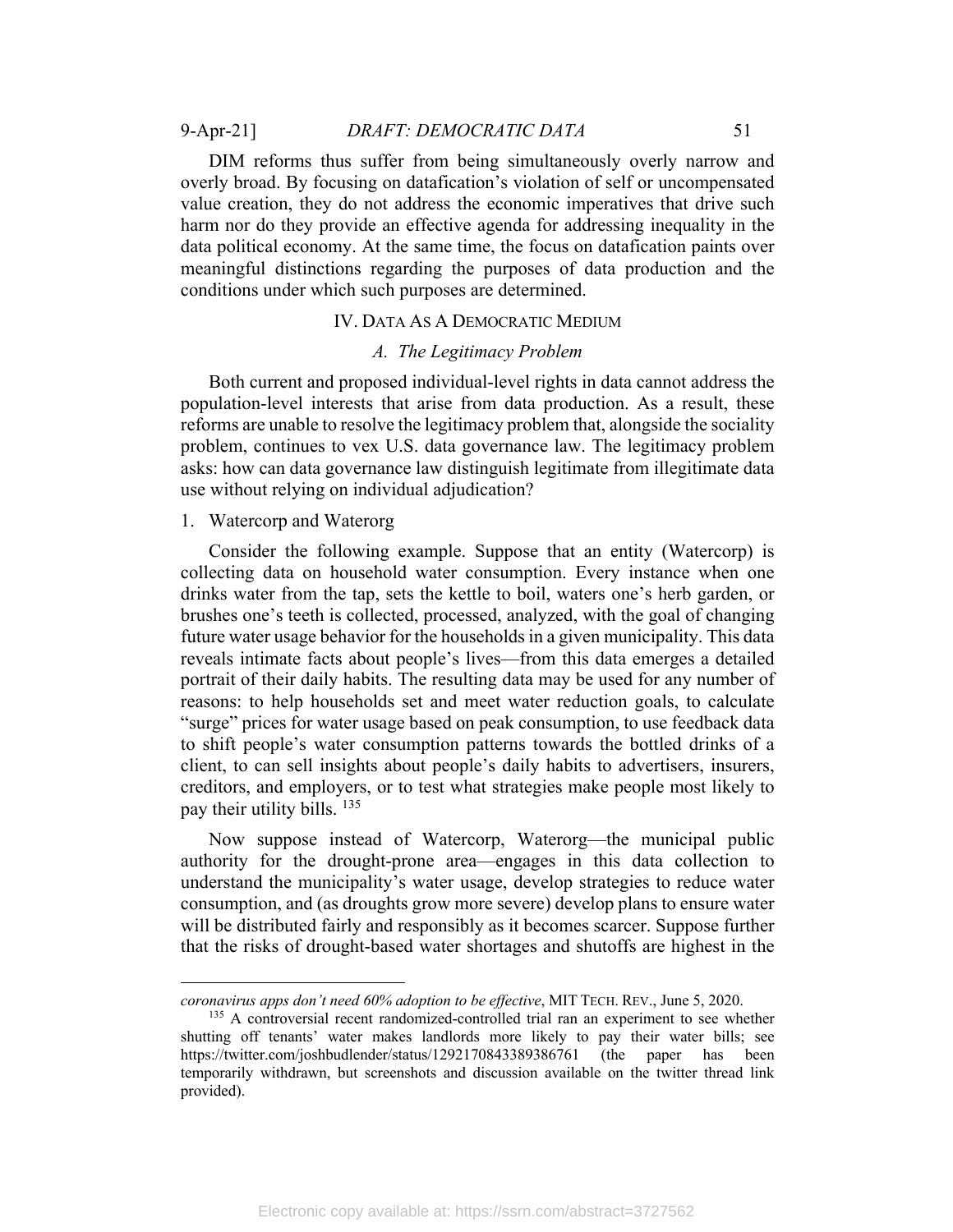driest and poorest districts of the municipality, where a higher proportion of minority residents live.<sup>136</sup> Finally, suppose that a handful of citizens of the municipality object to the coercive power of the state in collecting this data from them, or to using this data to inform water allocation strategies that affect them. They argue that this data collection violates their dignity and autonomy, extracting their intimate water consumption data against their own interests, since it is collected in furtherance of future water policies that will almost certainly reduce their capacity to freely access and use water as they choose, free from observation. Like Watercorp, Waterorg is exerting coercive power to render such citizens legible to Waterorg against their will, without payment, and for purposes that go against their interests.

If one is of the view that Watercorp's data production may be potentially concerning, but that it is permissible (even responsible) for Waterorg to engage in this data production for its stated purposes, analysis under DIM accounts of data governance presents a challenge. Watercorp's basic governance structure allows for broader (democratic) representation in the determination of societal goals, accompanied with constitutional constraints against certain forms of individualized use. For Watercorp, we have means for neither democratic decisions about the collective societal goals, nor the constitutional forms of oversight that serve as substantive backstops against impermissible collection and use. Focusing on the preferences or rights of each individual or household regarding whether to participate in this collection does not apprehend the normatively distinct purposes and conditions of data production from these two entities. Further, this approach fails to accord relevance to the mutual and overlapping interests these households have in one another's choices.

# *B. Horizontal Relations and Institutional Design*

To address the relevant distinctions between Watercorp and Waterorg's data production and to adjudicate their legitimacy requires recourse to populationlevel, democratic evaluation of these proposed data production schemes.

<sup>&</sup>lt;sup>136</sup> Though at a smaller scale, this distribution is not unrealistic. Evidence suggests that water-stress as a result of a changing climate will disproportionately impact poorer communities. The World Health Organization estimates by that 2025, half of the world's population will be living in water-stressed areas, and one-quarter of the world population face "extremely high" levels of water stress. North Africa and the Middle East represent 12 of the 17 most waterstressed countries; India ranks  $13<sup>th</sup>$  internationally for water stress and has more than three times the population of the other 17 most-stressed countries combined. In the U.S., New Mexico faces extreme water stress, and California, Arizona, Colorado and Nebraska all face high water stress. See Rutger Willem Ofste, Paul Reig, Leah Schleifer, "17 Countries, Home to One-Quarter of the World's Population, Face Extremely High Water Stress," World Resources Institute, August 6, 2019, available at: https://www.wri.org/blog/2019/08/17-countries-home-one-quarter-worldpopulation-face-extremely-high-water-stress; World Health Organization, "Drinking Water," 14 June 2019,available at: https://www.who.int/news-room/fact-sheets/detail/drinking-water;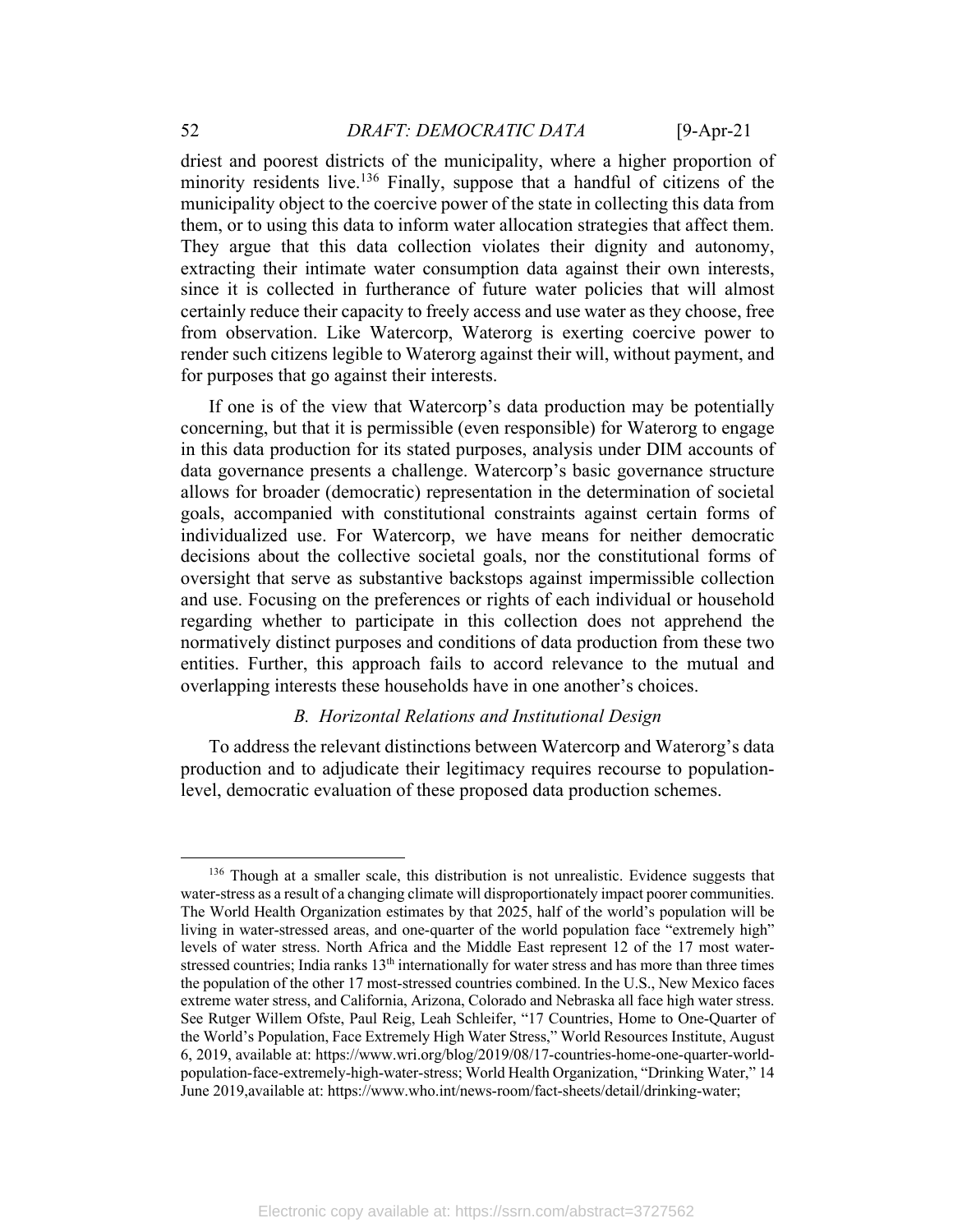#### 1. Individualist conceptual account

Under DIM, evaluation of the legitimacy of such a scheme would lead to the following kinds of inquiries: did these households adequately consent to this tracking? Are the purposes to which this water data is being used purposes that uphold the rights of household members, or do not violate duties owed household members? Alternatively, are households being adequately compensated for this data collection? In response to the citizens who object to data being collected, robust DIM reforms would grant the ability to deny collection, the right not to have data about them used in ways that violate their interests, or payment for the data they provide.

Under this analysis, both Waterorg and Watercorp's behavior may be diagnosed as wrongful (and if addressed via legal reform, unlawful) if either entity collects and commodifies household water data against the wishes or interests of households from whom it is collected. If household members feel wrongfully commodified, under robust dignitarian DIM protections they would have the right to object to and opt out from this data production; under robust propertarian DIM protections, they would have a right to demand a greater share of the wealth their data creates for Watercorp, or fair repayment under takings law from Waterorg. On the other hand, Waterorg or Watercorp's behavior under this analysis is *not* wrongful (and not unlawful) if it collects this data under robust conditions of meaningful consent, does not use this data in ways that violate the protected legal interests of household individuals, provides real options for households to opt out of water collection, or alternatively, provides a fair wage or sale price for household water data. In sum, these protections, done right, secure for households the rights to payment, exit or recourse, regardless of which entity is collecting their data, or which purposes guide this collection. This may empower individual households against either entity, but still practically falls back on individual choice to determine the legitimacy of data collection.

#### 2. Population-based relationality

Even robust DIM-based responses miss how population-level interests in data production work. Consider the citizens who object to Waterorg's data collection due to the possible adverse use of such data against them; let's call one such citizen Cate. Cate's concern over the adverse use of household water data neither reduces to a right to prevent such data from being collected from her home nor to a right to restrict how data from her home may be used. Instead, her concern presents a population-level interest in *all* household water data. Waterorg doesn't need her data to get population-level insights about water consumption habits for households like hers—they may easily derive such insights from households that share relevant features (e.g. same household size, same neighborhood). For Cate's concern to be effectively expressed, it would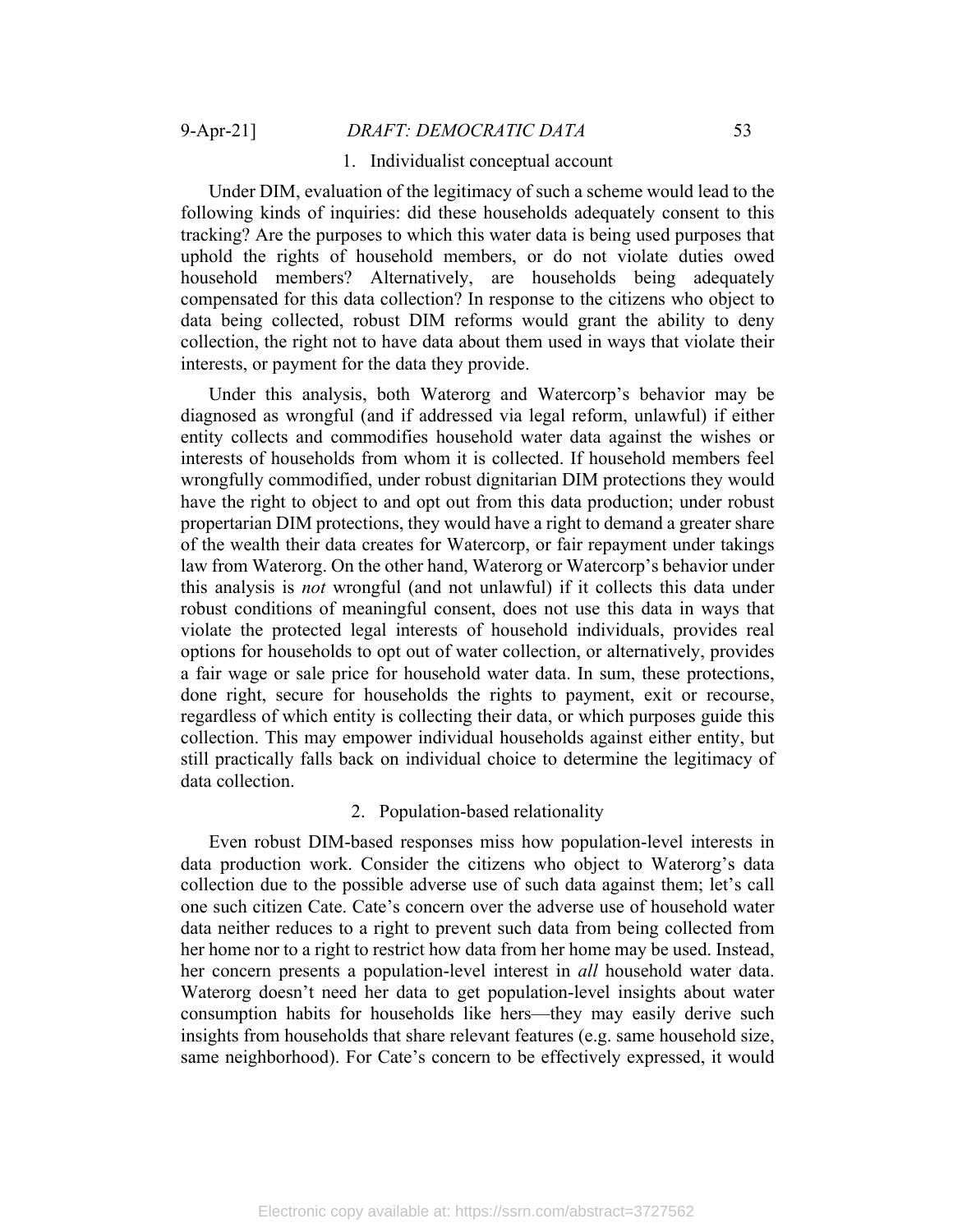need to be accounted for at the population-level: for municipal water data production as a whole.

Nor is Cate's interest the sole interest at stake in water usage data collected from her home. Without enough quality household water data, Waterorg may not be able to make sufficiently fair or accurate water allocation plans as droughts grow more severe. This stymies Waterorg's plans to develop droughtconscious water management not just for those who withheld their data, but for everyone in the municipality. Fair and effective water management is particularly important for those who live in the poorer, drought-prone areas. The risks of non-collection will fall disproportionately on them, amplifying the material hardship experienced by the community who lives there.<sup>137</sup> These interests also accrue at the population-level, for water data production as a whole.

The legitimacy of Waterorg's data production cannot be determined via the conditions of data subjects' interpersonal exchanges since neither do their interests reduce to such choices nor are theirs the sole interests implicated by such choices. Only by representing these interests as relevant to the task of governance, can we begin to address the forms of social informational harm that may arise as a result of them.

# *C. Democratic data governance*

Reconceptualizing the project of data governance from securing individual rights to institutionalizing collective ordering shifts the relevant line of inquiry: from how to secure greater data subject control or better legal expressions of data subject autonomy, to how to balance the overlapping and at times competing interests that comprise the population-level effects of data production. This raises core questions of *democratic governance*: how to grant people a say in the social processes of their own formation, how to balance fair recognition with special concern for certain minority interests, how to identify the relevant "public" or institutional level of civic life at which to coalesce and govern such collective interests, how to not only *recognize* that data production produces winners and losers, but also develop fair institutional *responses* to these effects.

This in turn theorizes a different approach to data in law—from an individual medium expressing individual interests, to a democratic medium that materializes population-level, social interests. Like other mediums of social relation, the governance of data raises political questions regarding what

<sup>&</sup>lt;sup>137</sup> Note: this example explores a positive purpose for data collection (water allocation) which stands to disproportionately benefit this poorer community. One can also imagine a negative example which may produce disproportionate risks to this poorer community and would give rise to an interest for this community in non-collection. But again, this interest in data production would obtain at the institutional level concerning *all* water collection data.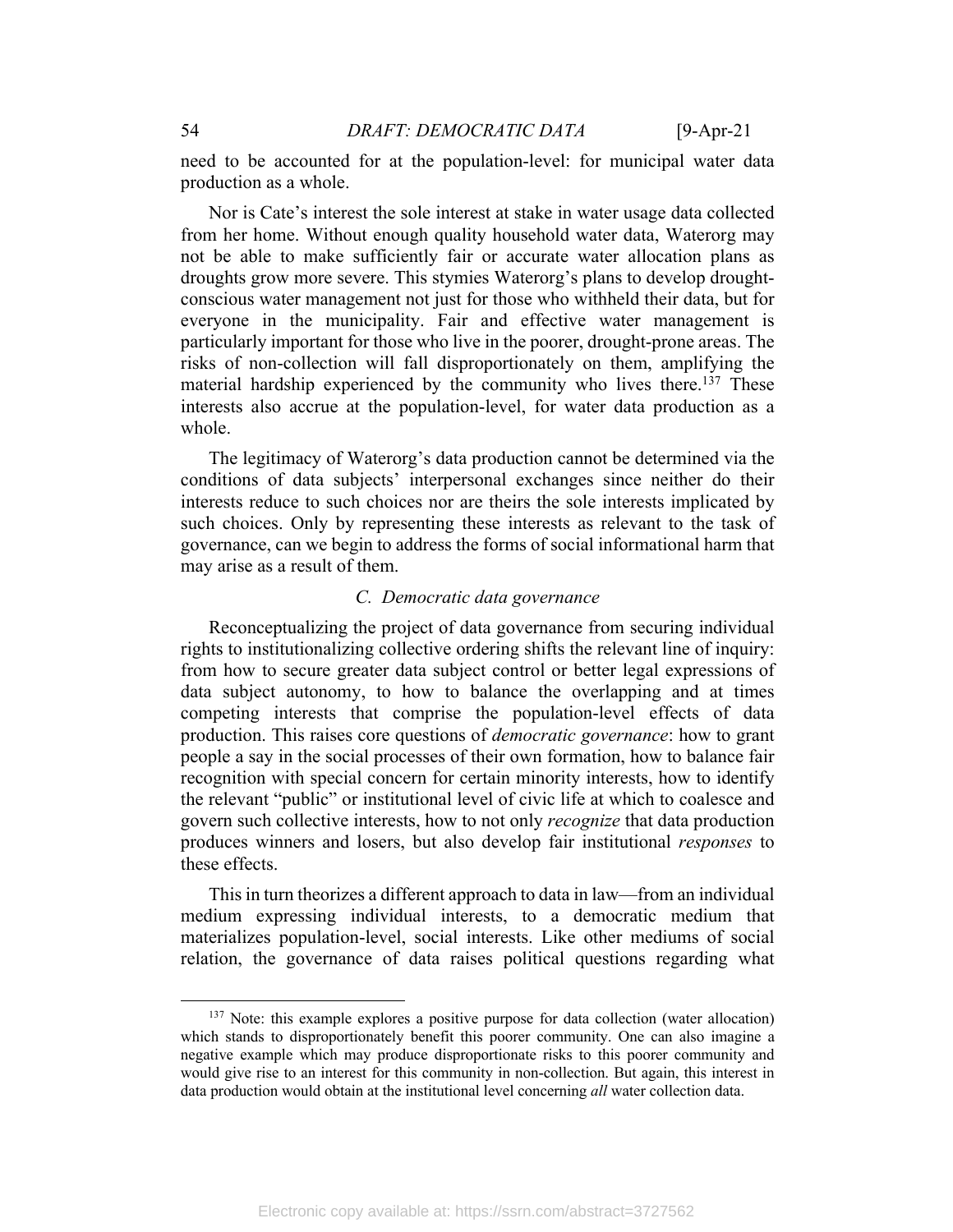individuals are owed and owe one another on the basis of these material relations, and how to distribute relevant benefits and risks among one another. This conceptualization of data is referred to below as "data as democratic medium" (DDM).<sup>138</sup>

1. Democracy as normative (egalitarian) standard

Asserting that data relations are democratic goes beyond descriptive claims regarding data's relationality to capture distinctly political and normative criteria for how this relationality and its attendant social effects should be negotiated and managed.<sup>139</sup> Conceptualizing data as a democratic medium therefore asserts both a positive and a normative claim: describing the kinds of interests that *do* result from data production as well as how such interests *ought* to be governed.

Democracy as a normative standard offers criteria for evaluating how data relations are ordered, and should be ordered, by data governance law. It provides one theory of what features define unjust data relations and distinguish them from just relations. "Thorough social and political democracy," writes Iris Marion Young, "is the opposite of domination."<sup>140</sup> Democratic equality is achieved, argues Elizabeth Anderson, under conditions in which "people stand in relation of equality to others."<sup>141</sup> Developing democratic institutions whereby people relate as equals does not merely secure the social conditions of individual freedom; it also addresses the institutional arrangements by which people's opportunities are generated over time, and "reflects a deontic requirement grounded in our equal moral status as persons."142 Institutional recognition of competing interests therefore operationalizes the normative force of the population-level effects one's personal choices over data have on others, and may express not only what individuals are owed, but also what their obligations are to one another.<sup>143</sup> This posits an egalitarian political standard for legitimacy in place of individual choice, that considers the *quality of relations* under which data production occurs and those it seeks to enact.

Democratic ordering can therefore also provide one substantive standard by which to evaluate and distinguish different goals of data production, on the basis

<sup>&</sup>lt;sup>138</sup> The author wishes to credit a conference held by Christine Desan, "Money as a Democratic Medium," at Harvard Law School in December 2018 for inspiring this phrase's application in the data economy context.<br><sup>139</sup> Samuel Scheffler, *The Practice of Equality*, In C. Fourie, F. Schuppert and I. Walliman-

Helmer (eds.) *Social Equality* (2015), at 31; KARL LIPPERT-RASMUSSEN, RELATIONAL EGALITARIANISM: LIVING AS EQUALS (2018); IRIS MARION YOUNG, JUSTICE AND THE POLITICS OF DIFFERENCE (2011 ed. 1990).

<sup>&</sup>lt;sup>140</sup> IRIS MARION YOUNG, JUSTICE AND THE POLITICS OF DIFFERENCE (2011 ed. 1990) at 38<sup>141</sup> Anderson 1999, supra at 289.

<sup>&</sup>lt;sup>142</sup> KARL LIPPERT-RASMUSSEN, RELATIONAL EGALITARIANISM: LIVING AS EQUALS (2018) at 19; Anderson 1999, supra.

<sup>143</sup> Lippert-Rasmussen supra; Samuel Scheffler, *The Practice of Equality*, In C. Fourie, F. Schuppert and I. Walliman-Helmer (eds.) *Social Equality* (2015) at 17.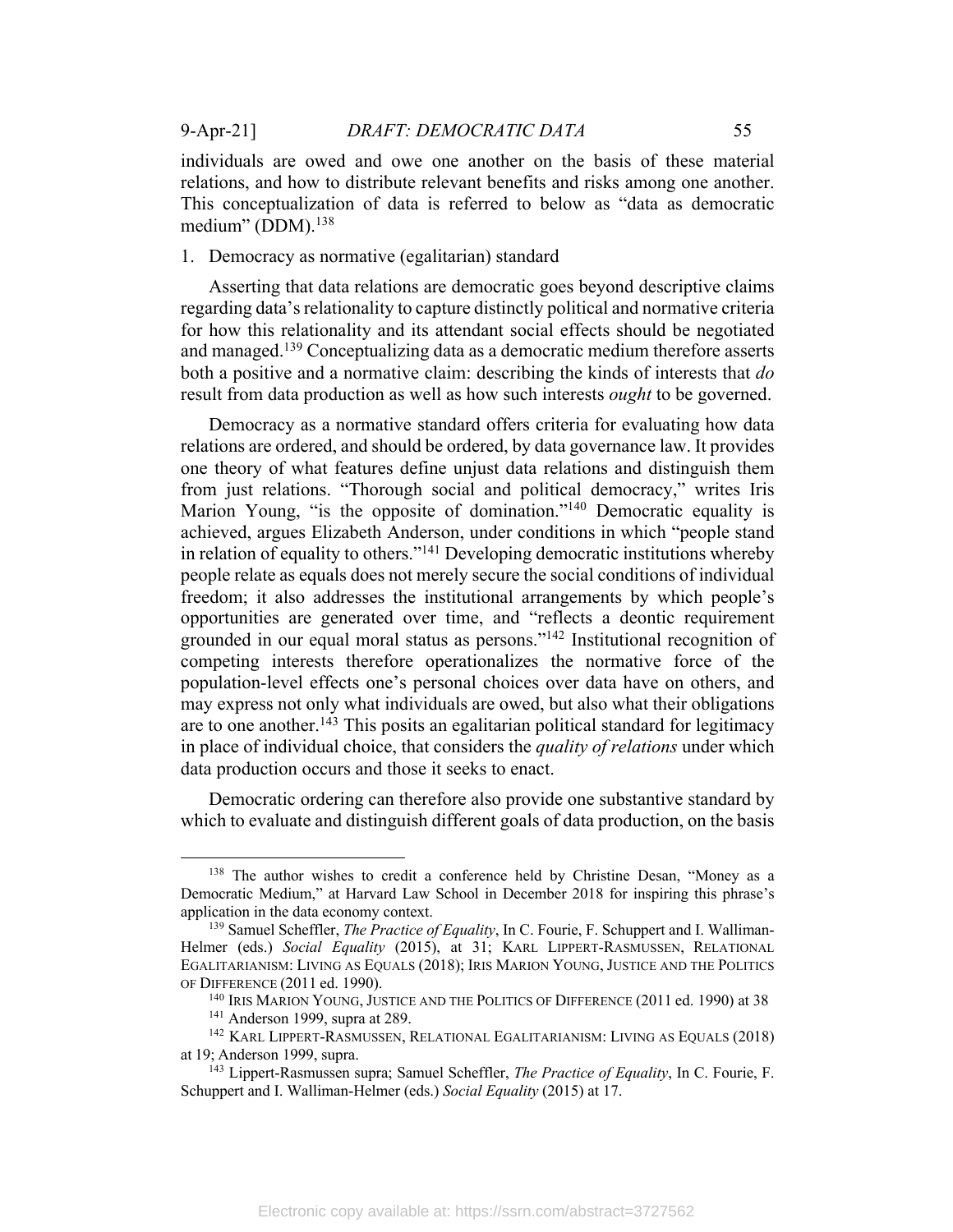of the goals it seeks to achieve and the social relations under which production occurs. In the context of data production, the general egalitarian case for democratic ordering is bolstered by the specific, empirical significance of population-level interests in data production. DDM expresses not only the general case in favor of more democratic ordering, but also something akin to empirical fact: personal choices over data sharing should reflect the effects this choice has on others, not only because of the political and moral benefits of considering others, but also because under current conditions of datafication, individuals *do* directly relay information relating to others, which *is* used to predict and influence the behavior of others.

### 2. Democratic evaluation of Waterorg vs. Watercorp

On this view, Watercorp's data production is not only unjust if it extracts household data without consent, underpays households, and/or renders household's legible against their will. These injustices stem from a more fundamental problem: that households under Watercorp's data production scheme have no ability to meaningfully determine the social processes via data production to which they are being subjected—to exercise equal power *back* onto Watercorp and over one another with respect to the population-level decisions that affect them all. In other words, Watercorp does not have to consider the normative force of its decisions or actions on others—and nor do individual households who may choose to opt in or out of this data production.<sup>144</sup> Under the Watercorp scheme, households have (at best) an incomplete say in the institutional arrangements that structure the scope of their choices and the social processes to which they are subjected. Securing negative rights of exit or payment are not the same as securing affirmative rights to representation in the conditions and purposes of data production.

Alternatively, Waterorg's data production may be legitimate even if it subjects data subjects to mandatory data collection if this fundamental condition of institutional recognition is satisfied in the terms of collective obligation that bind data subjects. What population-level interests make clear is that the relevant task of data governance is not to reassert individual control over the terms of one's own datafication (even if this were possible) or to maximize personal gain, but instead to develop the institutional responses necessary to represent the relevant population-level interests at stake in data production. This shifts the task of reform, from providing opportunities for exit, payment or recourse, to securing recognition and standing to shape the purposes and conditions of data production for those with interests at stake in such choices, and thus establish the terms of legitimate mutual obligation.<sup>145</sup>

<sup>&</sup>lt;sup>144</sup> Anderson 2009, supra.<br><sup>145</sup> Nancy Fraser, *From Redistribution to Recognition? Dilemmas of Justice in a 'Postsocialist' Age*, Justice Interruptus (1997), at 11-39; AXEL HONNETH, THE STRUGGLE FOR RECOGNITION, TRANS. JOEL ANDERSON (1995).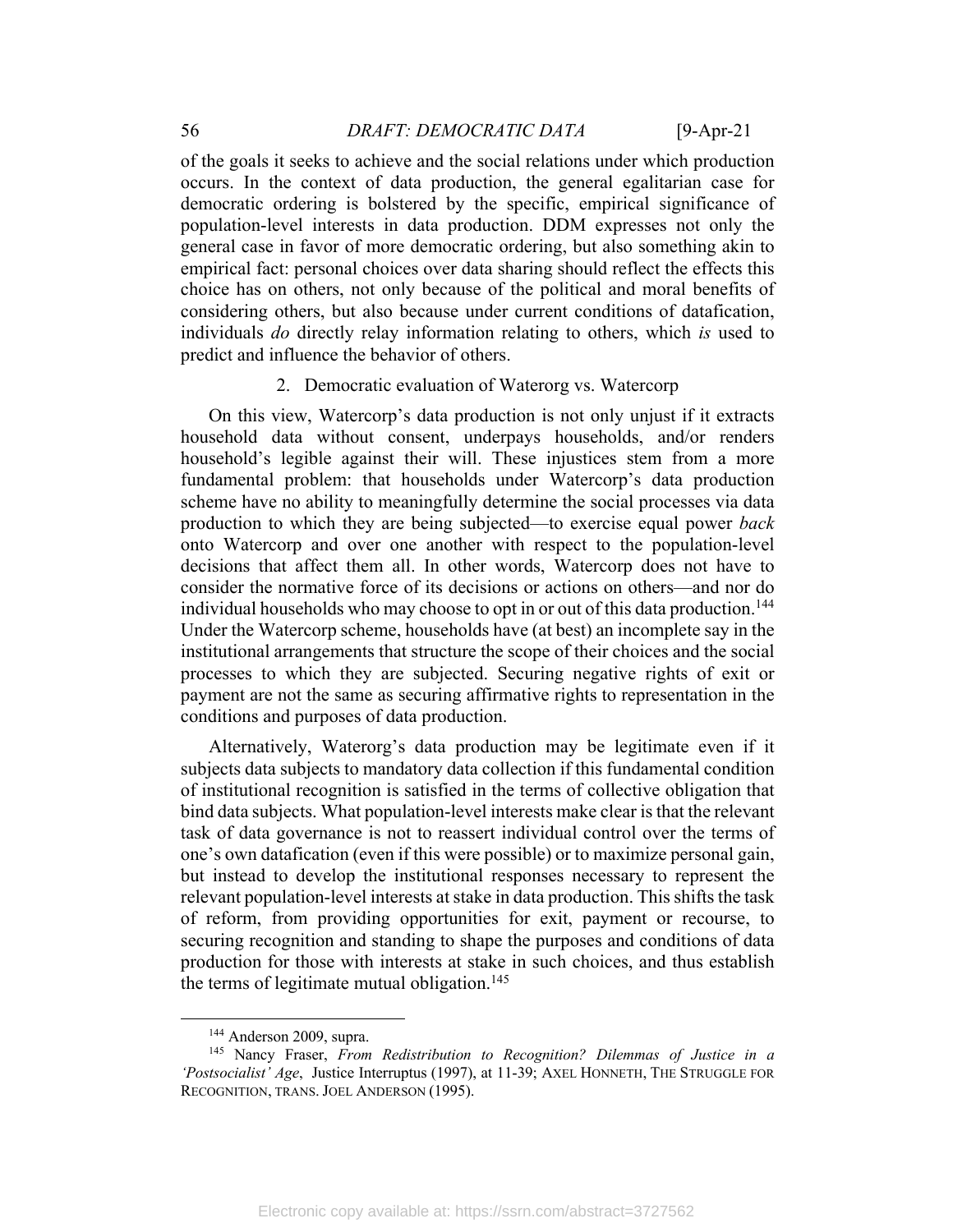### 9-Apr-21] *DRAFT: DEMOCRATIC DATA* 57

Population-level representation also clarifies the tradeoffs among competing interests in data production. In the Waterorg scheme, shifting from individual rights to institutional governance represents both the interests of the citizens who oppose data collection and the interests of citizens who stand to suffer the most in the absence of such collection. This clarifies who stands to lose and who stands to benefit from data production, as well as the potentially distinct normative stakes of these relative wins and losses.

# *D. Conceptual benefits of DDM*

#### 1. Social informational harm

Reconceptualizing what interests are relevant for data governance clarifies what makes data production, as a core economic activity in the digital economy, potentially wrongful. Data production may indeed be unjust if data subjects are manipulated at the point of collection, or subject to governmentality at the point of use. Such acts may wrongfully violate data subject autonomy. But data production may *also* be unjust when it enacts or amplifies social processes of oppression along horizonal data relations—which evidence suggests is a large and growing problem in the digital economy, and a significant source of the political and social critique levied against large data producers.<sup>146</sup>

As an unjust *social* process datafication denies individuals (both data subjects and those with whom they are in horizontal data relations) a say in the social processes of their mutual formation. Data relations can materialize unjust group-based relations like racism, sexism, and classism.147

Let us take again the example of ICE detaining undocumented immigrants on the basis of their movement patterns. "Movement patterns" as a shared feature becomes one defining feature of the category of "undocumented immigrant" (a category which in turn is defined via racial, class, and linguistic difference). By identifying this common feature and operationalizing it to detain people, this data flow materializes a particular oppressive social meaning onto the category of "undocumented immigrant." Such data flows thus become social fibers of domination; they help to create, organize express, and direct the meaning of this social category ("undocumented immigrant") as the experience

 $146$  This point is covered in some detail in the Introduction. For further reading, see Salomé Viljoen, "The Promise and Limits of Lawfulness: Inequality, Law, and the Techlash," (forthcoming, manuscript on file with author).

 $147$  This theory of injustice is far from new. Several political philosophers and legal theorists (cited throughout) similarly view social relations as the primary basis of (in)justice. This view also builds on social constructivist accounts of group membership; these accounts center the social meaning of group membership—the cultural practices, institutions, norms, and material conditions that make group membership coherent indicators of identity and experience, and for relevant forms of group membership (race, gender, caste, nationality, etc) also define forms of oppression that attend (and constitute) group membership.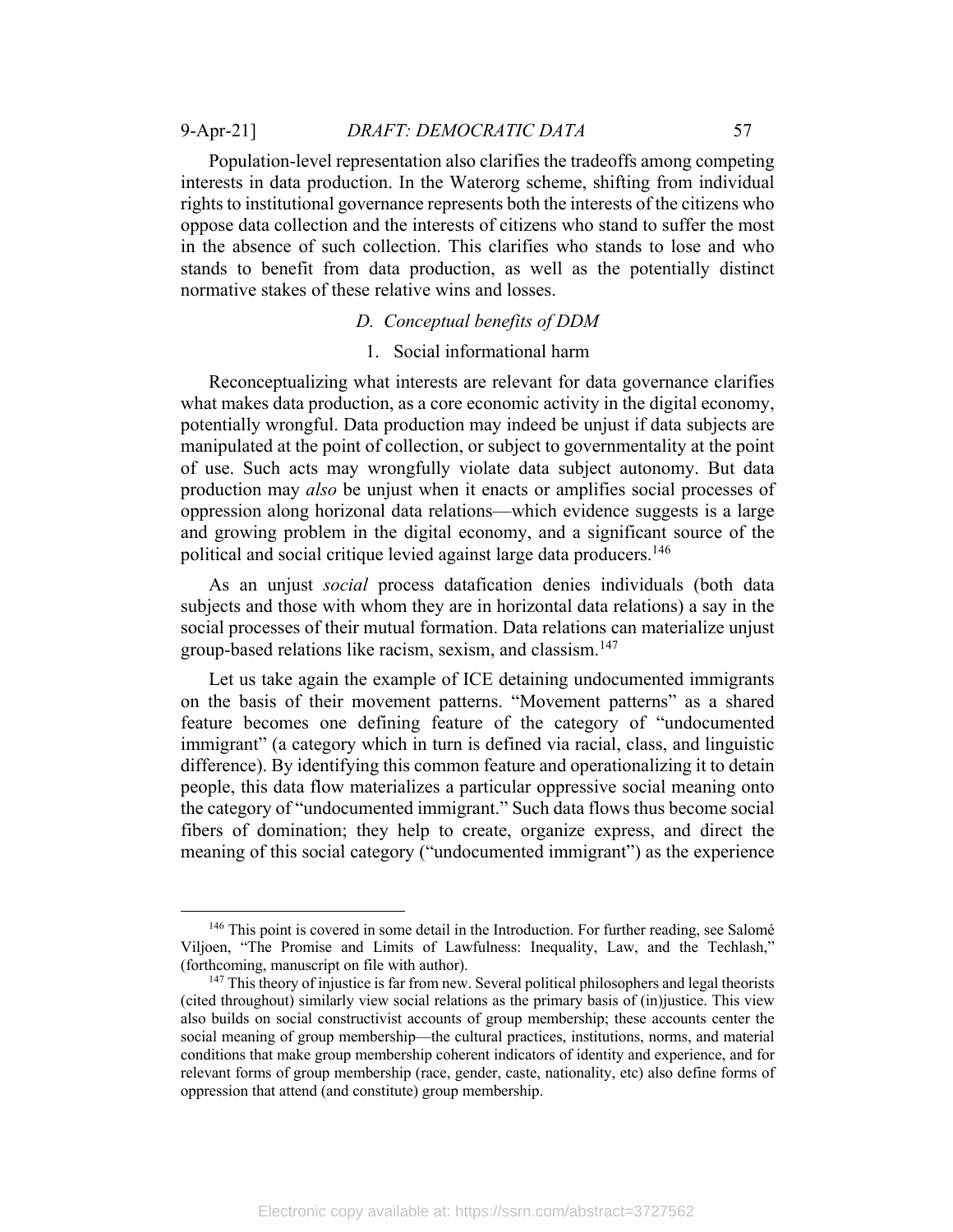of systematic violence and oppression for those who occupy this category.148 This gives social meaning to the category of "undocumented immigrant," such that part of what group membership becomes *is* the fact of having the movement patterns of yourself and others weaponized against you.<sup>149</sup>

This form of injustice is a fellow traveler of personal violation—it denies individual undocumented immigrants the chance to determine their own social formation—but it also represents a distinct form of *social injustice*. It structures a hierarchical group relationship between undocumented immigrants and others. DDM's conceptual account thus helpfully identifies *why* patterns of datafied personal violation re-inscribe existing social arrangements of patterned disparity on the basis of race, sex, class, and national origin. Focusing legal inquiry on data production's population-level effects brings into view both *how* and *why* the risks of personal violation are not randomly distributed but determined via existing social patterns of power distribution that occurs along the lines of group membership. 150

In short, by forming and then acting on population-level similarities in oppressive and dominating ways, datafication may materialize classificatory acts of oppressive category formation that are themselves unjust. This adds a social dimension to the personal violations of governmentality. Datafication is not only unjust because data extraction or resulting datafied governmentality may violate individual autonomy; datafication may also be unjust because it violates ideals of social equality. Social informational harm thus represents an additional and fundamental form of potential injustice of relevance for data governance law. Locating material forms of social injustice in datafication also helps to identify data production as important terrain for debating theories regarding why social processes that enact group oppression may be wrong, and how they may be addressed via law. 151

<sup>&</sup>lt;sup>148</sup> MacKinnon, supra at 516.<br><sup>149</sup> See IRIS MARION YOUNG, JUSTICE AND THE POLITICS OF DIFFERENCE (2011 ed. 1990) at 61 on systematic violence. Young defines a particular form of systematic violence as a system of social oppression. Members of oppressed groups often live with knowledge that they must fear random, unprovoked attacks on the basis of group membership. The social practice of violence serves to reproduce social oppression through its assertion onto the meaning of group identity and make a feature of group membership the experience of fearing a particular form of violence. Catherine A. MacKinnon famously advances this argument regarding the social construction of sexuality via hierarchical relations of desire. See *Feminism, Marxism, Method and the State: An Agenda for Theory*, Signs, Spring 1982 Vol 7, No 3 pp. 515-44.<br><sup>150</sup> CHARLES TILLY, DURABLE INEQUALITY (1999); IRIS MARION YOUNG, JUSTICE AND THE

POLITICS OF DIFFERENCE (2011 ed. 1990) at 37-8.

<sup>151</sup> See e.g. Issa Kohler-Hausmann, *Eddie Murphy and the Dangers of Counterfacutal Causal Thinking About Detecting Racial Discrimination*, 113 Northwestern L. Rev. 1163 (2019); Lily Hu, *Direct Effects,* Phenomenal World, September 25, 2020; MARTHA MINOW, MAKING ALL THE DIFFERENCE (1990); IRIS MARION YOUNG, JUSTICE AND THE POLITICS OF DIFFERENCE (2011 ed. 1990); The rich and lively debate in political and social philosophy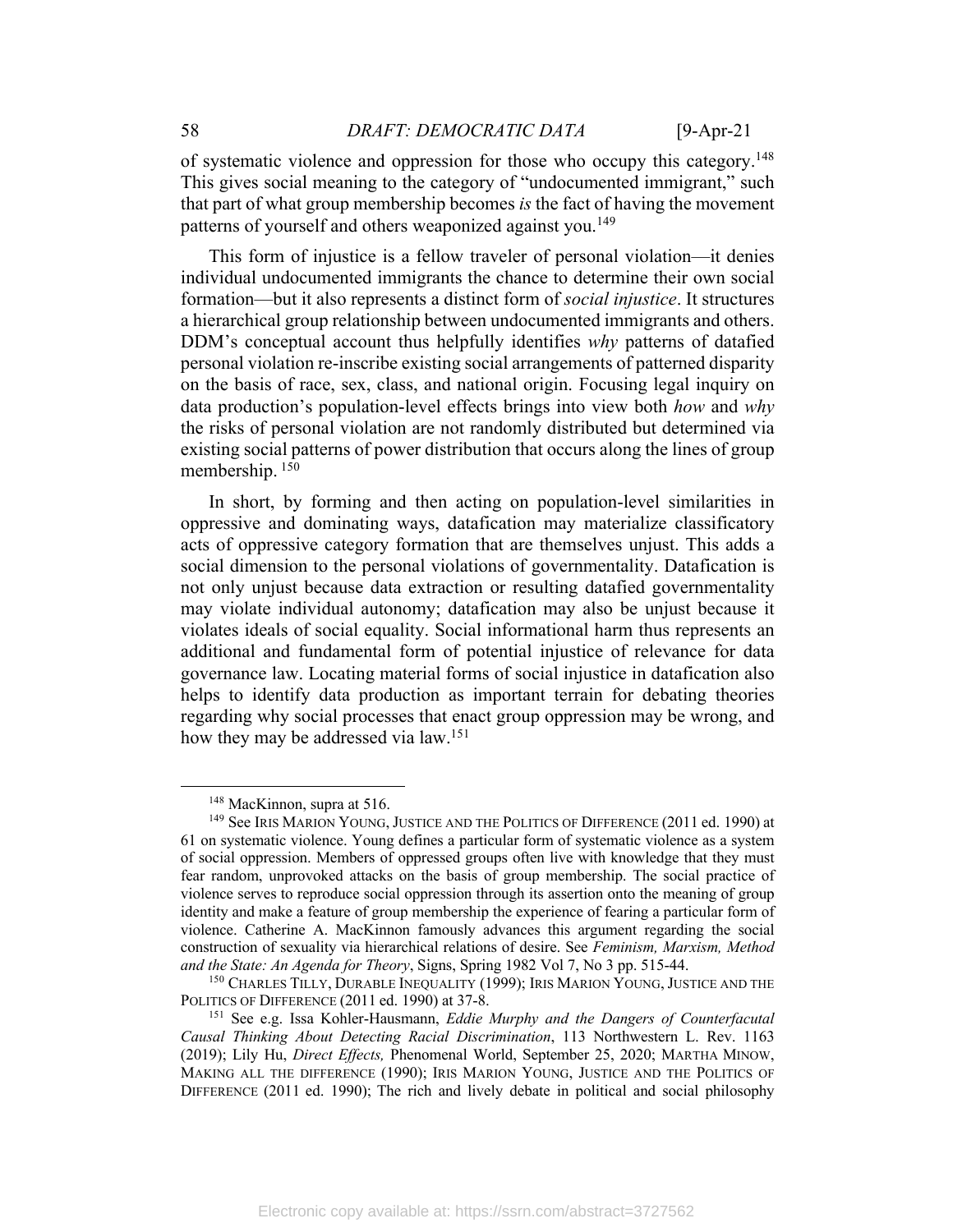#### 2. Socially beneficial data production

DDM also offers an opportunity to conceptually distinguish purposes and priorities of data production for socially worthwhile ends. This offers a robust positive agenda for data governance law to expand on existing practices of data production for the public interest, undertaken with strong forms of public accountability, purpose limitations, and confidentiality standards.

# a. Expanding on existing practices

Public data collection and use has long served a key role in the institutional management of state welfare and in other instances of public knowledge management for public benefit. Public health care information systems like the UK's national health data sets, or the Veteran's Affairs Administration's open source electronic health records system VistA, facilitate high-quality public health research.<sup>152</sup> Statistics on U.S. demographics and economic activity collected by the Bureau of Labor Statistics and other U.S. statistical agencies offer invaluable insight into the changing patterns of American life. The basic task of governance could not be achieved without the massive collection of tax information by the Internal Revenue Service, nor could financial regulation occur without the disclosure requirements overseen by the Securities Exchange Commission.

Governance with any commitment to public welfare will always require balancing the necessity of collecting important, at times highly personal and consequential, information from citizenry, and the risk of oppression and undue coercion that accompanies any such collection. Yet as the Article argues above, the absence of public oversight does not signify the absence of potentially coercive and harmful effects from data production. Indeed, existing best practices and several proto-democratic proposals for data governance offer promising examples of how to achieve robust legal protections against socially harmful data production while preserving the societal benefits data production may facilitate.

regarding whether properly attending to group membership requires a group-based methodology for identifying features of justice, or a group-based theory of justice is ongoing. This worthwhile debate is complex and beyond the scope of this piece, which will simply identify here the importance of group membership and the role of category construction in social processes of injustice for many theorists (a few of which are citeed above) in understanding how social injustice works, and thus what justice may require for groups qua group membership. See LISA SCHWARTZMAN, CHALLENGING LIBERALISM: FEMINISM AS POLITICAL CRITIQUE (2006); Elizabeth Anderson, *Towards a Non-Ideal, Relational Methodology for Political Philosophy: Comments on Schwartzman's Challenging Liberalism,* Hypatia vol. 24, no. 4 (Fall, 2009); SALLY HASLANGER, RESISTING REALITY: SOCIAL CONSTRUCTION AND SOCIAL CRITIQUE  $(2012)$ .<br><sup>152</sup> On the VA, see PHIL LONGMAN, BEST CARE ANYWHERE,  $(2010)$ . See also Arthur Allen,

*A 40-year conspiracy at the VA*, Politico, March 19, 2017. The author wishes to thank and credit Chris Morton for this excellent example. On the NHS, see "Data Sets" at digital.nhs.uk.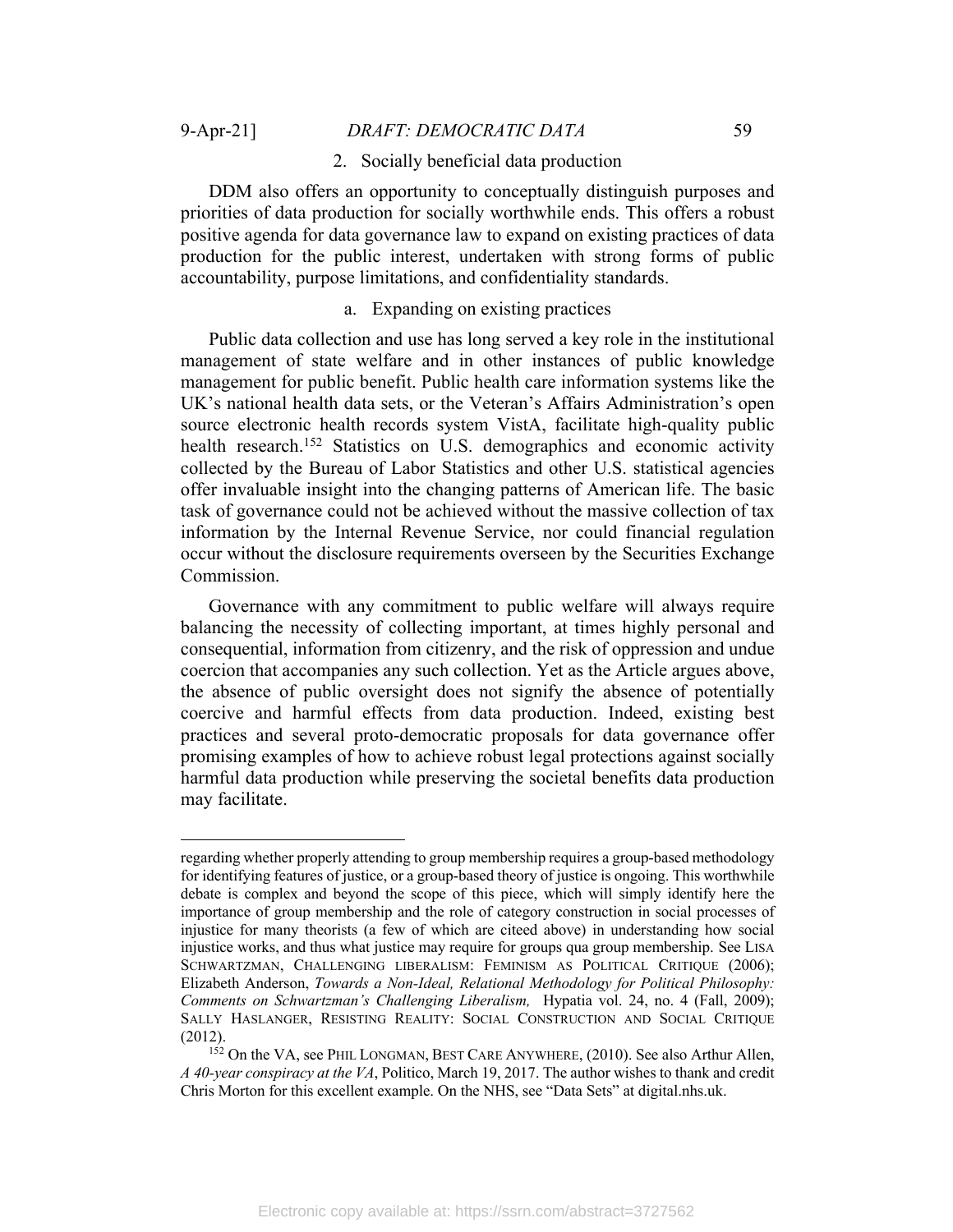There are several proto-democratic data governance proposals and projects from which to draw inspiration regarding how responsible collective governance of information flows may be realized.

Several proposals aim to assert public management and control over existing proprietary data flows, often via mandated public access or by reverting such data to the public domain to be managed via public trust. One possibility is that data governance legislation could require private data companies to provide national statistical officers (appropriately safeguarded) access to private data sets under specifications set by law or agency determination.

A bolder alternative is to build on examples like the Human Genome Project to develop public data management for public benefit rather than for proprietary gain. Former German Social Democrat leader Andrea Nahles has argued for a national data trust, likening digital technology companies to pharmaceutical companies that enjoy a limited monopoly right to their data. After a set period of years, such data would revert to the public domain to be governed by a public trust or independent agency for use in service of the public good.<sup>153</sup>The UK and Canada have explored public data trusts as a way to collectively govern citizen data as a national resource from which to develop competitive technology industries.154 Barcelona has implemented a civic data trust to manage its data commons, democratizing data governance while also using its data infrastructures to deepen democratic engagement.<sup>155</sup>

<sup>153</sup> Evgeny Morozov, *There is a leftwing way to challenge big tech for our data. Here it is,* THE GUARDIAN, 2018; Andrea Nahles, *Die Tech-Riesen des Silicon Valleys gefährden den fairen Wettwerb,* HANDELSBLATT, August 13, 2018; Hetan Shah, *Use our personal data for the common good*, NATURE, Vol 556, 5 April 2018 (in which then-executive director of the Royal Statistical Society argues in favor of public data governance for the common good).<br><sup>154</sup> Dame Wendy Hall and Jerome Pesenti, Growing the Artificial Intelligence Industry in

the UK, Independent Report Commissioned by UK Dept of Digital, Culture, Media and Sport and UK Dept for Business, Energy and Industrial Strategy (15 Oct 2017), available at https://www.gov.uk/government/publications/growing-the-artificial-intelligence-industry-inthe-uk, at 4 (recommending data trusts to improve secure and mutually beneficial data exchanges); Ontario has commissioned a series of discussion papers for the region's Data Strategy, which includes discussion of the merits of data trusts, and launched a public consultation session in August 2020 to seek public input. See *Ontario Launches Consultations to Strengthen Privacy Protections of Personal Data,* August 13, 2020, available at https://news.ontario.ca/en/release/57985/ontario-launches-consultations-to-strengthen-privacyprotections-of-personal-data; The Open Data Institute is prominent international non-profit group that works with governments and other entities to develop more open data ecosystems and has worked with the UK government (among others) to research and implement data trusts. See Open Data Institute, *Data Trusts: Lessons from three pilots*, April 15, 2019, available at https://theodi.org/article/odi-data-trusts-report/; for more on data trusts generally, see Bianca Wylie and Sean McDonald, *What Is a Data Trust,* CIGI Online, October 9, 2018, available at https://www.cigionline.org/articles/what-data-trust.

<sup>155</sup> Evgeny Morozov and Francesca Bria, *Rethinking the Smart City: Democratizing Urban Technology*, 2018 at 26 (detailing Barcelona's approach to building a "city data commons"); SmartCityHub (2018).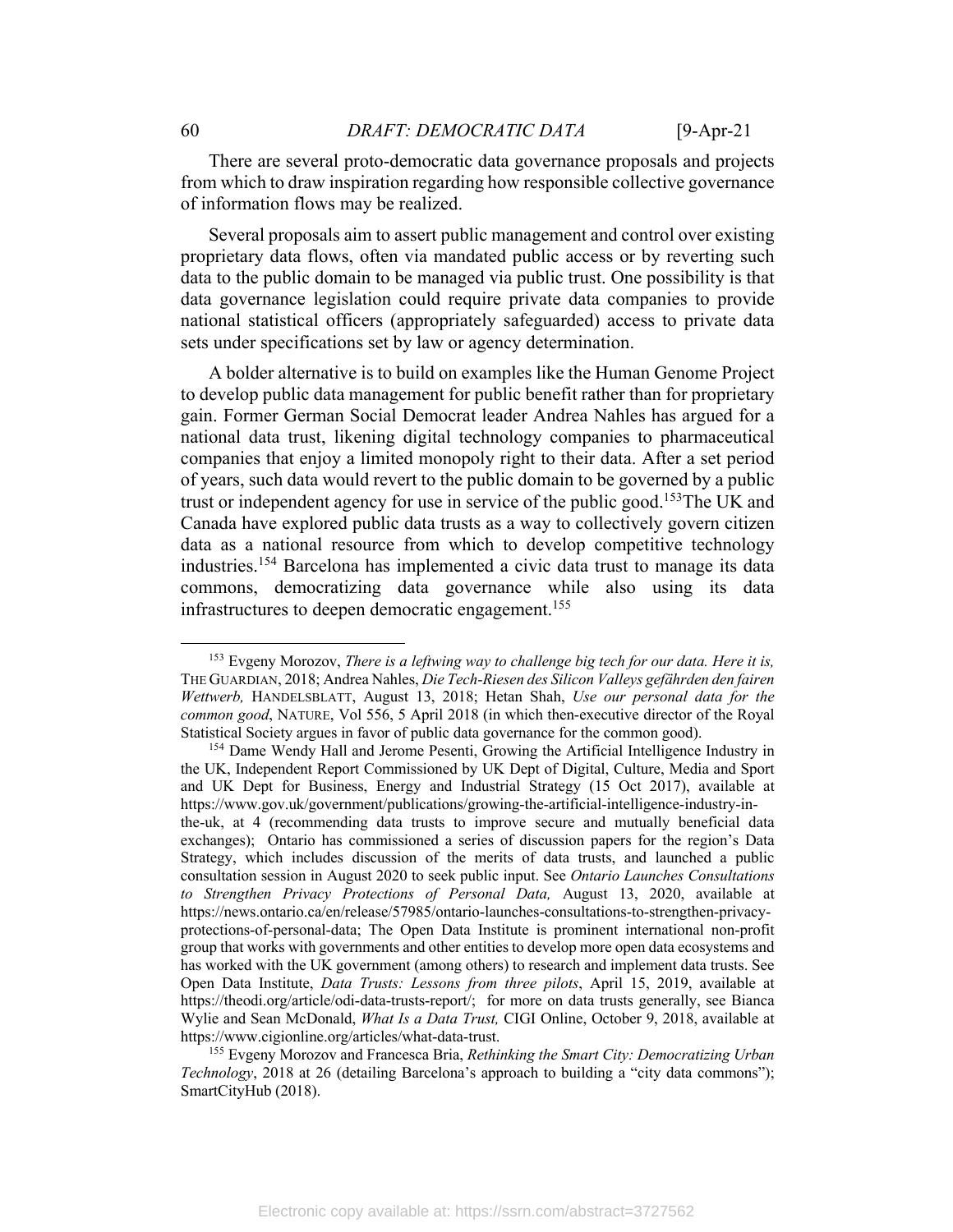Such proposals can be distinguished from individualist propertarian approaches in that they do not extend individual rights to data subjects as a way to break open the walled gardens of corporate-held consumer data. Instead, they conceive of citizen data as a public resource (or infrastructure), to be managed via public governance and in furtherance of public goals. Such proposals also depart from dignitarian approaches; they advance legal responses to citizen data not only as a subject of potential violation, but also a potential resource for citizen empowerment. Dignitarian governance systems like the General Data Protection Regulation may establish standards of violation and pathways for exit, but these proto-democratic forms of public data governance offer a promising (and largely though not always complementary) addition to grow and develop public capacity to utilize data infrastructure for public ends.<sup>156</sup> In other words, rather than a governance approach that establishes what private entities may *not* do to German, Canadian or Barceloní citizens' data, these alternative approaches consider what data as a public resource *can* do for German, Canadian, or Barceloní citizens. Indeed, the highly-attuned feedback structures that data production allows offer new possibilities for public governance and social coordination.

Not all proposals advocating for new collective data institutions envision traditionally public forms of data management. Others seek to democratize governance of data production as part of ongoing efforts to democratize other spheres of life, most notably the workplace. Labor activists are developing worker data collectives to counter growing workplace surveillance by employers by monitoring forms of workplace oppression, documenting OSHA violations and wage theft, with the goal of collectively negotiating how algorithms govern life at work.<sup>157</sup> Other advocates are developing alternative worker-based data streams to better document the economic value and impact of essential workers, or to give workers greater ability to document and trace supply chains for their products. <sup>158</sup> These non-governmental collective alternatives may be particularly

<sup>&</sup>lt;sup>156</sup> The dignitarian data subject rights granted under the GDPR may provide a complementary backstop to the kinds of affirmative data production envisioned by such proposals, but as discussed in the Waterorg example, strong individual data subject rights may also foreclose them. In fact, many commentators believe the proposed Data Governance Act in the EU, which provides the basis for some collective forms of data governance, would violate fundamental data subject rights in the EU, because it would allow data subjects to devolve inalienable rights over their data to the data institutions.<br><sup>157</sup> Weclock.it/about ("[WeClock] offers a privacy-preserving way to empower workers and

unions in their battle for decent work"); Lighthouse: a guide to good data stewardship for trade unions, available at https://lighthouse.prospect.org.uk; The National Domestic Workers' Alliance developed its alternative platform for domestic workers to help house cleaners get benefits by providing clients a platform to contribute to a cleaners' Alia count. In turn, cleaners can use the collective contributions from clients to purchase benefits that domestic workers may not otherwise be entitled to by law. See ndwalabs.org, "Alia" available at https://www.ndwalabs.org/alia.<br><sup>158</sup> National Domestic Workers' Alliance, "La Allianza," available at: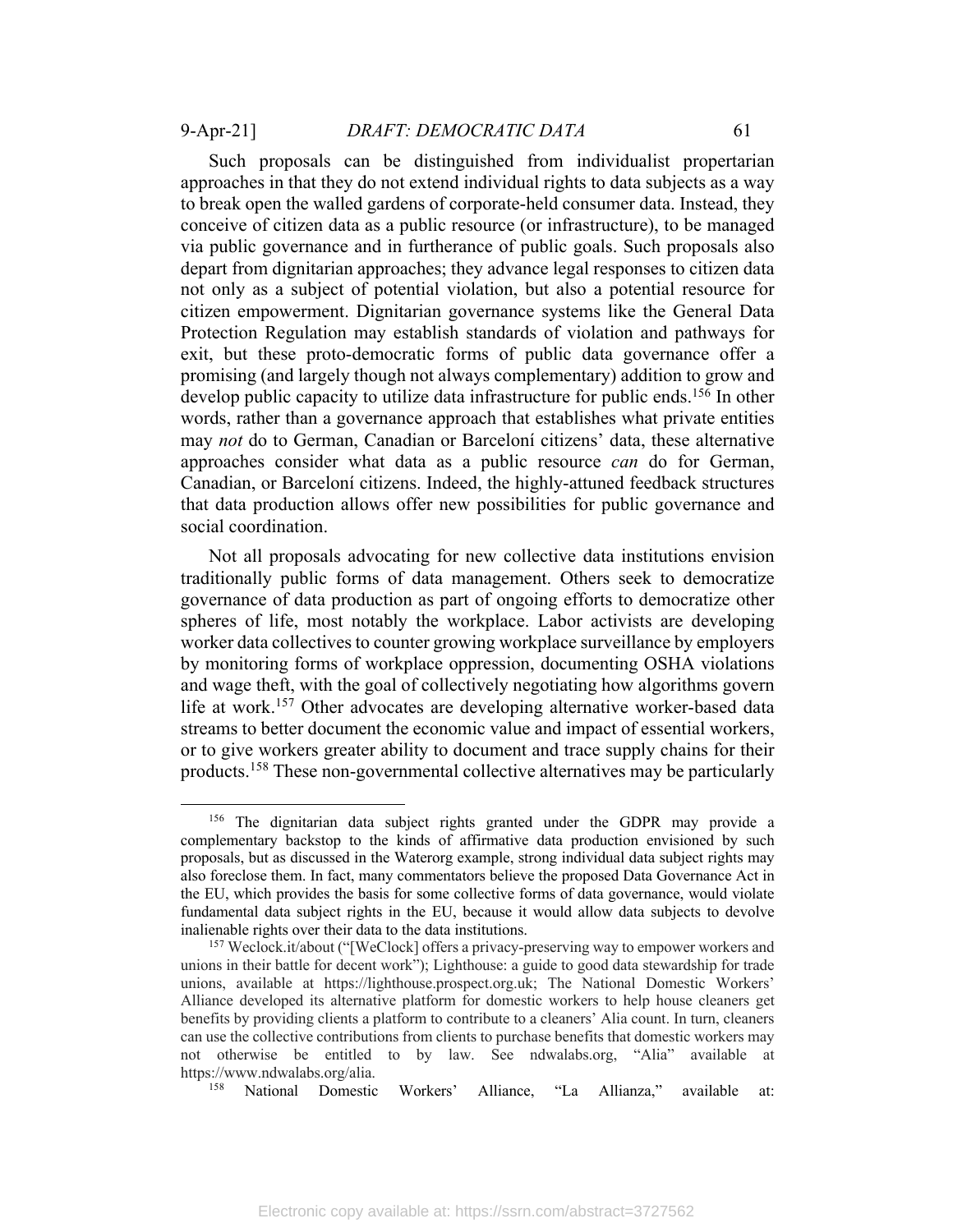attractive in places and with respect to data flows where individuals have little faith either in private companies or the government to safeguard collective interests.159 Private data governance mechanisms may also face certain challenges in realizing the ideals of democratic data governance. Most notably, many proposals for private trusts work by pooling individual data subject rights. This only recognizes the interests of data subjects from whom data is collected, rather than also considering those on whom data products may be used—and who therefore also have a relevant interest in the terms that govern how data is collected and processed.160

Finally, existing forms of trusted public data collection and management, like those of the US Census and its statistical agencies, the Library of Congress, and state and local municipal libraries may be expanded into more general data governance bodies.161 Public statistical agencies and libraries have established professional expertise around responsible information and knowledge management for the public good, and adhere to strict purpose limitations as well as high confidentiality standards.<sup>162</sup> Alternatively, public data management for the public good may be achieved via an expanded remit for scientific research agencies such as the National Institutes of Health and the National Science Foundation, or public agencies that already hold public data like the Food and Drug Administration. These agencies already have institutional expertise in stewarding data and managing scientific resources in service of the public good.<sup>163</sup> While none are perfect, each stem from long professional histories of managing collective knowledge in the public interest.

#### b. The possibility of democratic data

The data economy has resulted in massive collection of information regarding consumer purchasing preferences and social networks, for instance,

https://www.ndwalabs.org/alianza; see Katya Abazajian for Mozilla Insights, What Helps? Understanding the Needs and the Ecosystem for Support, March 2021 at 37 (Abalobi gives South African fishing communities access to data that helps them track where their fish is sold and connect with restaurants and other patrons who buy their stock; the platform is managed by fishing labor cooperatives that make collective decisions regarding the platform)

 $159$  In an international survey of several organizations developing alternative data governance regimes conducted by Mozilla, almost all respondents suggest that users would trust a collective of peers more than they would trust themselves or government to appropriately use their data. Katya Abazajian for Mozilla Insights, What Helps? Understanding the Needs and the Ecosystem for Support, March 2021

<sup>&</sup>lt;sup>160</sup> See e.g. Sidealk Labs proposed data trust.<br><sup>161</sup> Salome Viljoen, Jake Goldenfein, Ben Green, *Privacy vs. Health is a False Trade off*, JACOBIN, April 17, 2020; JULIA LANE, DEMOCRATIZING OUR DATA (2020).

<sup>162</sup> U.S. Census Act, 13 U.S.C. §§ 8(b), 8(c), 9. 68 Stat. 1012 (1954); Eun Seo Jo and Timnit Gebru, *Lessons from archives: Strategies for collecting sociocultural data in machine learning*, Proceedings of the 2020 Conference on Fairness, Accountability, and Transparency, pp 306- 316. 163 The author wishes to thank and credit Christopher Morton and Amy Kapczynski for

drawing her attention to the example of the Food and Drug Administration.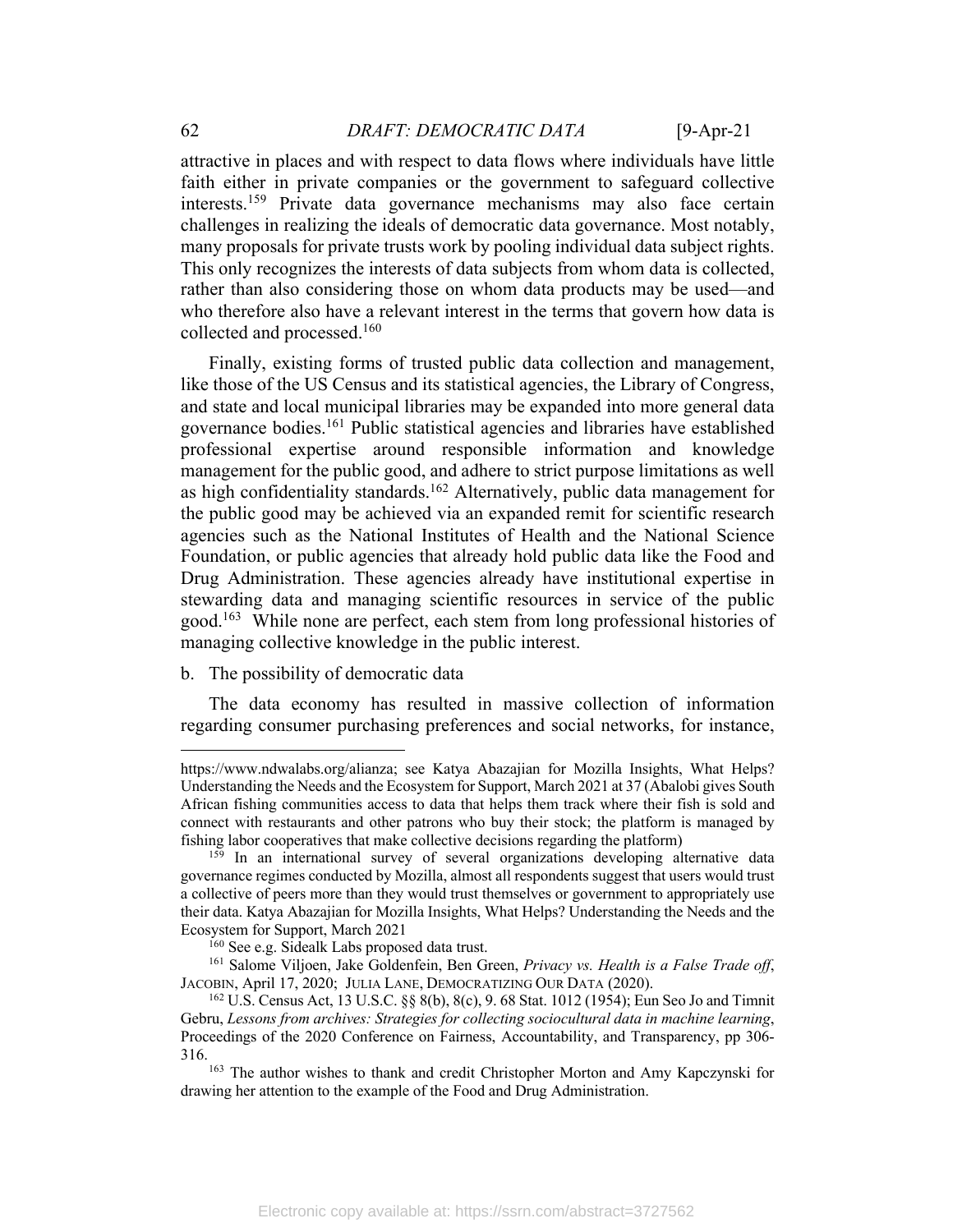but has contributed little to further knowledge about waste production, water usage, or how wealth from financial instruments flows globally.<sup>164</sup> Companies

know a great deal about their consumers, but consumers still have little insight into the supply chains, ownership structures, and operating practices of companies. Workers are subject to increased surveillance at the workplace and in the screening process for employment, but know comparatively little about the hiring practices, quality of workplace life, and histories of discrimination and harassment of employers. Ensuring greater recognition can expand the set of interests considered relevant to setting the agendas of data production, and in turn how data infrastructures are funded and developed. In short, conceiving of data's democratic possibilities can provide greater standing for a wider range of priorities and goals to motivate how and why information is produced.This may result not just in less consumer-preference data production, but in the proliferation of other kinds of socially useful data production.

As the Waterorg example shows, DDM also affords stronger conceptual footing for data production conditions that may require mandatory data collection, as long as the purposes and the conditions of such collection are derived from legitimate forms of collective self-willing and further legitimate public ends. This has important implications for other public reform projects that will almost certainly rely upon data infrastructures and citizen data. Conceptually distinguishing and defending data production for core public functions is especially valuable for data governance reform projects that aim to act from a political position that citizens are owed more, not less, from the state by virtue of their status as citizens.<sup>165</sup> Public provisioning will require making productive and distributive decisions over social resources—decisions that should be (indeed, likely must be) informed by citizen data. The data infrastructures necessary to responsibly produce and allocate goods and services such as healthcare, education, housing, clean air, and fresh water, will require some degree of mandatory citizen data collection to manage this provision efficiently and fairly.

<sup>164</sup> Compare e.g., Liran Einav and Jonathan Levin, *Economics in the age of big data,* Science 346 (2014) ("Private companies that specialize in data aggregation, such as credit bureaus or marketing companies such as Acxiom, are assembling rich individual-level data on virtually every household"); Richard Henderson and Owen Walker, BlackRock's black box: the technology hub of modern finance, Financial Times, Feb 24, 2020 (discussing how BlackRock's tech platform Aladdin, a "central nervous system for many of the largest players in the investment management industry." BlackRock is not required to disclose how many of the world's assets sit on the system. They last did so in 2017, at which time they reported \$20 trillion; since then BlackRock has added scores of new clients). 165 Elizabeth Anderson, *How Should Egalitarians Cope with Market Risks?* Theoretical

Inquiries in Law 9(1) (2008). See also Elizabeth Anderson, *Common Property: How Social Insurance became confused with socialism, BOSTON REVIEW, July 25, 2016.*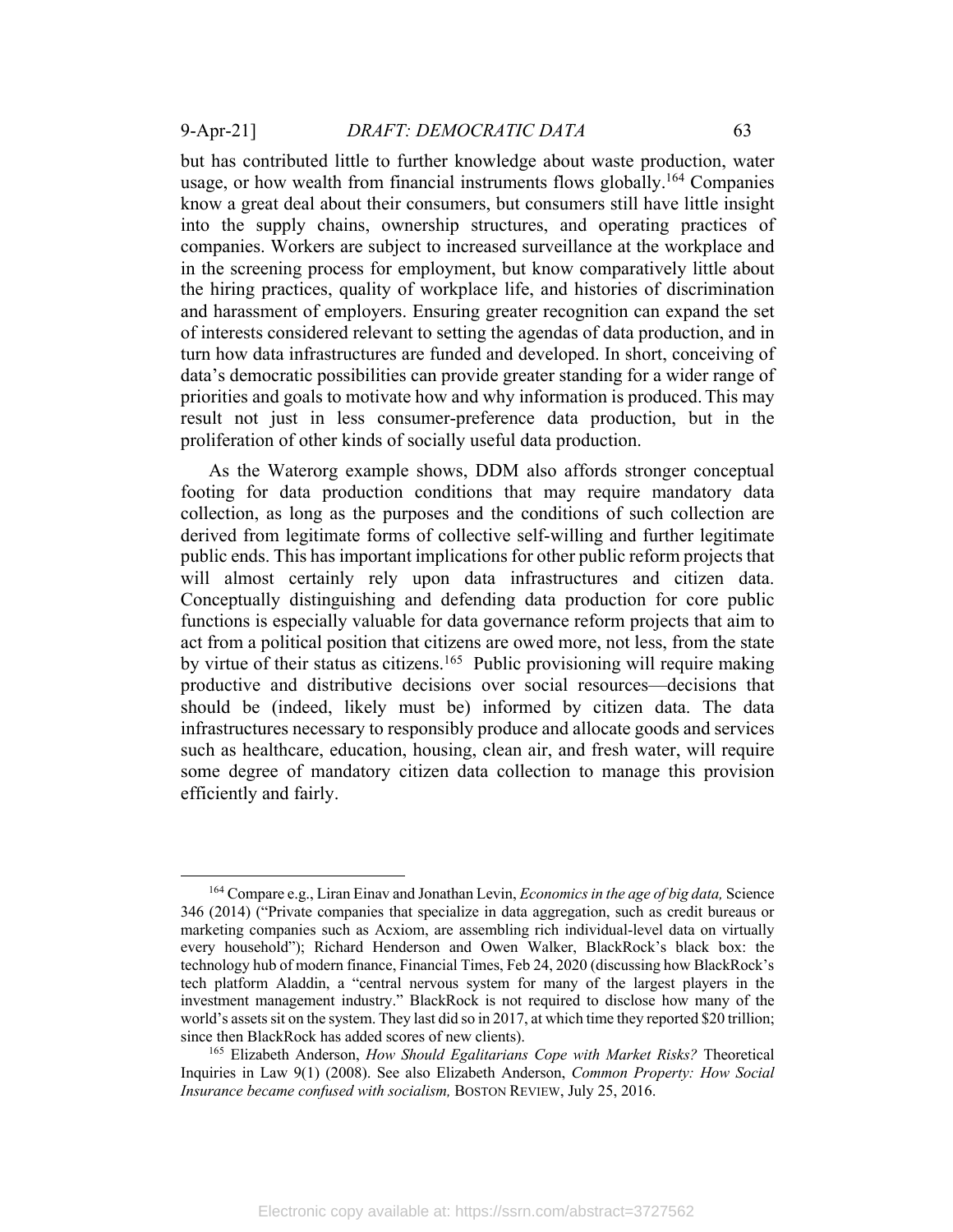### 3. Democratic regimes and individual data subject rights

The discussion above highlights a few key insights regarding the relationship between legal agendas for democratic data governance and those that prioritize individualized data subject rights.

First, the theory of democratic regimes advocated in this Article is agnostic regarding the ontological commitments implied by individualist regimes (that view data either as "thing-like" or "person-like"). There is a long philosophical (and legal) tradition that makes sense of both property and persons as constitutive of and constituted by social relations. Where democratic governance proposals depart from individualist ones is in their conception of where interests in information adhere, and the legal agendas that flow from this conception.

For instance, democratic governance regimes do not repudiate the notion that individuals have dignitary interests in information; it repudiates the idea that legal protection of these interests is reducible to the vertical relation between data subject and data collector.<sup>166</sup> Consider for example data collected by a fertility tracking app suggesting a person (let's call her Amy) is in her first trimester of pregnancy. One may consider it a dignitary violation for an advertising company or employer to gain downstream access to this data. But Amy's dignitary interests in keeping her pregnancy private are implicated whether the company gains access to Amy's data via her fertility tracking app, or whether the company contracts with a service that analyzes and infers from several relevant features Amy shares with known pregnant people that there is a 95% chance that Amy is in her first trimester of pregnancy. Amy has a dignitarian interest against people seeking to learn her pregnancy status, but this interest resides—both for Amy and for others—at the category level of first trimester pregnancy data.

Democratic regimes also allow us to recognize (and adjudicate among) competing dignitarian interests with respect to the same data. For instance, responding to Amy's dignitarian interests by restricting the collection of first trimester pregnancy data may be in tension with the dignitarian interests of others to enact their informational self-determination—to share data about their first trimester pregnancy with a fertility app to enjoy its services.

As this Article has endeavored to show, people do not only have dignitarian interests in information; they also have egalitarian ones. These interests index concerns over social informational harm: that people have a collective interest against the unjust social processes data flows may materialize, against being

<sup>&</sup>lt;sup>166</sup> It is important to note that even under an expansive democratic regime, certain dignitarian interests in information *do* rightly reside with individual data subjects. For instance, democratic data regimes should grant individuals rights against being singled out or re-identified by aggregate data processing meant to provide insight into population-level trends, and rights over unique biometric identifiers for purposes of identification and verification.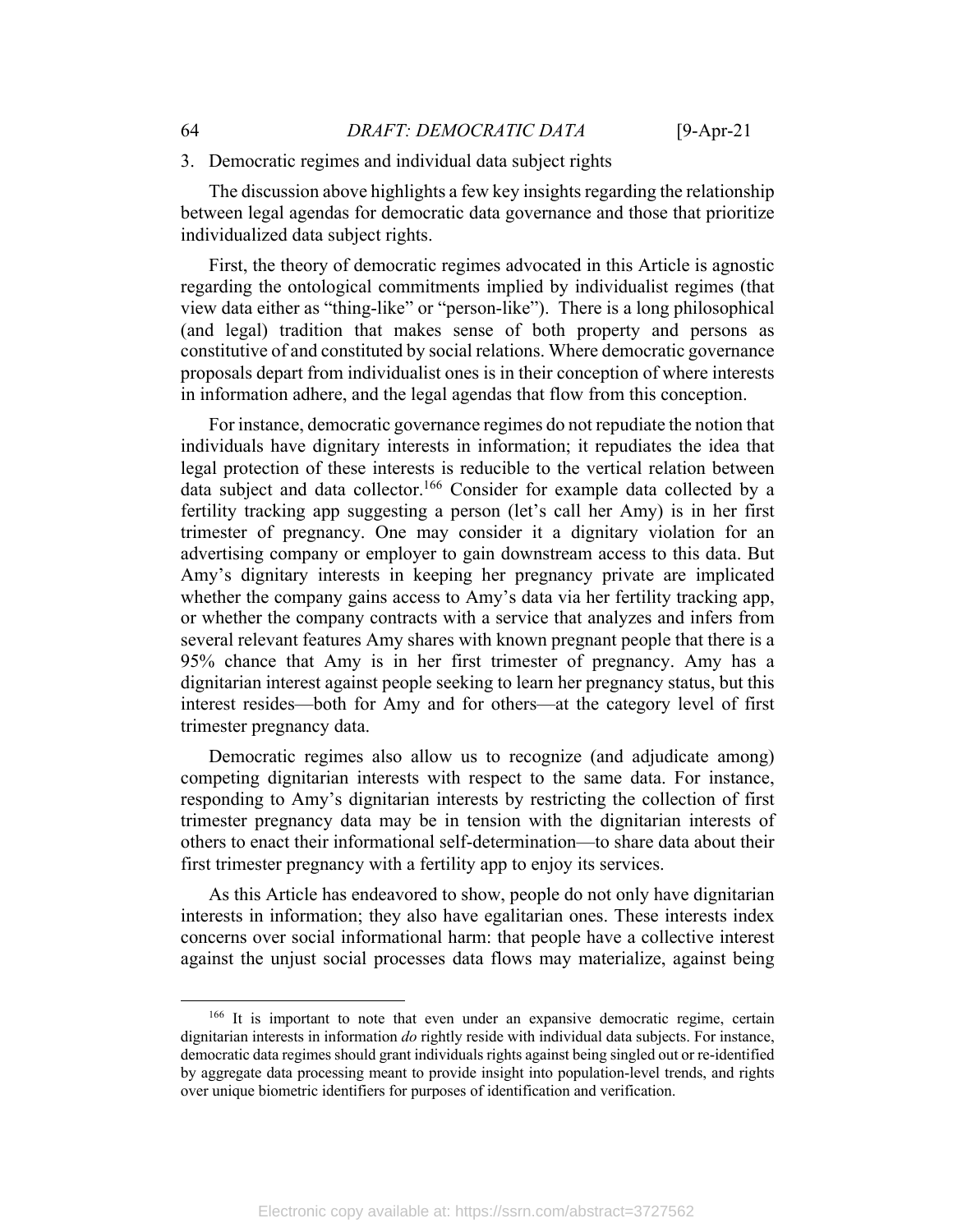drafted into the project of one another's oppression as a condition of digital life, and against being put into data relations that constitute instances of domination and oppression for themselves or others on the basis of group membership. Casting all relevant concerns regarding information as individual claims to payment or self-determination masks collective egalitarian social interests in enacting data relations of equality rather than oppression.

By recognizing such interests, democratic data regimes in turn apprehend potential tensions (both conceptual and institutional) between achieving more egalitarian data relations and robust dignitarian informational protections. Consider for example Amy's first trimester pregnancy data. The dignitarian account may well express that companies or employers gaining access to this information would violate a privileged relationship Amy enjoys to this sensitive information. But a relational account of this data flow also captures *why* this information is so sensitive to begin with.

One may find this data flow (i.e. first trimester pregnancy data) particularly sensitive because of its significance in constituting a relevant group identity of materializing a key aspect of what it means (legally and socially) to occupy the status of "woman" in this particular historical context. <sup>167</sup> Part of the social construction of womanhood involves the contested legal and social terrain of early pregnancy; and data flows that impart knowledge of an early pregnancy bring Amy onto this terrain. This in turn leaves her vulnerable to certain forms of social oppression on the basis of this category membership. It may implicate or constrain the choices she makes (including sensitive and contested ones like terminating her pregnancy) that are intimately bound up with how legal, cultural, and social institutions construct and condition womanhood. In sum, early pregnancy data flows are sensitive and require governance because these flows help to materialize social relations of sex, gender, and fertility—and depending on how these data flows are governed, they can exacerbate or reduce the inegalitarian condition of these relations.

Put another way, many of the intuitions currently cast as dignitarian interests in protecting data flows actually have a great deal to do with the (egalitarian) social significance of data flows. Pregnancy data is sensitive because womanhood (and even more so non-woman pregnant person) is a historically oppressed social category. The data flow "redheads who like potato chips" likely implicates far fewer (and far less significant) legal interests because "redheads who like potato chips" are not a social category historically constituted through domination.

 $167$  For the sake of this argument, it is assumed that Amy identifies as a woman. However, this materialized social relation becomes even more sensitive and more significant in the case where Amy does not identify as a woman.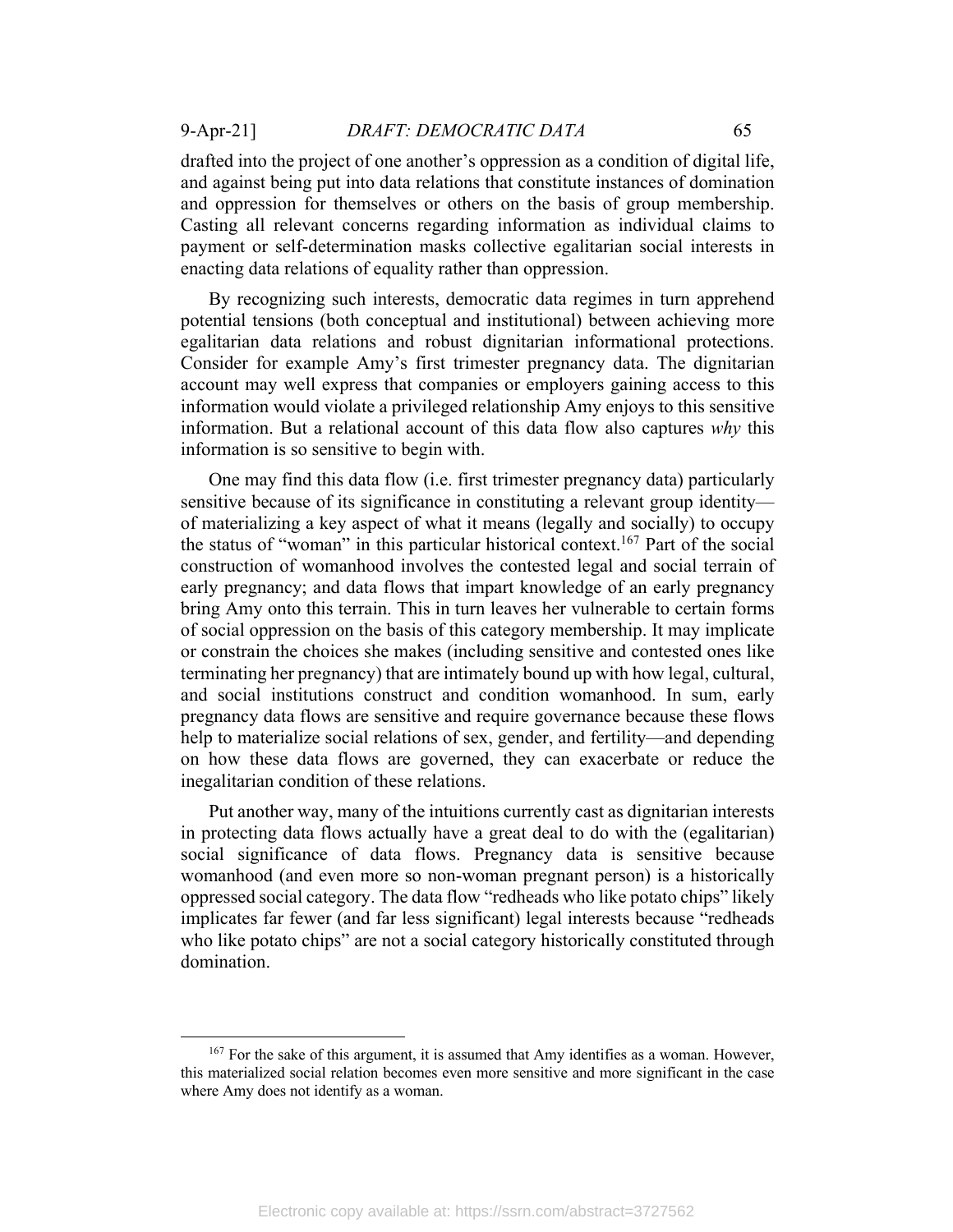But to distinguish between data flows that constitute socially innocuous categories and socially consequential ones, and to distinguish between (and adjudicate among) social egalitarian interests and individual dignitarian ones, requires comprehensive data governance mechanisms that can apprehend these various interests at the population-level.

Where democratic governance regimes depart from individualist alternatives is recognizing this plurality of (population-level) interests in information production, and providing a normative theory for adjudicating among them. The underlying claims of injustice that motivate individualist agendas for reform are important but incomplete. Reducing these interests to individual data subject rights in a data transaction do not do these interests justice, nor do they apprehend when other interests may conflict with and at times supersede such interests.

#### CONCLUSION: REORIENTING THE TASK OF DATA GOVERNANCE

If the aim of data governance is to account for population-level interests in the digital economy, then different legal conceptions of informational harm (and our legal responses to them) may be required. This is not to say injustice may not also occur along vertical relations—it may, and it does. But as shown in Part II, the imperatives to relate people to one another place pressure on the conditions of exchange that structure vertical relations; accounting for population-level horizontal interests are thus relevant to the task of addressing these forms of injustice too.

As argued in Part III, theories of data governance that stem from individualist conceptions of informational harm do not represent the social effects of data production as a result of the pervasive population-level horizonal relations that data production enacts. Such theories thus cannot address the ways these effects may cause harm nor how these effects could be structured to produce shared benefits. This presents a methodological limitation and an epistemic deficiency, since such notions of informational harm fail to provide adequate tools for identifying and addressing the harmful social effects that datafication produces.

The conceptual account offered by this Article foregrounds data's relationality, which results in a few helpful reorientations regarding the task of data governance. First, it clarifies that social inequality is not a byproduct of unjust data collection but is an injustice of concern in data production in its own right. This informs a different diagnosis of data governance failure. On this account, datafication may be wrong not only because it manipulates people; it may be also wrong (or even be *primarily* wrong) because the social effects it produces or materializes violate standards of equality. As an economic process, datafication may lead to unfair wealth inequality that violates distributive ideals